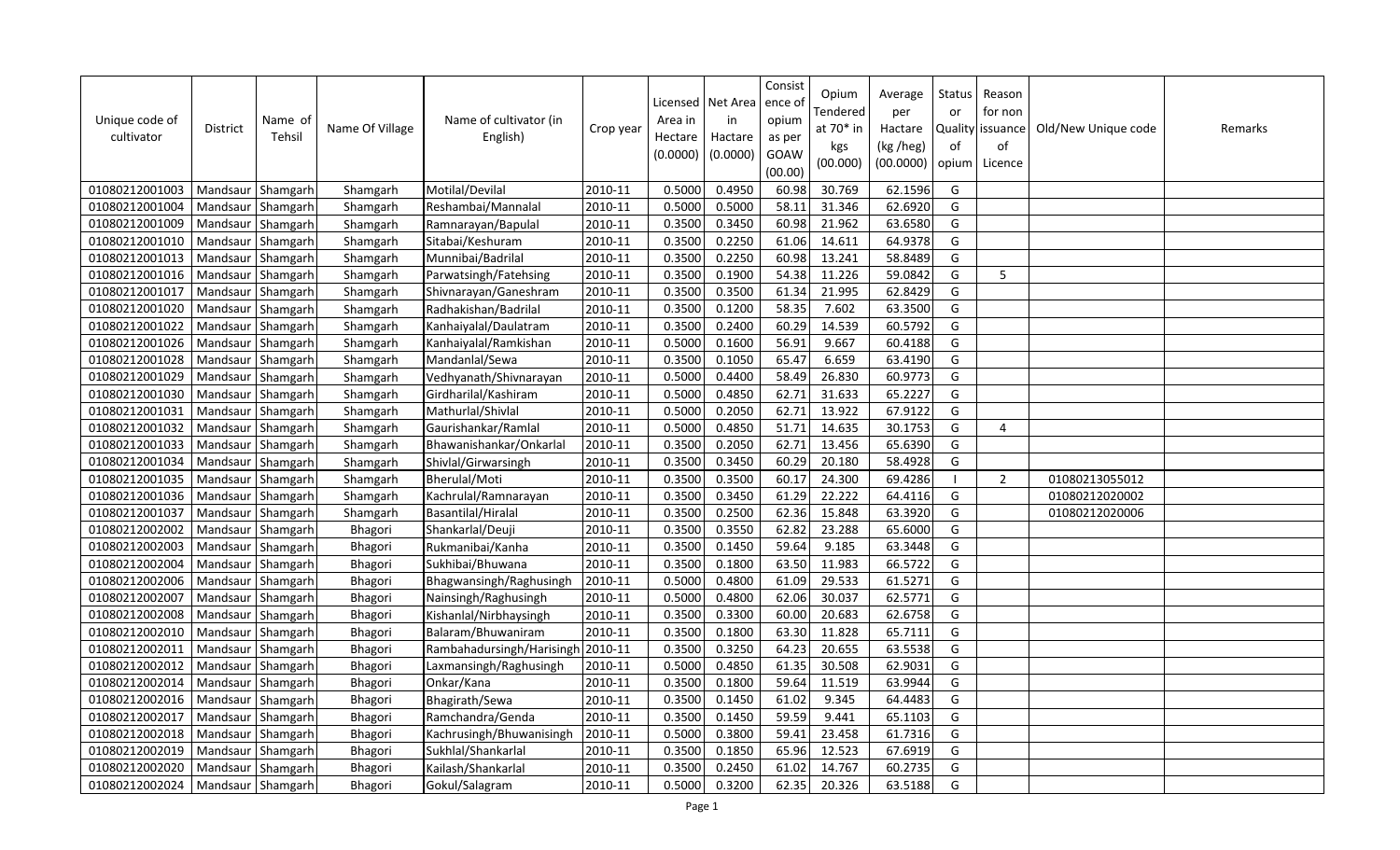| Unique code of<br>cultivator | <b>District</b>     | Name of<br>Tehsil | Name Of Village | Name of cultivator (in<br>English) | Crop year | Area in<br>Hectare<br>(0.0000) | Licensed   Net Area<br>in<br>Hactare<br>(0.0000) | Consist<br>ence of<br>opium<br>as per<br>GOAW<br>(00.00) | Opium<br>Tendered<br>at 70* in<br>kgs<br>(00.000) | Average<br>per<br>Hactare<br>(kg /heg)<br>(00.0000) | Status<br>or<br>of<br>opium | Reason<br>for non<br>Quality issuance<br>of<br>Licence | Old/New Unique code | Remarks |
|------------------------------|---------------------|-------------------|-----------------|------------------------------------|-----------|--------------------------------|--------------------------------------------------|----------------------------------------------------------|---------------------------------------------------|-----------------------------------------------------|-----------------------------|--------------------------------------------------------|---------------------|---------|
| 01080212002026               | Mandsaur Shamgarh   |                   | Bhagori         | Amratram/Shankarlal                | 2010-11   | 0.3500                         | 0.1800                                           | 58.20                                                    | 11.773                                            | 65.4056                                             | G                           |                                                        |                     |         |
| 01080212002027               | Mandsaur Shamgarh   |                   | Bhagori         | Badrilal/Nandram                   | 2010-11   | 0.3500                         | 0.2650                                           | 58.81                                                    | 15.593                                            | 58.8415                                             | G                           |                                                        |                     |         |
| 01080212002028               | Mandsaur Shamgarh   |                   | Bhagori         | Harisingh/Kesarsingh               | 2010-11   | 0.5000                         | 0.3950                                           | 62.97                                                    | 24.828                                            | 62.8557                                             | G                           |                                                        |                     |         |
| 01080212002030               | Mandsaur Shamgarh   |                   | Bhagori         | Raghunathsingh/Shivsingh           | 2010-11   | 0.3500                         | 0.2650                                           | 58.20                                                    | 15.830                                            | 59.7358                                             | G                           |                                                        |                     |         |
| 01080212002031               | Mandsaur Shamgarh   |                   | Bhagori         | Udaisingh/Amarsingh                | 2010-11   | 0.5000                         | 0.4700                                           | 60.00                                                    | 30.274                                            | 64.4128                                             | G                           |                                                        |                     |         |
| 01080212004001               | Mandsaur Shamgarh   |                   | Salri           | Roadsingh/Narvarsingh              | 2010-11   | 0.5000                         | 0.4700                                           | 63.43                                                    | 30.881                                            | 65.7043                                             | G                           |                                                        |                     |         |
| 01080212004002               | Mandsaur Shamgarh   |                   | Salri           | Kalusingh/Bhanwarsingh             | 2010-11   | 0.3500                         | 0.3200                                           | 64.79                                                    | 21.751                                            | 67.9719                                             | G                           |                                                        |                     |         |
| 01080212004004               | Mandsaur Shamgarh   |                   | Salri           | Gokulsingh/Kishanlal               | 2010-11   | 0.3500                         | 0.3400                                           | 59.58                                                    | 21.449                                            | 63.0853                                             | G                           |                                                        |                     |         |
| 01080212004007               | Mandsaur Shamgarh   |                   | Salri           | Shankarsingh/Dulesingh             | 2010-11   | 0.3500                         | 0.3350                                           | 62.90                                                    | 21.844                                            | 65.2060                                             | G                           |                                                        |                     |         |
| 01080212004008               | Mandsaur Shamgarh   |                   | Salri           | Ramsingh/Sajjansingh               | 2010-11   | 0.3500                         | 0.3300                                           | 64.79                                                    | 22.306                                            | 67.5939                                             | G                           |                                                        |                     |         |
| 01080212004009               | Mandsaur Shamgarh   |                   | Salri           | Pursingh/Indarsingh                | 2010-11   | 0.5000                         | 0.4850                                           | 57.92                                                    | 28.886                                            | 59.5588                                             | G                           |                                                        |                     |         |
| 01080212004011               | Mandsaur Shamgarh   |                   | Salri           | Parvatsingh/Mehtabsingh            | 2010-11   | 0.3500                         | 0.3500                                           | 60.21                                                    | 3.922                                             | 11.2057                                             | G                           | 4                                                      |                     |         |
| 01080212004012               | Mandsaur Shamgarh   |                   | Salri           | Shivsingh/Mehtabsingh              | 2010-11   | 0.3500                         | 0.3400                                           | 58.34                                                    | 3.542                                             | 10.4176                                             |                             | $\overline{2}$                                         |                     |         |
| 01080212004013               | Mandsaur Shamgarh   |                   | Salri           | Sohanbai/Bhagwan                   | 2010-11   | 0.3500                         | 0.3400                                           | 60.88                                                    | 21.404                                            | 62.9529                                             | G                           |                                                        |                     |         |
| 01080212005001               | Mandsaur Shamgarh   |                   | Chandwasa       | Gulabbai/Dhura                     | 2010-11   | 0.5000                         | 0.1050                                           | 67.62                                                    | 6.955                                             | 66.2381                                             | G                           |                                                        |                     |         |
| 01080212005002               | Mandsaur Shamgarh   |                   | Chandwasa       | Rameshchandra/Tarachandra 2010-11  |           | 0.5000                         | 0.4650                                           | 63.52                                                    | 30.971                                            | 66.6043                                             | G                           |                                                        |                     |         |
| 01080212005012               | Mandsaur Shamgarh   |                   | Chandwasa       | kachrusingh.Shivsingh              | 2010-11   | 0.3500                         | 0.3500                                           | 60.27                                                    | 21.689                                            | 61.9686                                             | G                           |                                                        |                     |         |
| 01080212005016               | Mandsaur Shamgarh   |                   | Chandwasa       | Hiralal/Mangilal                   | 2010-11   | 0.3500                         | 0.3300                                           | 45.54                                                    | 4.840                                             | 14.6667                                             | G                           | $\overline{4}$                                         |                     |         |
| 01080212005017               | Mandsaur Shamgarh   |                   | Chandwasa       | Rukmanbai/Partha                   | 2010-11   | 0.5000                         |                                                  |                                                          |                                                   |                                                     | N                           |                                                        |                     |         |
| 01080212005018               | Mandsaur Shamgarh   |                   | Chandwasa       | Indarsingh/Bhuwanisingh            | 2010-11   | 0.3500                         |                                                  |                                                          |                                                   |                                                     | N                           |                                                        |                     |         |
| 01080212005019               | Mandsaur Shamgarh   |                   | Chandwasa       | Gopalsingh/Pursingh                | 2010-11   | 0.5000                         | 0.2900                                           | 60.78                                                    | 18.277                                            | 63.0241                                             | G                           |                                                        |                     |         |
| 01080212005020               | Mandsaur Shamgarh   |                   | Chandwasa       | Tejsingh/Harisingh                 | 2010-11   | 0.3500                         | 0.3350                                           | 59.45                                                    | 20.434                                            | 60.9970                                             | G                           |                                                        |                     |         |
| 01080212005023               | Mandsaur Shamgarh   |                   | Chandwasa       | Sajjansingh/Bhuwanisingh           | 2010-11   | 0.3500                         | 0.3550                                           | 52.06                                                    | 4.678                                             | 13.1775                                             | $\blacksquare$              | 12                                                     |                     |         |
| 01080212005026               | Mandsaur Shamgarh   |                   | Chandwasa       | Hindusingh/Kesharsingh             | 2010-11   | 0.3500                         | 0.2650                                           | 58.17                                                    | 4.147                                             | 15.6491                                             | G                           | $\overline{4}$                                         |                     |         |
| 01080212005027               | Mandsaur Shamgarh   |                   | Chandwasa       | Gamersingh/Mehtabsingh             | 2010-11   | 0.3500                         | 0.3300                                           | 57.07                                                    | 4.606                                             | 13.9576                                             | G                           | $\overline{4}$                                         |                     |         |
| 01080212005028               | Mandsaur Shamgarh   |                   | Chandwasa       | Mangilal/Amarsingh                 | 2010-11   | 0.3500                         | 0.2750                                           | 56.81                                                    | 4.334                                             | 15.7600                                             | G                           | 4                                                      |                     |         |
| 01080212005029               | Mandsaur Shamgarh   |                   | Chandwasa       | Mangibai/Mohanlal                  | 2010-11   | 0.3500                         | 0.0750                                           | 69.37                                                    | 5.550                                             | 74.0000                                             | G                           |                                                        |                     |         |
| 01080212005030               | Mandsaur Shamgarh   |                   | Chandwasa       | Gayatribai/Ashokkumar              | 2010-11   | 0.3500                         | 0.3250                                           | 57.07                                                    | 19.176                                            | 59.0031                                             | G                           |                                                        |                     |         |
| 01080212006001               | Mandsaur            | shamgarh          | Kherkhedi       | Shambhulal/Kaluram                 | 2010-11   | 0.5000                         | 0.2400                                           | 68.39                                                    | 17.068                                            | 71.1167                                             | G                           |                                                        |                     |         |
| 01080212006002               | Mandsaur            | shamgarh          | Kherkhedi       | Dhapubai/Salagram                  | 2010-11   | 0.5000                         | 0.2050                                           | 65.76                                                    | 14.120                                            | 68.8780                                             | G                           |                                                        |                     |         |
| 01080212006003               | Mandsaur            | shamgarh          | Kherkhedi       | Nirbhayram/Pyara                   | 2010-11   | 0.5000                         | 0.1800                                           | 61.69                                                    | 11.518                                            | 63.9889                                             | G                           |                                                        |                     |         |
| 01080212006004               | Mandsaur            | shamgarh          | Kherkhedi       | Prayagbai/Shrilal                  | 2010-11   | 0.5000                         | 0.2200                                           | 62.51                                                    | 14.377                                            | 65.3500                                             | G                           |                                                        |                     |         |
| 01080212006005               | Mandsaur            | shamgarh          | Kherkhedi       | Motiram/Seva                       | 2010-11   | 0.3500                         | 0.3400                                           | 60.03                                                    | 21.516                                            | 63.2824                                             | G                           |                                                        |                     |         |
| 01080212006007               | Mandsaur            | shamgarh          | Kherkhedi       | Balaram/Bhuwaniram                 | 2010-11   | 0.5000                         | 0.4750                                           | 62.51                                                    | 30.183                                            | 63.5432                                             | G                           |                                                        |                     |         |
| 01080212006009               | Mandsaur            | shamgarh          | Kherkhedi       | Shambhulal/Shankar                 | 2010-11   | 0.5000                         | 0.4800                                           | 60.38                                                    | 29.724                                            | 61.9250                                             | G                           |                                                        |                     |         |
| 01080212006013               | Mandsaur   shamgarh |                   | Kherkhedi       | Dodhilal/Bhuwaniram                | 2010-11   | 0.5000                         | 0.2550                                           | 60.00                                                    | 16.269                                            | 63.8000                                             | G                           |                                                        |                     |         |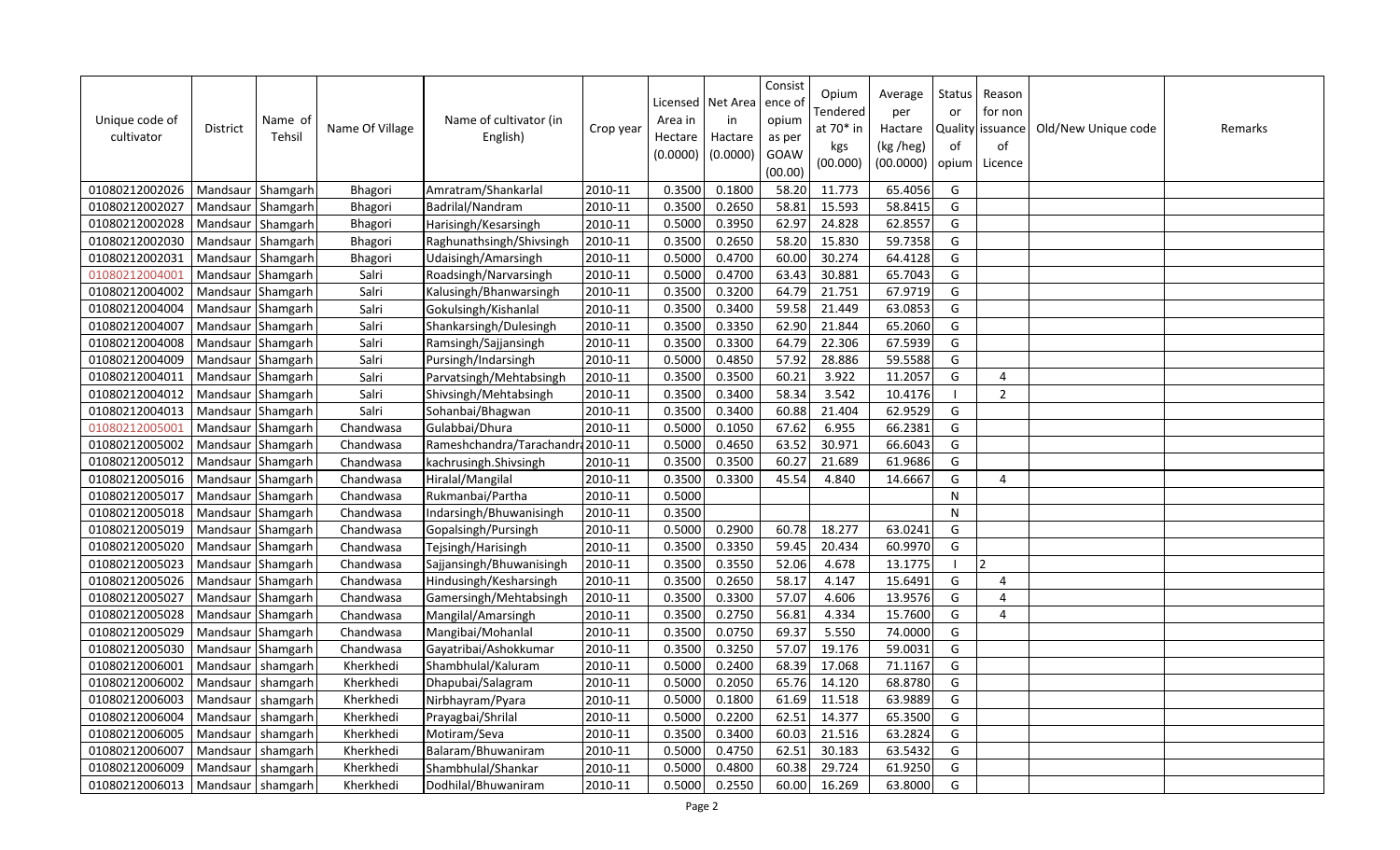| Unique code of<br>cultivator | <b>District</b>   | Name of<br>Tehsil | Name Of Village | Name of cultivator (in<br>English) | Crop year | Area in<br>Hectare<br>(0.0000) | Licensed   Net Area<br>in<br>Hactare<br>(0.0000) | Consist<br>ence of<br>opium<br>as per<br>GOAW<br>(00.00) | Opium<br>Tendered<br>at $70*$ in<br>kgs<br>(00.000) | Average<br>per<br>Hactare<br>(kg /heg)<br>(00.0000) | Status<br>or<br>of<br>opium | Reason<br>for non<br>Quality issuance<br>of<br>Licence | Old/New Unique code | Remarks            |
|------------------------------|-------------------|-------------------|-----------------|------------------------------------|-----------|--------------------------------|--------------------------------------------------|----------------------------------------------------------|-----------------------------------------------------|-----------------------------------------------------|-----------------------------|--------------------------------------------------------|---------------------|--------------------|
| 01080212006014               | Mandsaur          | shamgarh          | Kherkhedi       | Shankarlal/Deva                    | 2010-11   | 0.5000                         | 0.1900                                           | 60.00                                                    | 12.111                                              | 63.7421                                             | G                           |                                                        |                     |                    |
| 01080212006015               | Mandsaur          | shamgarh          | Kherkhedi       | Gopilal/Kashiram                   | 2010-11   | 0.5000                         | 0.3100                                           | 61.32                                                    | 19.167                                              | 61.8290                                             | G                           |                                                        |                     |                    |
| 01080212006018               | Mandsaur          | shamgarh          | Kherkhedi       | Geetabai/Parasram                  | 2010-11   | 0.5000                         | 0.3000                                           | 64.36                                                    | 20.650                                              | 68.8333                                             | G                           |                                                        |                     |                    |
| 01080212006021               | Mandsaur          | shamgarh          | Kherkhedi       | Kishanlal/jagannath                | 2010-11   | 0.3500                         | 0.3350                                           | 57.41                                                    | 20.241                                              | 60.4209                                             | G                           |                                                        |                     |                    |
| 01080212006022               | Mandsaur          | shamgarh          | Kherkhedi       | Narsinghlal/Bherulal               | 2010-11   | 0.5000                         | 0.3700                                           | 61.32                                                    | 23.818                                              | 64.3730                                             | G                           |                                                        |                     |                    |
| 01080212006023               | Mandsaur          | shamgarh          | Kherkhedi       | Ramdyal/Bapulal                    | 2010-11   | 0.5000                         | 0.2950                                           | 61.32                                                    | 19.079                                              | 64.6746                                             | G                           |                                                        |                     |                    |
| 01080212006025               | Mandsaur          | shamgarh          | Kherkhedi       | Parvatibai/Puralal                 | 2010-11   | 0.5000                         | 0.4500                                           | 68.92                                                    | 31.733                                              | 70.5178                                             | G                           |                                                        |                     |                    |
| 01080212006026               | Mandsaur          | shamgarh          | Kherkhedi       | Mangibai/Kishanlal                 | 2010-11   | 0.5000                         | 0.3800                                           | 62.34                                                    | 23.725                                              | 62.4342                                             | G                           |                                                        |                     |                    |
| 01080212006028               | Mandsaur          | shamgarh          | Kherkhedi       | Bhanwarlal/Hiralal                 | 2010-11   | 0.5000                         | 0.2850                                           | 63.27                                                    | 18.384                                              | 64.5053                                             | G                           |                                                        |                     |                    |
| 01080212006029               | Mandsaur          | shamgarh          | Kherkhedi       | Bhulibai/Devilal                   | 2010-11   | 0.5000                         | 0.2000                                           | 61.32                                                    | 12.895                                              | 64.4750                                             | G                           |                                                        |                     |                    |
| 01080212006031               | Mandsaur          | shamgarh          | Kherkhedi       | Radhabai/Jagannath                 | 2010-11   | 0.5000                         | 0.4700                                           | 62.71                                                    | 29.850                                              | 63.5106                                             | G                           |                                                        |                     |                    |
| 01080212006032               | Mandsaur          | shamgarh          | Kherkhedi       | Totiram/Girdhari                   | 2010-11   | 0.5000                         | 0.4000                                           | 62.93                                                    | 26.170                                              | 65.4250                                             | G                           |                                                        |                     |                    |
| 01080212006036               | Mandsaur          | shamgarh          | Kherkhedi       | Bahnwarlal/Gangaram                | 2010-11   | 0.5000                         | 0.2000                                           | 61.32                                                    | 12.711                                              | 63.5550                                             | G                           |                                                        |                     | name change        |
| 01080212006040               | Mandsaur          | shamgarh          | Kherkhedi       | Prabhulal/Ramlal                   | 2010-11   | 0.5000                         | 0.3300                                           | 63.27                                                    | 21.087                                              | 63.9000                                             | G                           |                                                        |                     |                    |
| 01080212006041               | Mandsaur          | shamgarh          | Kherkhedi       | <b>Babulal/Ramlal</b>              | 2010-11   | 0.5000                         | 0.4600                                           | 62.86                                                    | 29.454                                              | 64.0304                                             | G                           |                                                        |                     |                    |
| 01080212006046               | Mandsaur          | shamgarh          | Kherkhedi       | Bagdiram/Bapulal                   | 2010-11   | 0.3500                         | 0.1000                                           | 67.08                                                    | 6.737                                               | 67.3700                                             | G                           |                                                        |                     | name change        |
| 01080212006047               | Mandsaur          | shamgarh          | Kherkhedi       | Shambhulal/Kaluram                 | 2010-11   | 0.3500                         | 0.3500                                           | 61.04                                                    | 21.852                                              | 62.4343                                             | G                           |                                                        |                     |                    |
| 01080212007012               | Mandsaur          | Shamgarh          | Bapcha          | Ramchandra/Udayram                 | 2010-11   | 0.5000                         | 0.2950                                           | 62.11                                                    | 18.961                                              | 64.2746                                             | G                           |                                                        |                     | Transfer/Chandwasa |
| 01080212007013               | Mandsaur          | Shamgarh          | Bapcha          | Hariram/Bhuwanji                   | 2010-11   | 0.5000                         | 0.4950                                           | 66.17                                                    | 6.626                                               | 13.3859                                             | G                           | $\boldsymbol{\Delta}$                                  |                     |                    |
| 01080212007014               | Mandsaur          | Shamgarh          | Bapcha          | Bherulal/Bhagga                    | 2010-11   | 0.5000                         | 0.5000                                           | 62.11                                                    | 30.416                                              | 60.8320                                             | G                           | 10                                                     |                     |                    |
| 01080212007015               | Mandsaur          | Shamgarh          | Bapcha          | Ratanbai/Gangaram                  | 2010-11   | 0.3500                         | 0.3300                                           | 60.19                                                    | 19.579                                              | 59.3303                                             | G                           | 10                                                     |                     |                    |
| 01080212007016               | Mandsaur Shamgarh |                   | Bapcha          | Nainsingh/Bherusingh               | 2010-11   | 0.3500                         | 0.3100                                           | 52.42                                                    | 16.924                                              | 54.5935                                             | G                           | 4                                                      |                     |                    |
| 01080212007019               | Mandsaur Shamgarh |                   | Bapcha          | Amarlal/Mangilal                   | 2010-11   | 0.5000                         | 0.4600                                           | 60.19                                                    | 27.533                                              | 59.8543                                             | G                           |                                                        |                     | Transfer/Chandwasa |
| 01080212007021               | Mandsaur Shamgarh |                   | Bapcha          | Sodansingh/lalsingh                | 2010-11   | 0.3500                         | 0.3400                                           | 56.96                                                    | 5.981                                               | 17.5912                                             | G                           | $\overline{4}$                                         |                     |                    |
| 01080212008001               | Mandsaur Shamgarh |                   | Baguniya        | Bherulal/Gyarsiram                 | 2010-11   | 0.5000                         | 0.4950                                           | 59.94                                                    | 29.705                                              | 60.0101                                             | G                           |                                                        |                     |                    |
| 01080212008002               | Mandsaur Shamgarh |                   | Baguniya        | Kanchanbai/Bhanwarlal              | 2010-11   | 0.5000                         |                                                  |                                                          |                                                     |                                                     | N                           |                                                        |                     |                    |
| 01080212008003               | Mandsaur Shamgarh |                   | Baguniya        | Mansingh/Bhagga                    | 2010-11   | 0.3500                         | 0.3500                                           | 53.53                                                    | 18.835                                              | 53.8143                                             | G                           | 5                                                      |                     |                    |
| 01080212008004               | Mandsaur Shamgarh |                   | Baguniya        | Shivkaran/Balaram                  | 2010-11   | 0.3500                         | 0.2200                                           | 56.43                                                    | 13.833                                              | 62.8773                                             | G                           |                                                        |                     |                    |
| 01080212008005               | Mandsaur          | Shamgarh          | Baguniya        | Shantibai/Mangilal                 | 2010-11   | 0.5000                         | 0.3850                                           | 59.44                                                    | 23.589                                              | 61.2701                                             | G                           |                                                        |                     |                    |
| 01080212008009               | Mandsaur          | Shamgarh          | Baguniya        | Raju/Bihari                        | 2010-11   | 0.3500                         | 0.3500                                           | 58.33                                                    | 20.515                                              | 58.6143                                             |                             | $\overline{2}$                                         |                     |                    |
| 01080212008010               | Mandsaur          | Shamgarh          | Baguniya        | Arjunsingh/Bhuwanisingh            | 2010-11   | 0.5000                         | 0.4700                                           | 58.84                                                    | 29.445                                              | 62.6489                                             | G                           |                                                        |                     |                    |
| 01080212008011               | Mandsaur Shamgarh |                   | Baguniya        | Shoji/Parthi                       | 2010-11   | 0.3500                         | 0.1550                                           | 56.53                                                    | 9.037                                               | 58.3032                                             | G                           |                                                        |                     |                    |
| 01080212008012               | Mandsaur          | Shamgarh          | Baguniya        | Deepa/Ghasi                        | 2010-11   | 0.3500                         | 0.2000                                           | 58.84                                                    | 12.272                                              | 61.3600                                             | G                           |                                                        |                     |                    |
| 01080212008013               | Mandsaur          | Shamgarh          | Baguniya        | Husainbai/Husain                   | 2010-11   | 0.5000                         | 0.4850                                           | 60.63                                                    | 30.376                                              | 62.6309                                             | G                           |                                                        |                     |                    |
| 01080212008021               | Mandsaur          | Shamgarh          | Baguniya        | Bihari/Rupa                        | 2010-11   | 0.5000                         | 0.1500                                           | 60.25                                                    | 9.451                                               | 63.0067                                             | G                           |                                                        |                     |                    |
| 01080212008022               | Mandsaur Shamgarh |                   | Baguniya        | Yunis Mohd./Badar Khan             | 2010-11   | 0.3500                         | 0.3400                                           | 62.96                                                    | 22.297                                              | 65.5794                                             | G                           |                                                        |                     |                    |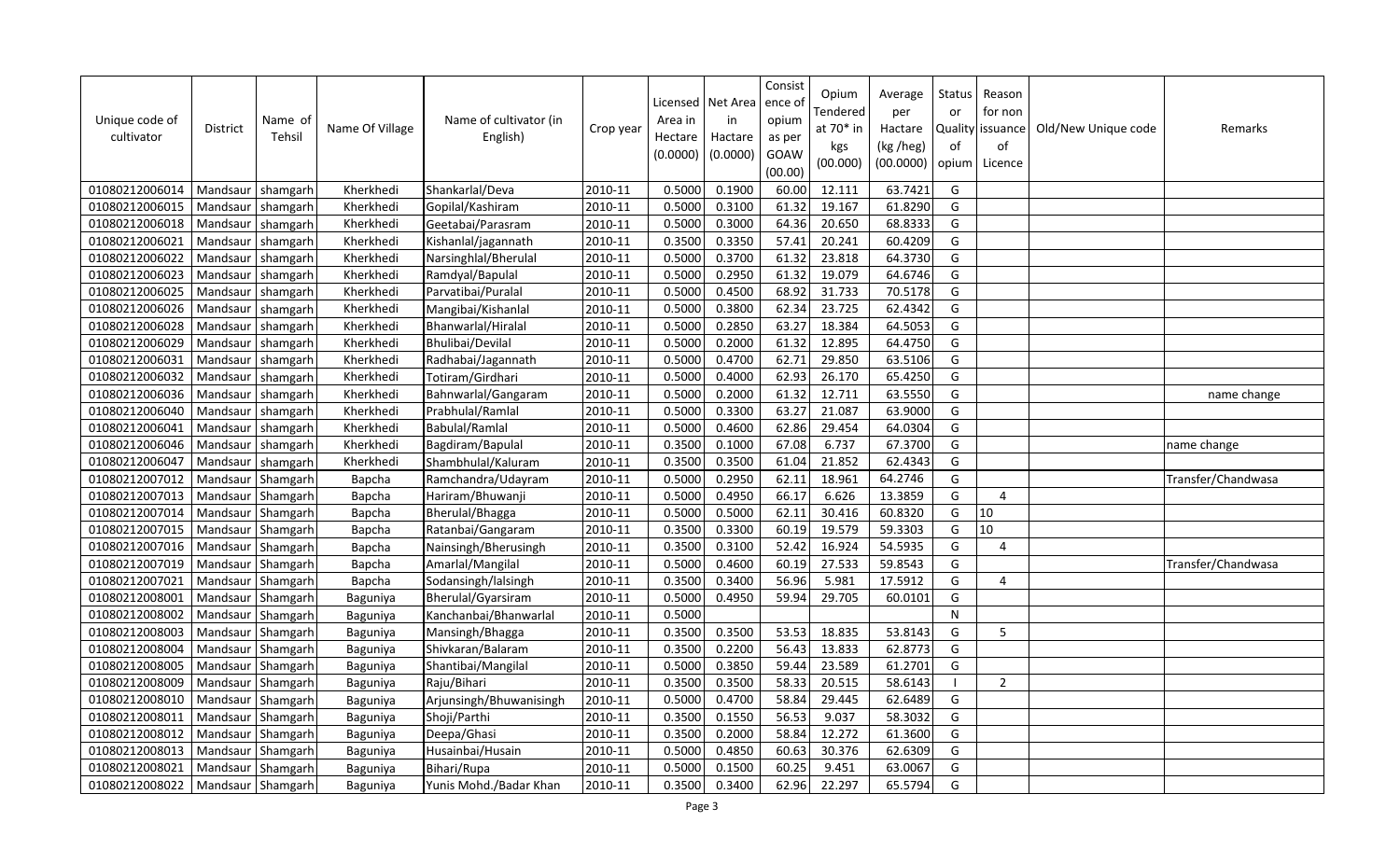| Unique code of<br>cultivator | <b>District</b>   | Name of<br>Tehsil | Name Of Village | Name of cultivator (in<br>English) | Crop year | Area in<br>Hectare<br>(0.0000) | Licensed   Net Area<br>in<br>Hactare<br>(0.0000) | Consist<br>ence of<br>opium<br>as per<br>GOAW<br>(00.00) | Opium<br>Tendered<br>at 70* in<br>kgs<br>(00.000) | Average<br>per<br>Hactare<br>(kg /heg)<br>(00.0000) | Status<br>or<br>of<br>opium | Reason<br>for non<br>Quality issuance<br>of<br>Licence | Old/New Unique code | Remarks           |
|------------------------------|-------------------|-------------------|-----------------|------------------------------------|-----------|--------------------------------|--------------------------------------------------|----------------------------------------------------------|---------------------------------------------------|-----------------------------------------------------|-----------------------------|--------------------------------------------------------|---------------------|-------------------|
| 01080212008023               | Mandsaur Shamgarh |                   | Baguniya        | Latif Khan/Bahadur Khan            | 2010-11   | 0.3500                         | 0.2050                                           | 58.84                                                    | 4.590                                             | 22.3902                                             | G                           | 4                                                      |                     |                   |
| 01080212008024               | Mandsaur Shamgarh |                   | Baguniya        | Nanne Khan/Rode Khan               | 2010-11   | 0.3500                         | 0.2150                                           | 59.58                                                    | 12.827                                            | 59.6605                                             | G                           |                                                        |                     |                   |
| 01080212008027               | Mandsaur Shamgarh |                   | Baguniya        | Bhanwarlal/Devi                    | 2010-11   | 0.3500                         | 0.3500                                           | 58.31                                                    | 21.325                                            | 60.9286                                             | G                           |                                                        |                     |                   |
| 01080212008029               | Mandsaur Shamgarh |                   | Baguniya        | Bhagwansingh/Onkarsingh            | 2010-11   | 0.3500                         | 0.2500                                           | 58.91                                                    | 15.258                                            | 61.0320                                             | G                           |                                                        |                     |                   |
| 01080212008034               | Mandsaur Shamgarh |                   | Baguniya        | Bhoniram/Ramnivas                  | 2010-11   | 0.3500                         | 0.3350                                           | 59.58                                                    | 21.551                                            | 64.3313                                             | G                           |                                                        | 01080212011002      |                   |
| 01080212009004               | Mandsaur Shamgarh |                   | Agar            | Bothlal/Laxminarayan               | 2010-11   | 0.5000                         | 0.3900                                           | 62.53                                                    | 26.861                                            | 68.8744                                             | G                           |                                                        |                     |                   |
| 01080212009005               | Mandsaur Shamgarh |                   | Agar            | Laxminarayan/Ramnarayan            | 2010-11   | 0.5000                         | 0.4850                                           | 60.88                                                    | 32.223                                            | 66.4392                                             | G                           |                                                        |                     |                   |
| 01080212009007               | Mandsaur Shamgarh |                   | Agar            | Shivram/hariram                    | 2010-11   | 0.3500                         | 0.2450                                           | 59.09                                                    | 14.933                                            | 60.9510                                             | G                           |                                                        |                     |                   |
| 01080212009009               | Mandsaur          | Shamgarh          | Agar            | Kaluram/Tulsiram                   | 2010-11   | 0.3500                         | 0.2000                                           | 62.53                                                    | 13.935                                            | 69.6750                                             | G                           |                                                        |                     |                   |
| 01080212009011               | Mandsaur Shamgarh |                   | Agar            | Satyanarayan/Lalji                 | 2010-11   | 0.5000                         |                                                  |                                                          |                                                   |                                                     | N                           |                                                        |                     |                   |
| 01080212009015               | Mandsaur Shamgarh |                   | Agar            | Kanwarlal/Radhakishan              | 2010-11   | 0.3500                         | 0.1850                                           | 65.78                                                    | 12.752                                            | 68.9297                                             | G                           |                                                        |                     |                   |
| 01080212009018               | Mandsaur Shamgarh |                   | Agar            | Udaylal/Ratanlal                   | 2010-11   | 0.5000                         | 0.4250                                           | 62.53                                                    | 28.844                                            | 67.8682                                             | G                           |                                                        |                     |                   |
| 01080212009020               | Mandsaur Shamgarh |                   | Agar            | Bheerulal/Mangilal                 | 2010-11   | 0.3500                         | 0.2450                                           | 62.53                                                    | 6.128                                             | 25.0122                                             | G                           | 4                                                      |                     |                   |
| 01080212009021               | Mandsaur Shamgarh |                   | Agar            | Ramgopal/Bagdiram                  | 2010-11   | 0.5000                         | 0.2500                                           | 62.70                                                    | 16.311                                            | 65.2440                                             | G                           |                                                        |                     |                   |
| 01080212009022               | Mandsaur Shamgarh |                   | Agar            | Gopal/Ramlal                       | 2010-11   | 0.5000                         | 0.3300                                           | 60.50                                                    | 21.676                                            | 65.6848                                             | G                           |                                                        |                     |                   |
| 01080212009024               | Mandsaur Shamgarh |                   | Agar            | Rukmani/Badrilal                   | 2010-11   | 0.3500                         |                                                  |                                                          |                                                   |                                                     | N                           |                                                        |                     |                   |
| 01080212009025               | Mandsaur Shamgarh |                   | Agar            | Dayaram/Puralal                    | 2010-11   | 0.3500                         | 0.2800                                           | 60.50                                                    | 16.940                                            | 60.5000                                             | G                           |                                                        |                     |                   |
| 01080212009026               | Mandsaur Shamgarh |                   | Agar            | Sitaram/Chunya                     | 2010-11   | 0.5000                         | 0.3300                                           | 56.43                                                    | 11.987                                            | 36.3242                                             | G                           | $\overline{4}$                                         |                     |                   |
| 01080212009028               | Mandsaur Shamgarh |                   | Agar            | Amratlal/Lalji                     | 2010-11   | 0.3500                         |                                                  |                                                          |                                                   |                                                     | F                           |                                                        | 01080212011007      | Transfer/Baguniya |
| 01080212009029               | Mandsaur Shamgarh |                   | Agar            | Kanheyalal/Devilal                 | 2010-11   | 0.3500                         | 0.2800                                           | 58.03                                                    | 16.414                                            | 58.6214                                             | G                           |                                                        | 01080212011004      |                   |
| 01080212009030               | Mandsaur Shamgarh |                   | Agar            | Ramnarayan/Nanda                   | 2010-11   | 0.5000                         |                                                  |                                                          |                                                   |                                                     | F                           |                                                        | 01080212011003      | Transfer/Baguniya |
| 01080212010001               | Mandsaur Shamgarh |                   | Parasali        | Bagdiram/lala                      | 2010-11   | 0.5000                         | 0.4750                                           | 60.49                                                    | 30.539                                            | 64.2926                                             | G                           |                                                        |                     |                   |
| 01080212010002               | Mandsaur Shamgarh |                   | Parasali        | Bherulal/Kaluram                   | 2010-11   | 0.5000                         | 0.1800                                           | 52.49                                                    | 9.973                                             | 55.4056                                             | G                           | 4                                                      |                     |                   |
| 01080212010003               | Mandsaur Shamgarh |                   | Parasali        | Balaram/Surat                      | 2010-11   | 0.5000                         | 0.4550                                           | 59.83                                                    | 30.146                                            | 66.2549                                             | G                           |                                                        |                     |                   |
| 01080212010004               | Mandsaur Shamgarh |                   | Parasali        | Samdibai/Kachru                    | 2010-11   | 0.5000                         | 0.4850                                           | 55.60                                                    | 27.776                                            | 57.2701                                             | G                           |                                                        |                     |                   |
| 01080212010006               | Mandsaur Shamgarh |                   | Parasali        | Mathuribai/Shivlal                 | 2010-11   | 0.3500                         | 0.3000                                           | 52.81                                                    | 17.420                                            | 58.0667                                             | G                           | 5                                                      |                     |                   |
| 01080212010007               | Mandsaur Shamgarh |                   | Parasali        | Kanheyalal/Kaluram                 | 2010-11   | 0.5000                         | 0.4800                                           | 58.97                                                    | 28.617                                            | 59.6188                                             | G                           |                                                        |                     |                   |
| 01080212010008               | Mandsaur Shamgarh |                   | Parasali        | Mohanlal/Bapulal                   | 2010-11   | 0.5000                         | 0.4800                                           | 54.21                                                    | 26.408                                            | 55.0167                                             | G                           | 4                                                      |                     |                   |
| 01080212010011               | Mandsaur Shamgarh |                   | Parasali        | Nandlal/Harlal                     | 2010-11   | 0.5000                         | 0.4350                                           | 58.97                                                    | 25.711                                            | 59.1057                                             | G                           | 6                                                      |                     |                   |
| 01080212010012               | Mandsaur Shamgarh |                   | Parasali        | Puralal/Hariram                    | 2010-11   | 0.5000                         | 0.4950                                           | 59.30                                                    | 29.642                                            | 59.8828                                             | G                           |                                                        |                     |                   |
| 01080212010014               | Mandsaur Shamgarh |                   | Parasali        | Ghanshyam/karulal                  | 2010-11   | 0.5000                         | 0.5000                                           | 59.30                                                    | 30.226                                            | 60.4520                                             | G                           |                                                        |                     |                   |
| 01080212010016               | Mandsaur Shamgarh |                   | Parasali        | Shobharam/Kaluram                  | 2010-11   | 0.5000                         | 0.4850                                           | 61.26                                                    | 30.788                                            | 63.4804                                             | G                           |                                                        |                     |                   |
| 01080212010017               | Mandsaur Shamgarh |                   | Parasali        | Kanwarlal/Udayram                  | 2010-11   | 0.5000                         | 0.4500                                           | 59.30                                                    | 28.184                                            | 62.6311                                             | G                           |                                                        |                     |                   |
| 01080212010018               | Mandsaur Shamgarh |                   | Parasali        | Harisingh/kaluram                  | 2010-11   | 0.5000                         | 0.4700                                           | 58.67                                                    | 29.813                                            | 63.4319                                             | G                           |                                                        |                     |                   |
| 01080212010021               | Mandsaur Shamgarh |                   | Parasali        | Ramsingh/Kachru                    | 2010-11   | 0.5000                         | 0.4800                                           | 62.11                                                    | 30.407                                            | 63.3479                                             | G                           |                                                        |                     |                   |
| 01080212010026               | Mandsaur Shamgarh |                   | Parasali        | Rameshlal/Puralal                  | 2010-11   | 0.5000                         | 0.4100                                           | 64.46                                                    | 27.046                                            | 65.9659                                             | G                           |                                                        |                     |                   |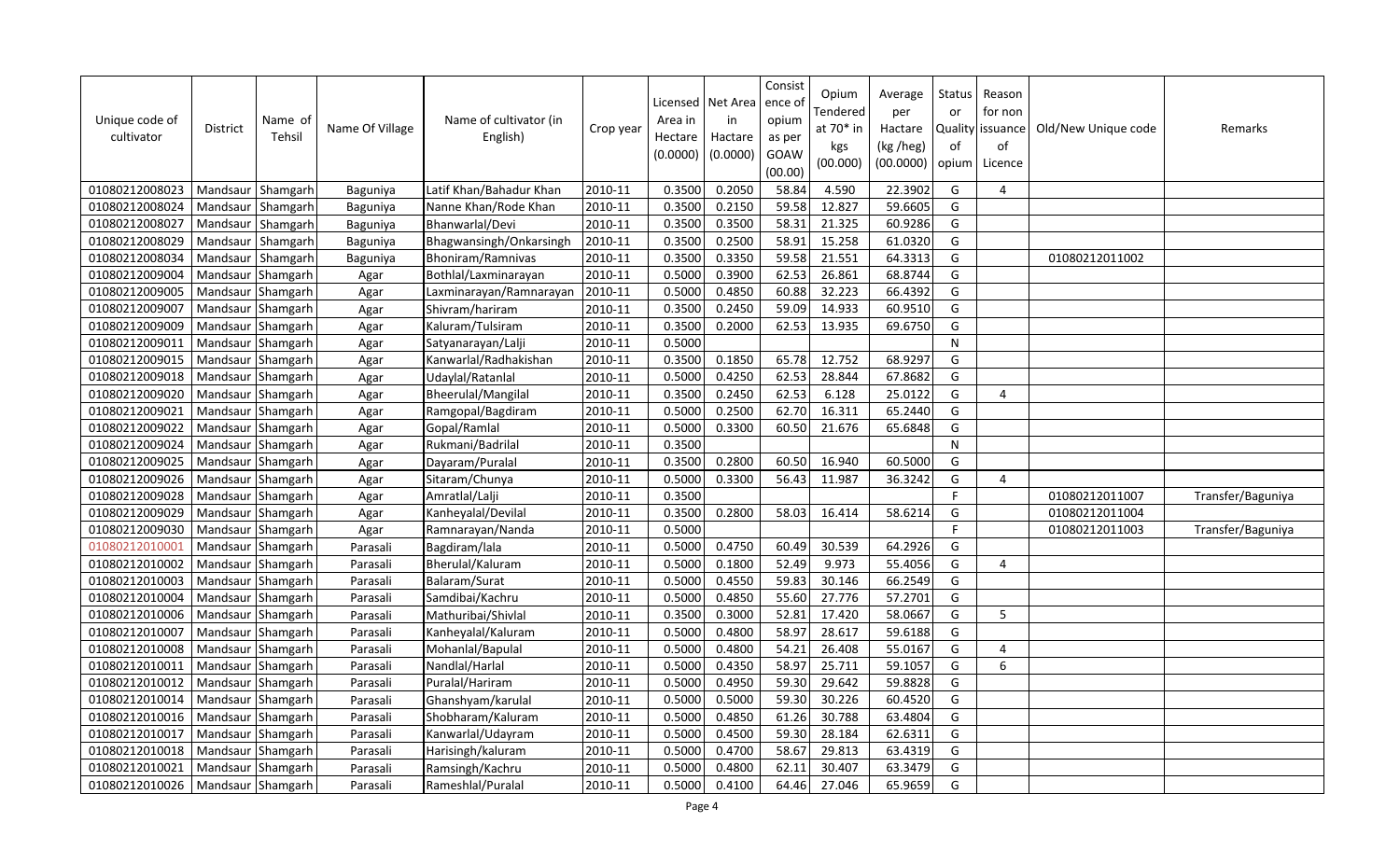| Unique code of<br>cultivator | <b>District</b>   | Name of<br>Tehsil | Name Of Village | Name of cultivator (in<br>English) | Crop year | Area in<br>Hectare<br>(0.0000) | Licensed   Net Area<br>in<br>Hactare<br>(0.0000) | Consist<br>ence of<br>opium<br>as per<br>GOAW<br>(00.00) | Opium<br>Tendered<br>at 70* in<br>kgs<br>(00.000) | Average<br>per<br>Hactare<br>(kg /heg)<br>(00.0000) | Status<br>or<br>of<br>opium | Reason<br>for non<br>Quality issuance<br>of<br>Licence | Old/New Unique code | Remarks      |
|------------------------------|-------------------|-------------------|-----------------|------------------------------------|-----------|--------------------------------|--------------------------------------------------|----------------------------------------------------------|---------------------------------------------------|-----------------------------------------------------|-----------------------------|--------------------------------------------------------|---------------------|--------------|
| 01080212010027               | Mandsaur Shamgarh |                   | Parasali        | Mangilal/Champalal                 | 2010-11   | 0.5000                         | 0.4900                                           | 58.67                                                    | 29.536                                            | 60.2776                                             | G                           | 6                                                      |                     |              |
| 01080212010031               | Mandsaur Shamgarh |                   | Parasali        | Nandlal/Onkarlal                   | 2010-11   | 0.3500                         | 0.2950                                           | 58.67                                                    | 17.920                                            | 60.7458                                             | G                           |                                                        |                     |              |
| 01080212010035               | Mandsaur Shamgarh |                   | Parasali        | Jetram/Suratram                    | 2010-11   | 0.5000                         | 0.4600                                           | 57.55                                                    | 29.309                                            | 63.7152                                             | G                           |                                                        |                     |              |
| 01080212010037               | Mandsaur Shamgarh |                   | Parasali        | Moti/Kalu                          | 2010-11   | 0.3500                         | 0.3400                                           | 56.75                                                    | 20.860                                            | 61.3529                                             | G                           |                                                        |                     |              |
| 01080212010038               | Mandsaur Shamgarh |                   | Parasali        | Kanheyalal.Ramnarayan              | 2010-11   | 0.3500                         | 0.2850                                           | 59.98                                                    | 17.805                                            | 62.4737                                             | G                           |                                                        |                     |              |
| 01080212010041               | Mandsaur Shamgarh |                   | Parasali        | Sundarbai/Devilal                  | 2010-11   | 0.5000                         | 0.4900                                           | 59.98                                                    | 30.975                                            | 63.2143                                             | G                           |                                                        |                     |              |
| 01080212010042               | Mandsaur Shamgarh |                   | Parasali        | Kanwarlal/Amarlal                  | 2010-11   | 0.5000                         | 0.4850                                           | 62.11                                                    | 31.632                                            | 65.2206                                             | G                           |                                                        |                     |              |
| 01080212010043               | Mandsaur Shamgarh |                   | Parasali        | Mangilal/Hansraj                   | 2010-11   | 0.3500                         | 0.3150                                           | 56.75                                                    | 18.663                                            | 59.2476                                             | G                           |                                                        |                     | name change  |
| 01080212010044               | Mandsaur Shamgarh |                   | Parasali        | Devilal/Puralal                    | 2010-11   | 0.5000                         | 0.4900                                           | 58.97                                                    | 29.771                                            | 60.7571                                             | G                           | 6                                                      |                     |              |
| 01080212010045               | Mandsaur Shamgarh |                   | Parasali        | Jagannath/Seva                     | 2010-11   | 0.5000                         | 0.4800                                           | 59.98                                                    | 29.227                                            | 60.8896                                             | G                           |                                                        |                     |              |
| 01080212010046               | Mandsaur Shamgarh |                   | Parasali        | Puralal/Kashiram                   | 2010-11   | 0.5000                         | 0.4800                                           | 60.92                                                    | 30.007                                            | 62.5146                                             | G                           |                                                        |                     |              |
| 01080212010047               | Mandsaur Shamgarh |                   | Parasali        | Prabhulal/Kaluram                  | 2010-11   | 0.3500                         | 0.3250                                           | 62.11                                                    | 22.466                                            | 69.1262                                             | G                           |                                                        |                     |              |
| 01080212010048               | Mandsaur Shamgarh |                   | Parasali        | Ramgopal/Maganji                   | 2010-11   | 0.3500                         | 0.3000                                           | 61.23                                                    | 19.016                                            | 63.3867                                             | G                           |                                                        |                     |              |
| 01080212010049               | Mandsaur Shamgarh |                   | Parasali        | Kanwarlal/Kalu                     | 2010-11   | 0.3500                         | 0.3250                                           | 44.49                                                    | 5.879                                             | 18.0892                                             | G                           | $\overline{4}$                                         |                     |              |
| 01080212010054               | Mandsaur Shamgarh |                   | Parasali        | Bherulal/Bhanwarlal                | 2010-11   | 0.3500                         | 0.3350                                           | 57.20                                                    | 20.363                                            | 60.7851                                             | G                           |                                                        |                     |              |
| 01080212010058               | Mandsaur Shamgarh |                   | Parasali        | mangilal/Nanuram                   | 2010-11   | 0.3500                         | 0.3450                                           | 53.95                                                    | 18.281                                            | 52.9884                                             | G                           | 4                                                      |                     |              |
| 01080212010059               | Mandsaur Shamgarh |                   | Parasali        | Kanheyalal/Pannalal                | 2010-11   | 0.3500                         | 0.3250                                           | 61.23                                                    | 19.987                                            | 61.4985                                             | G                           |                                                        |                     |              |
| 01080212010062               | Mandsaur Shamgarh |                   | Parasali        | Sartansingh/Chandarsingh           | 2010-11   | 0.3500                         | 0.3550                                           | 57.40                                                    | 7.921                                             | 22.3127                                             | G                           | 4                                                      |                     |              |
| 01080212010063               | Mandsaur Shamgarh |                   | Parasali        | Pyara/Uda Chamar                   | 2010-11   | 0.3500                         | 0.3200                                           | 64.46                                                    | 21.530                                            | 67.2813                                             | G                           |                                                        |                     |              |
| 01080212010064               | Mandsaur Shamgarh |                   | Parasali        | Hiralal/Pyarji                     | 2010-11   | 0.5000                         | 0.4600                                           | 60.92                                                    | 28.093                                            | 61.0717                                             | G                           |                                                        | 01080213055002      |              |
| 01080212010065               | Mandsaur Shamgarh |                   | Parasali        | Shriram/Kishordas                  | 2010-11   | 0.3500                         | 0.3300                                           | 61.23                                                    | 19.804                                            | 60.0121                                             | G                           |                                                        | 01080212022003      |              |
| 01080212010066               | Mandsaur Shamgarh |                   | Parasali        | Udaydas/Devidas                    | 2010-11   | 0.5000                         | 0.4750                                           | 59.25                                                    | 29.270                                            | 61.6211                                             | G                           |                                                        | 01050210150007      | Mandsaur III |
| 01080212012001               | Mandsaur Shamgarh |                   | Mordi           | Mohanlal/Shankarlal                | 2010-11   | 0.5000                         | 0.4900                                           | 57.75                                                    | 29.601                                            | 60.4102                                             | G                           |                                                        |                     |              |
| 01080212012002               | Mandsaur Shamgarh |                   | Mordi           | Hukunchand/Hiralal                 | 2010-11   | 0.5000                         | 0.4800                                           | 56.72                                                    | 28.911                                            | 60.2313                                             | G                           |                                                        |                     |              |
| 01080212012005               | Mandsaur Shamgarh |                   | Mordi           | Laxminarayan/Hiralal               | 2010-11   | 0.3500                         | 0.3350                                           | 59.78                                                    | 21.794                                            | 65.0567                                             | G                           |                                                        |                     |              |
| 01080212012007               | Mandsaur Shamgarh |                   | Mordi           | Mangilal/Amratlal                  | 2010-11   | 0.3500                         | 0.3400                                           | 55.48                                                    | 20.306                                            | 59.7235                                             | G                           |                                                        |                     |              |
| 01080212012008               | Mandsaur Shamgarh |                   | Mordi           | parvatsingh/Bhanwarsingh           | 2010-11   | 0.5000                         | 0.5000                                           | 60.72                                                    | 31.531                                            | 63.0620                                             | G                           |                                                        |                     |              |
| 01080212012009               | Mandsaur Shamgarh |                   | Mordi           | Radheshyam/Shankarlal              | 2010-11   | 0.5000                         | 0.4950                                           | 58.06                                                    | 30.929                                            | 62.4828                                             | G                           |                                                        |                     |              |
| 01080212012010               | Mandsaur Shamgarh |                   | Mordi           | <b>Babulal/Shivlal</b>             | 2010-11   | 0.3500                         | 0.3550                                           | 59.78                                                    | 22.768                                            | 64.1352                                             | G                           |                                                        |                     |              |
| 01080212012012               | Mandsaur Shamgarh |                   | Mordi           | Kanheyalal/Shriram                 | 2010-11   | 0.5000                         | 0.4850                                           | 57.43                                                    | 34.433                                            | 70.9959                                             | G                           |                                                        |                     |              |
| 01080212012014               | Mandsaur Shamgarh |                   | Mordi           | Ramprahlad/Bagdiram                | 2010-11   | 0.3500                         | 0.3450                                           | 59.78                                                    | 21.324                                            | 61.8087                                             | G                           |                                                        |                     |              |
| 01080212012015               | Mandsaur Shamgarh |                   | Mordi           | Harivallabh/Prabhulal              | 2010-11   | 0.5000                         | 0.4450                                           | 61.04                                                    | 28.689                                            | 64.4697                                             | G                           |                                                        |                     |              |
| 01080212012016               | Mandsaur Shamgarh |                   | Mordi           | Ghasilal/Deva                      | 2010-11   | 0.5000                         | 0.4650                                           | 59.88                                                    | 29.401                                            | 63.2280                                             | G                           |                                                        |                     |              |
| 01080212012017               | Mandsaur          | Shamgarh          | Mordi           | Shobharam/Tulsiram                 | 2010-11   | 0.5000                         | 0.3900                                           | 62.96                                                    | 24.752                                            | 63.4667                                             | G                           |                                                        |                     |              |
| 01080212012026               | Mandsaur Shamgarh |                   | Mordi           | Koshalyabai/Damodar rao            | 2010-11   | 0.5000                         | 0.4800                                           | 62.64                                                    | 31.758                                            | 66.1625                                             | G                           |                                                        |                     |              |
| 01080212012027               | Mandsaur Shamgarh |                   | Mordi           | Radhakishan/Bhanwarlal             | 2010-11   | 0.3500                         | 0.2450                                           | 56.48                                                    | 14.209                                            | 57.9959                                             | G                           |                                                        |                     |              |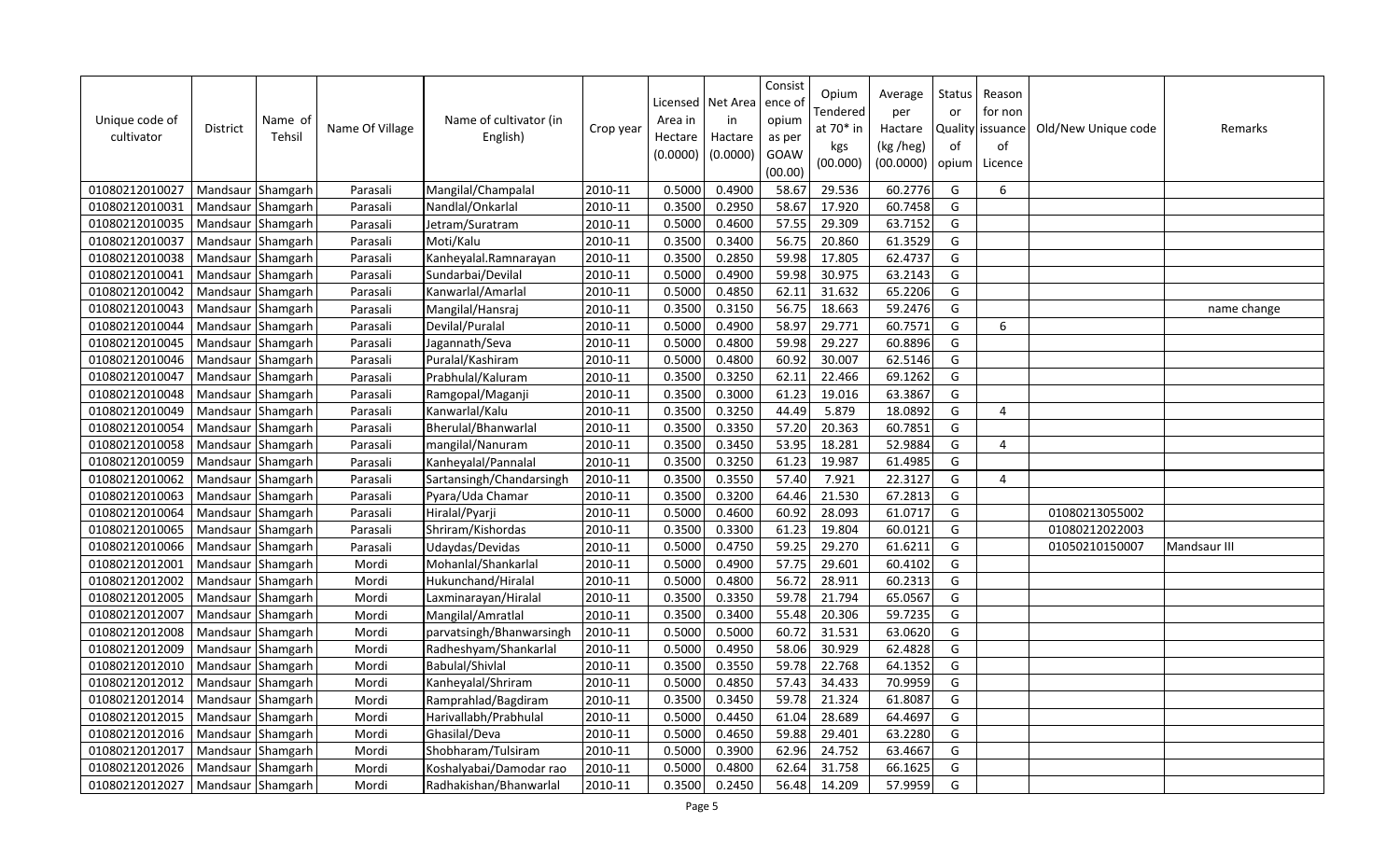| Unique code of<br>cultivator | <b>District</b>   | Name of<br>Tehsil | Name Of Village | Name of cultivator (in<br>English) | Crop year | Licensed<br>Area in<br>Hectare<br>(0.0000) | Net Area<br>in<br>Hactare<br>(0.0000) | Consist<br>ence of<br>opium<br>as per<br>GOAW<br>(00.00) | Opium<br>Tendered<br>at 70* in<br>kgs<br>(00.000) | Average<br>per<br>Hactare<br>(kg /heg)<br>(00.0000) | <b>Status</b><br>or<br>of<br>opium | Reason<br>for non<br>Quality issuance<br>of<br>Licence | Old/New Unique code | Remarks |
|------------------------------|-------------------|-------------------|-----------------|------------------------------------|-----------|--------------------------------------------|---------------------------------------|----------------------------------------------------------|---------------------------------------------------|-----------------------------------------------------|------------------------------------|--------------------------------------------------------|---------------------|---------|
| 01080212012031               | Mandsaur Shamgarh |                   | Mordi           | Kamlabai/Bagdiram                  | 2010-11   | 0.5000                                     | 0.4900                                | 59.41                                                    | 30.240                                            | 61.7143                                             | G                                  |                                                        |                     |         |
| 01080212012032               | Mandsaur Shamgarh |                   | Mordi           | Kanheyalal/Devilal                 | 2010-11   | 0.3500                                     | 0.3250                                | 52.39                                                    | 17.700                                            | 54.4615                                             | G                                  | $\overline{4}$                                         |                     |         |
| 01080212012033               | Mandsaur          | Shamgarh          | Mordi           | Shantilal/Shriram                  | 2010-11   | 0.5000                                     | 0.4050                                | 57.68                                                    | 25.387                                            | 62.6840                                             | G                                  |                                                        |                     |         |
| 01080212012034               | Mandsaur          | Shamgarh          | Mordi           | Puralal/Amratram                   | 2010-11   | 0.5000                                     | 0.4450                                | 61.81                                                    | 29.713                                            | 66.7708                                             | G                                  |                                                        |                     |         |
| 01080212012035               | Mandsaur Shamgarh |                   | Mordi           | Mohanbai/Shankarlal                | 2010-11   | 0.5000                                     | 0.4250                                | 56.48                                                    | 25.900                                            | 60.9412                                             | G                                  |                                                        |                     |         |
| 01080212012036               | Mandsaur Shamgarh |                   | Mordi           | Ramgopal/Prabhulal                 | 2010-11   | 0.5000                                     | 0.4900                                | 59.90                                                    | 30.951                                            | 63.1653                                             | G                                  |                                                        |                     |         |
| 01080212012037               | Mandsaur Shamgarh |                   | Mordi           | Dhapubai/Shivlal                   | 2010-11   | 0.5000                                     | 0.4750                                | 57.68                                                    | 28.535                                            | 60.0737                                             | G                                  |                                                        |                     |         |
| 01080212012038               | Mandsaur Shamgarh |                   | Mordi           | Ambadan/Devidan                    | 2010-11   | 0.3500                                     | 0.3450                                | 50.89                                                    | 19.520                                            | 56.5797                                             | G                                  | 5                                                      |                     |         |
| 01080212012039               | Mandsaur          | Shamgarh          | Mordi           | Karansingh/Shankarlal              | 2010-11   | 0.5000                                     | 0.4250                                | 61.81                                                    | 26.667                                            | 62.7459                                             | G                                  |                                                        |                     |         |
| 01080212012041               | Mandsaur Shamgarh |                   | Mordi           | Munshilal/Shankarlal               | 2010-11   | 0.3500                                     | 0.3300                                | 60.49                                                    | 20.774                                            | 62.9515                                             | G                                  |                                                        |                     |         |
| 01080212012043               | Mandsaur          | Shamgarh          | Mordi           | Hamersingh/Sardarsingh             | 2010-11   | 0.3500                                     | 0.3400                                | 56.93                                                    | 20.739                                            | 60.9971                                             | G                                  |                                                        |                     |         |
| 01080212012044               | Mandsaur          | Shamgarh          | Mordi           | Ramprasad/Pannalal                 | 2010-11   | 0.5000                                     | 0.4200                                | 56.93                                                    | 25.708                                            | 61.2095                                             | G                                  |                                                        |                     |         |
| 01080212012045               | Mandsaur          | Shamgarh          | Mordi           | Sajjansingh/Bhanwarsingh           | 2010-11   | 0.5000                                     | 0.4700                                | 61.81                                                    | 29.907                                            | 63.6319                                             | G                                  |                                                        |                     |         |
| 01080212012046               | Mandsaur Shamgarh |                   | Mordi           | Lalitshankar/Shriram               | 2010-11   | 0.5000                                     | 0.3850                                | 63.74                                                    | 33.154                                            | 86.1143                                             | G                                  |                                                        |                     |         |
| 01080212012047               | Mandsaur Shamgarh |                   | Mordi           | Ghanshyam/Shivlal                  | 2010-11   | 0.5000                                     | 0.5050                                | 60.69                                                    | 33.536                                            | 66.4079                                             | G                                  |                                                        |                     |         |
| 01080212012048               | Mandsaur Shamgarh |                   | Mordi           | Manoharsingh/Sardarsingh           | 2010-11   | 0.5000                                     | 0.4850                                | 54.59                                                    | 27.856                                            | 57.4351                                             | G                                  | 5                                                      |                     |         |
| 01080212012049               | Mandsaur Shamgarh |                   | Mordi           | Bhoniram/Bhanwarlal                | 2010-11   | 0.5000                                     | 0.3550                                | 56.78                                                    | 21.179                                            | 59.6592                                             | G                                  |                                                        |                     |         |
| 01080212012050               | Mandsaur          | Shamgarh          | Mordi           | Ratanlal/Ramlal                    | 2010-11   | 0.3500                                     | 0.1950                                | 56.78                                                    | 11.226                                            | 57.5692                                             | G                                  |                                                        |                     |         |
| 01080212012051               | Mandsaur Shamgarh |                   | Mordi           | Sitabai/Bherulal                   | 2010-11   | 0.3500                                     | 0.3450                                | 62.96                                                    | 22.459                                            | 65.0986                                             | G                                  |                                                        |                     |         |
| 01080212012052               | Mandsaur          | Shamgarh          | Mordi           | karibai/Jagdishchandra             | 2010-11   | 0.5000                                     | 0.4200                                | 61.89                                                    | 27.285                                            | 64.9643                                             | G                                  |                                                        |                     |         |
| 01080212012054               | Mandsaur          | Shamgarh          | Mordi           | Dolatram/Chunni                    | 2010-11   | 0.5000                                     | 0.5000                                | 60.58                                                    | 32.194                                            | 64.3880                                             | G                                  |                                                        |                     |         |
| 01080212012057               | Mandsaur          | Shamgarh          | Mordi           | Kanwarlal/Ramchandra               | 2010-11   | 0.5000                                     | 0.5000                                | 62.40                                                    | 31.851                                            | 63.7020                                             | G                                  |                                                        |                     |         |
| 01080212012059               | Mandsaur Shamgarh |                   | Mordi           | Bhanwarlal/Kishanlal               | 2010-11   | 0.3500                                     | 0.2300                                | 61.04                                                    | 14.623                                            | 63.5783                                             | G                                  |                                                        |                     |         |
| 01080212014001               | Mandsaur Shamgarh |                   | Sagoriya Jagir  | Devisingh/Harisingh                | 2010-11   | 0.5000                                     | 0.3700                                | 60.21                                                    | 26.045                                            | 70.3919                                             | G                                  |                                                        |                     |         |
| 01080212014002               | Mandsaur Shamgarh |                   | Sagoriya Jagir  | Omprakash/Devilal                  | 2010-11   | 0.5000                                     | 0.3400                                | 60.46                                                    | 21.101                                            | 62.0618                                             | G                                  |                                                        |                     |         |
| 01080212014003               | Mandsaur          | Shamgarh          | Sagoriya Jagir  | Ranchhod/Keshuram                  | 2010-11   | 0.5000                                     | 0.4700                                | 64.09                                                    | 32.558                                            | 69.2723                                             | G                                  |                                                        |                     |         |
| 01080212014004               | Mandsaur Shamgarh |                   | Sagoriya Jagir  | Balaram/Dhuraji                    | 2010-11   | 0.5000                                     | 0.4850                                | 62.67                                                    | 31.290                                            | 64.5155                                             | G                                  |                                                        |                     |         |
| 01080212014005               | Mandsaur          | Shamgarh          | Sagoriya Jagir  | Bhulibai/Hiralal                   | 2010-11   | 0.5000                                     | 0.3950                                | 62.06                                                    | 24.762                                            | 62.6886                                             | G                                  |                                                        |                     |         |
| 01080212014007               | Mandsaur Shamgarh |                   | Sagoriya Jagir  | Javaharlal/Devilal                 | 2010-11   | 0.5000                                     | 0.4450                                | 60.21                                                    | 28.694                                            | 64.4809                                             | G                                  |                                                        |                     |         |
| 01080212014008               | Mandsaur          | Shamgarh          | Sagoriya Jagir  | Bhagwantabai/Prahladsingh          | 2010-11   | 0.5000                                     | 0.5000                                | 59.58                                                    | 31.577                                            | 63.1540                                             | G                                  |                                                        |                     |         |
| 01080212014009               | Mandsaur Shamgarh |                   | Sagoriya Jagir  | Janibai/Kashiram                   | 2010-11   | 0.5000                                     | 0.2900                                | 62.06                                                    | 18.441                                            | 63.5897                                             | G                                  |                                                        |                     |         |
| 01080212014010               | Mandsaur Shamgarh |                   | Sagoriya Jagir  | Jagdish/Bhuwan                     | 2010-11   | 0.5000                                     | 0.2000                                | 60.56                                                    | 13.098                                            | 65.4900                                             | G                                  |                                                        |                     |         |
| 01080212014011               | Mandsaur Shamgarh |                   | Sagoriya Jagir  | Bhuwan/Varda                       | 2010-11   | 0.5000                                     | 0.1950                                | 59.82                                                    | 12.861                                            | 65.9538                                             | G                                  |                                                        |                     |         |
| 01080212014012               | Mandsaur          | Shamgarh          | Sagoriya Jagir  | Mangilal/Nandram                   | 2010-11   | 0.5000                                     | 0.2050                                | 59.82                                                    | 13.007                                            | 63.4488                                             | G                                  |                                                        |                     |         |
| 01080212014013               | Mandsaur Shamgarh |                   | Sagoriya Jagir  | Govind/Gangaram                    | 2010-11   | 0.5000                                     | 0.1450                                | 62.06                                                    | 9.956                                             | 68.6621                                             | G                                  |                                                        |                     |         |
| 01080212014014               | Mandsaur Shamgarh |                   | Sagoriya Jagir  | Bhuwanishankar/Onkarlal            | 2010-11   | 0.5000                                     | 0.2000                                | 62.18                                                    | 12.925                                            | 64.6250                                             | G                                  |                                                        |                     |         |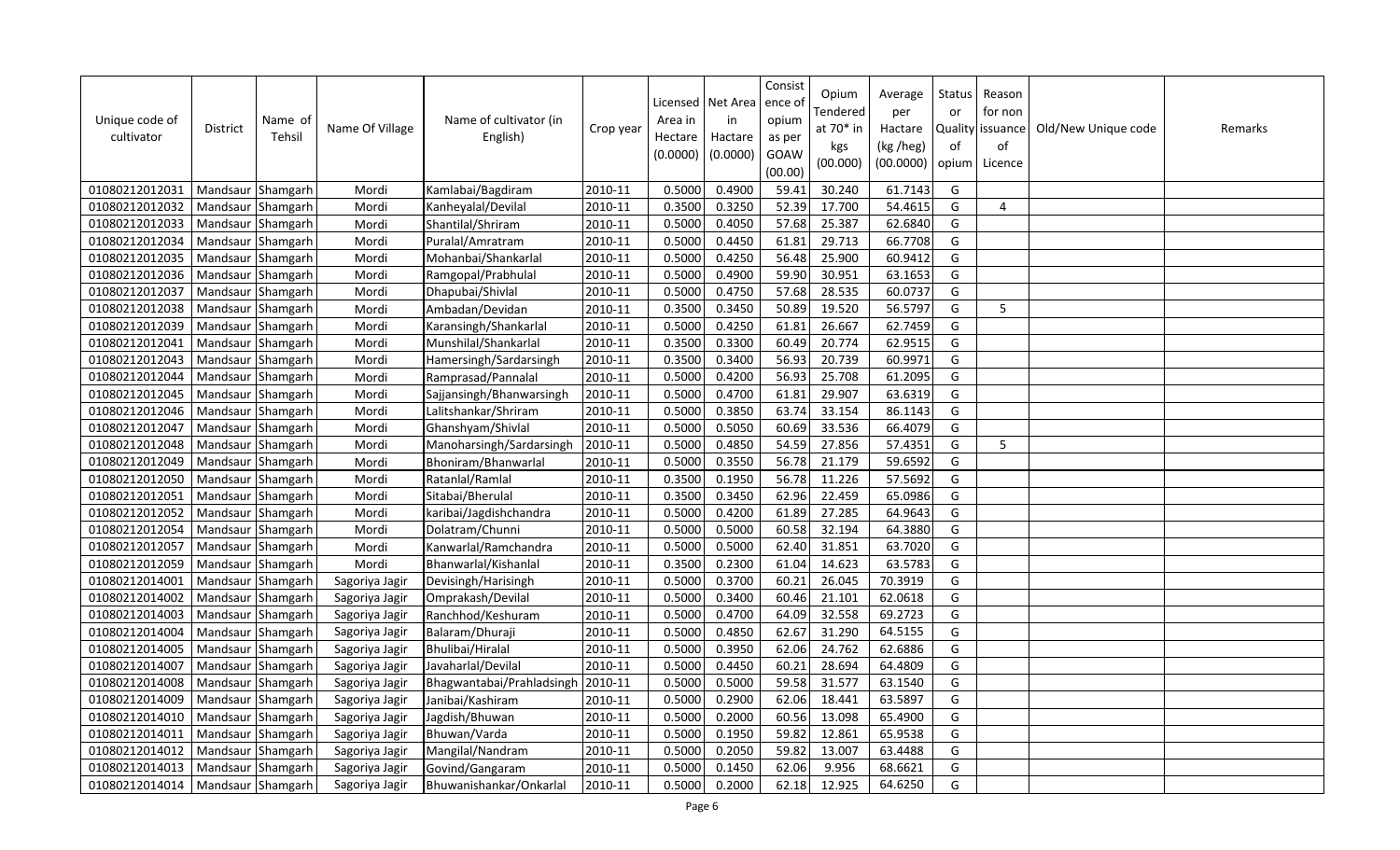| Unique code of<br>cultivator | <b>District</b>   | Name of<br>Tehsil | Name Of Village | Name of cultivator (in<br>English) | Crop year | Area in<br>Hectare<br>(0.0000) | Licensed   Net Area<br>in<br>Hactare<br>(0.0000) | Consist<br>ence of<br>opium<br>as per<br>GOAW<br>(00.00) | Opium<br>Tendered<br>at 70* in<br>kgs<br>(00.000) | Average<br>per<br>Hactare<br>(kg /heg)<br>(00.0000) | Status<br>or<br>of<br>opium | Reason<br>for non<br>Quality issuance<br>of<br>Licence | Old/New Unique code | Remarks |
|------------------------------|-------------------|-------------------|-----------------|------------------------------------|-----------|--------------------------------|--------------------------------------------------|----------------------------------------------------------|---------------------------------------------------|-----------------------------------------------------|-----------------------------|--------------------------------------------------------|---------------------|---------|
| 01080212014015               | Mandsaur Shamgarh |                   | Sagoriya Jagir  | Shyamlal/Onkarlal                  | 2010-11   | 0.5000                         | 0.4900                                           | 56.66                                                    | 29.795                                            | 60.8061                                             | G                           |                                                        |                     |         |
| 01080212014016               | Mandsaur Shamgarh |                   | Sagoriya Jagir  | Manoharlal/Dhanna                  | 2010-11   | 0.3500                         | 0.1400                                           | 65.68                                                    | 10.331                                            | 73.7929                                             | G                           |                                                        |                     |         |
| 01080212014018               | Mandsaur Shamgarh |                   | Sagoriya Jagir  | Kalusingh/Kansingh                 | 2010-11   | 0.3500                         | 0.2000                                           | 62.18                                                    | 13.022                                            | 65.1100                                             | G                           |                                                        |                     |         |
| 01080212014019               | Mandsaur Shamgarh |                   | Sagoriya Jagir  | Nathu/Dhura                        | 2010-11   | 0.5000                         | 0.3350                                           | 59.82                                                    | 21.330                                            | 63.6716                                             | G                           |                                                        |                     |         |
| 01080212014020               | Mandsaur Shamgarh |                   | Sagoriya Jagir  | Kesharbai/Viram ji                 | 2010-11   | 0.5000                         | 0.2000                                           | 55.79                                                    | 12.130                                            | 60.6500                                             | G                           |                                                        |                     |         |
| 01080212014021               | Mandsaur Shamgarh |                   | Sagoriya Jagir  | Paribai/Bhagwan                    | 2010-11   | 0.5000                         | 0.3650                                           | 56.93                                                    | 21.032                                            | 57.6219                                             | G                           | 4                                                      |                     |         |
| 01080212014022               | Mandsaur Shamgarh |                   | Sagoriya Jagir  | Kanchanbai/Kana                    | 2010-11   | 0.5000                         | 0.3600                                           | 62.18                                                    | 24.120                                            | 67.0000                                             | G                           |                                                        |                     |         |
| 01080212014023               | Mandsaur Shamgarh |                   | Sagoriya Jagir  | Chunnilal/Ratanlal                 | 2010-11   | 0.5000                         | 0.4800                                           | 58.37                                                    | 29.168                                            | 60.7667                                             | G                           |                                                        |                     |         |
| 01080212014025               | Mandsaur Shamgarh |                   | Sagoriya Jagir  | Kanchanbai/Bhuwaniram              | 2010-11   | 0.5000                         | 0.3100                                           | 58.37                                                    | 19.446                                            | 62.7290                                             | G                           |                                                        |                     |         |
| 01080212014026               | Mandsaur Shamgarh |                   | Sagoriya Jagir  | Mangibai/Hiralal                   | 2010-11   | 0.5000                         | 0.4150                                           | 62.51                                                    | 27.692                                            | 66.7277                                             | G                           |                                                        |                     |         |
| 01080212014027               | Mandsaur Shamgarh |                   | Sagoriya Jagir  | Danisingh/Harisingh                | 2010-11   | 0.5000                         | 0.1000                                           | 62.51                                                    | 6.849                                             | 68.4900                                             | G                           |                                                        |                     |         |
| 01080212014028               | Mandsaur Shamgarh |                   | Sagoriya Jagir  | Sohanbai/Devilal                   | 2010-11   | 0.5000                         | 0.4000                                           | 62.51                                                    | 25.665                                            | 64.1625                                             | G                           |                                                        |                     |         |
| 01080212014031               | Mandsaur Shamgarh |                   | Sagoriya Jagir  | Balaram/Babru                      | 2010-11   | 0.3500                         | 0.1000                                           | 62.13                                                    | 7.438                                             | 74.3800                                             | G                           |                                                        |                     |         |
| 01080212014032               | Mandsaur Shamgarh |                   | Sagoriya Jagir  | Nandubai/Deva                      | 2010-11   | 0.5000                         | 0.4150                                           | 58.37                                                    | 25.624                                            | 61.7446                                             | G                           |                                                        |                     |         |
| 01080212014034               | Mandsaur Shamgarh |                   | Sagoriya Jagir  | Shivnarayan/Nanuram                | 2010-11   | 0.5000                         | 0.2050                                           | 58.32                                                    | 12.672                                            | 61.8146                                             | G                           |                                                        |                     |         |
| 01080212014035               | Mandsaur Shamgarh |                   | Sagoriya Jagir  | Gangaram/Devaji                    | 2010-11   | 0.5000                         | 0.4000                                           | 56.43                                                    | 23.241                                            | 58.1025                                             | G                           |                                                        |                     |         |
| 01080212014036               | Mandsaur Shamgarh |                   | Sagoriya Jagir  | Laxminarayan/Devilal               | 2010-11   | 0.5000                         | 0.3050                                           | 64.09                                                    | 19.703                                            | 64.6000                                             | G                           |                                                        |                     |         |
| 01080212014037               | Mandsaur Shamgarh |                   | Sagoriya Jagir  | Baburam/Jairam                     | 2010-11   | 0.5000                         | 0.1000                                           | 65.96                                                    | 7.001                                             | 70.0100                                             | G                           |                                                        |                     |         |
| 01080212014038               | Mandsaur Shamgarh |                   | Sagoriya Jagir  | Radheshyam/Onkarlal                | 2010-11   | 0.3500                         | 0.3500                                           | 61.22                                                    | 22.407                                            | 64.0200                                             | G                           |                                                        |                     |         |
| 01080212014040               | Mandsaur          | Shamgarh          | Sagoriya Jagir  | Gangaram/Bhanwarsingh              | 2010-11   | 0.5000                         | 0.1450                                           | 57.12                                                    | 9.286                                             | 64.0414                                             | G                           |                                                        |                     |         |
| 01080212014041               | Mandsaur Shamgarh |                   | Sagoriya Jagir  | Rameshvar/Dolaji                   | 2010-11   | 0.5000                         | 0.4750                                           | 63.11                                                    | 32.195                                            | 67.7789                                             | G                           |                                                        |                     |         |
| 01080212014042               | Mandsaur Shamgarh |                   | Sagoriya Jagir  | Gordhanlal/Chunnilal               | 2010-11   | 0.3500                         | 0.3200                                           | 63.31                                                    | 20.458                                            | 63.9313                                             | G                           |                                                        |                     |         |
| 01080212014043               | Mandsaur Shamgarh |                   | Sagoriya Jagir  | Dayaram/Nanuram                    | 2010-11   | 0.5000                         | 0.2000                                           | 64.00                                                    | 13.605                                            | 68.0250                                             | G                           |                                                        |                     |         |
| 01080212014044               | Mandsaur Shamgarh |                   | Sagoriya Jagir  | Hiralal/Jujharji                   | 2010-11   | 0.5000                         | 0.4100                                           | 61.89                                                    | 25.817                                            | 62.9683                                             | G                           |                                                        |                     |         |
| 01080212014045               | Mandsaur Shamgarh |                   | Sagoriya Jagir  | Balaram/Champaji                   | 2010-11   | 0.5000                         | 0.1550                                           | 61.89                                                    | 10.468                                            | 67.5355                                             | G                           |                                                        |                     |         |
| 01080212014047               | Mandsaur Shamgarh |                   | Sagoriya Jagir  | Mangilal/Karansingh                | 2010-11   | 0.3500                         | 0.2450                                           | 59.28                                                    | 15.252                                            | 62.2531                                             | G                           |                                                        |                     |         |
| 01080212014048               | Mandsaur Shamgarh |                   | Sagoriya Jagir  | Paribai/Balaram                    | 2010-11   | 0.5000                         | 0.1500                                           | 61.39                                                    | 9.814                                             | 65.4267                                             | G                           |                                                        |                     |         |
| 01080212014050               | Mandsaur          | Shamgarh          | Sagoriya Jagir  | Gopal/Nanalal                      | 2010-11   | 0.5000                         | 0.2400                                           | 62.33                                                    | 16.624                                            | 69.2667                                             | G                           |                                                        |                     |         |
| 01080212014051               | Mandsaur          | Shamgarh          | Sagoriya Jagir  | Mangilal/Rupaji                    | 2010-11   | 0.5000                         | 0.2000                                           | 62.33                                                    | 13.374                                            | 66.8700                                             | G                           |                                                        |                     |         |
| 01080212014052               | Mandsaur          | Shamgarh          | Sagoriya Jagir  | Parmanand/Bapulal                  | 2010-11   | 0.5000                         | 0.3450                                           | 62.33                                                    | 23.222                                            | 67.3101                                             | G                           |                                                        |                     |         |
| 01080212014053               | Mandsaur Shamgarh |                   | Sagoriya Jagir  | Pannalal/Prabhulal                 | 2010-11   | 0.5000                         | 0.1200                                           | 61.01                                                    | 7.818                                             | 65.1500                                             | G                           |                                                        |                     |         |
| 01080212014054               | Mandsaur Shamgarh |                   | Sagoriya Jagir  | Janibai/Dhanna kumavat             | 2010-11   | 0.5000                         | 0.4850                                           | 59.51                                                    | 31.693                                            | 65.3464                                             | G                           |                                                        |                     |         |
| 01080212014056               | Mandsaur Shamgarh |                   | Sagoriya Jagir  | Ratanlal/Kana                      | 2010-11   | 0.3500                         | 0.2950                                           | 55.82                                                    | 17.559                                            | 59.5220                                             | G                           |                                                        |                     |         |
| 01080212014057               | Mandsaur Shamgarh |                   | Sagoriya Jagir  | Bherusingh/Karansingh              | 2010-11   | 0.5000                         | 0.2500                                           | 59.28                                                    | 16.277                                            | 65.1080                                             | G                           |                                                        |                     |         |
| 01080212014059               | Mandsaur Shamgarh |                   | Sagoriya Jagir  | Gordhanlal/Ratanlal                | 2010-11   | 0.5000                         | 0.2150                                           | 59.28                                                    | 13.160                                            | 61.2093                                             | G                           |                                                        |                     |         |
| 01080212014060               | Mandsaur Shamgarh |                   | Sagoriya Jagir  | Ramsingh/Devisingh                 | 2010-11   | 0.3500                         | 0.2000                                           | 64.77                                                    | 16.701                                            | 83.5050                                             | G                           |                                                        |                     |         |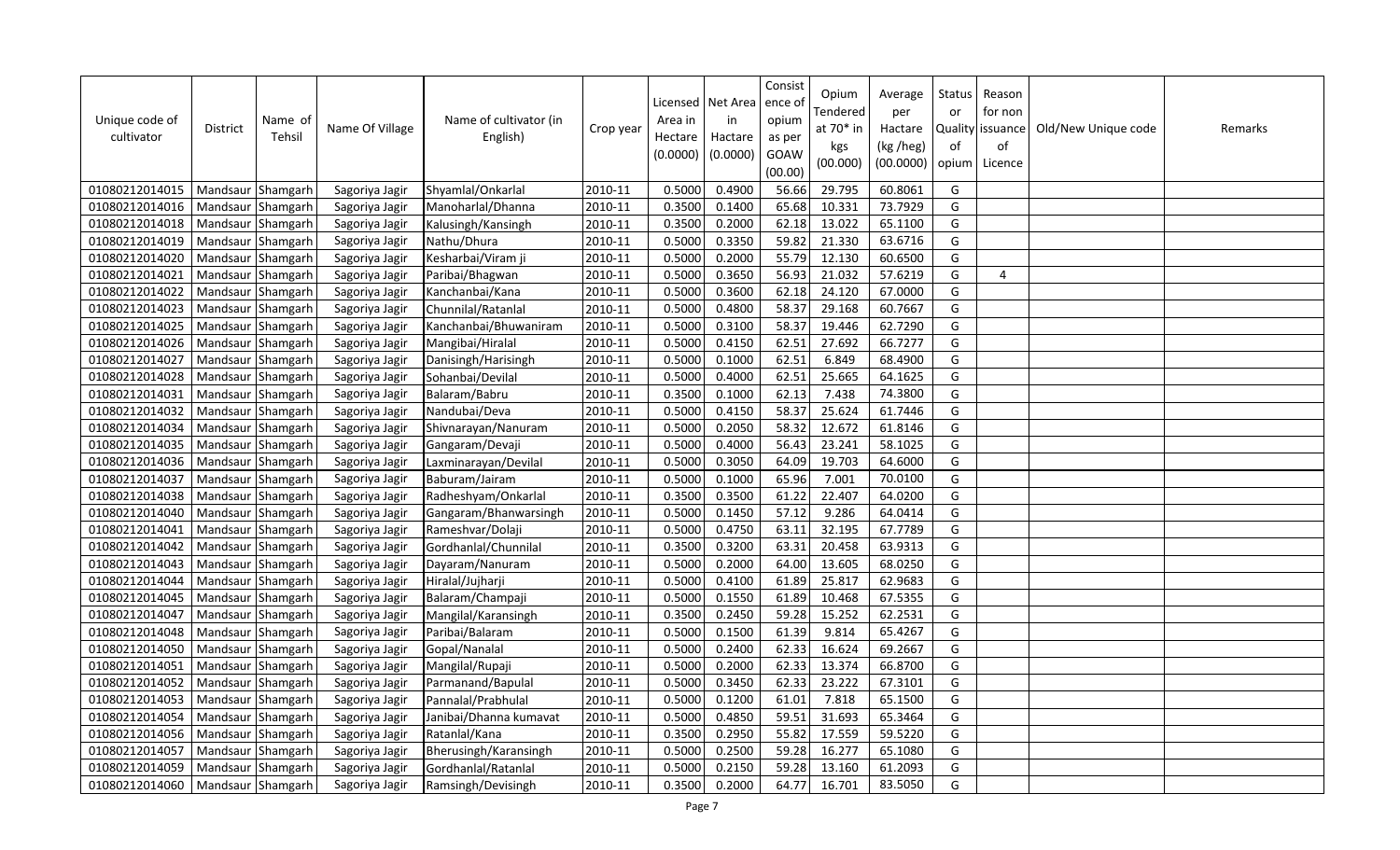| Unique code of<br>cultivator | District          | Name of<br>Tehsil | Name Of Village | Name of cultivator (in<br>English) | Crop year | Area in<br>Hectare<br>(0.0000) | Licensed   Net Area<br>in<br>Hactare<br>(0.0000) | Consist<br>ence of<br>opium<br>as per<br>GOAW<br>(00.00) | Opium<br>Tendered<br>at 70* in<br>kgs<br>(00.000) | Average<br>per<br>Hactare<br>(kg /heg)<br>(00.0000) | Status<br>or<br>Quality<br>of<br>opium | Reason<br>for non<br>issuance<br>of<br>Licence | Old/New Unique code | Remarks |
|------------------------------|-------------------|-------------------|-----------------|------------------------------------|-----------|--------------------------------|--------------------------------------------------|----------------------------------------------------------|---------------------------------------------------|-----------------------------------------------------|----------------------------------------|------------------------------------------------|---------------------|---------|
| 01080212014061               | Mandsaur Shamgarh |                   | Sagoriya Jagir  | Nathusingh/Dhulji                  | 2010-11   | 0.3500                         | 0.3250                                           | 61.01                                                    | 21.519                                            | 66.2123                                             | G                                      |                                                |                     |         |
| 01080212014062               | Mandsaur Shamgarh |                   | Sagoriya Jagir  | Shyamlal/Udayram                   | 2010-11   | 0.5000                         | 0.2000                                           | 64.34                                                    | 13.741                                            | 68.7050                                             | G                                      |                                                |                     |         |
| 01080212014065               | Mandsaur Shamgarh |                   | Sagoriya Jagir  | Mangilal/Kishanlal                 | 2010-11   | 0.3500                         | 0.2550                                           | 54.01                                                    | 14.482                                            | 56.7922                                             | G                                      | 5                                              |                     |         |
| 01080212014066               | Mandsaur Shamgarh |                   | Sagoriya Jagir  | Vardichandra/Nanda                 | 2010-11   | 0.3500                         | 0.2000                                           | 64.34                                                    | 13.631                                            | 68.1550                                             | G                                      |                                                |                     |         |
| 01080212014071               | Mandsaur Shamgarh |                   | Sagoriya Jagir  | Arjunsingh/Harisingh               | 2010-11   | 0.5000                         | 0.5000                                           | 62.69                                                    | 33.369                                            | 66.7380                                             | G                                      |                                                |                     |         |
| 01080212014072               | Mandsaur Shamgarh |                   | Sagoriya Jagir  | Mohanlal/Mangilal                  | 2010-11   | 0.5000                         | 0.1950                                           | 64.04                                                    | 13.119                                            | 67.2769                                             | G                                      |                                                |                     |         |
| 01080212014073               | Mandsaur Shamgarh |                   | Sagoriya Jagir  | Gordhanlal/Kashiram                | 2010-11   | 0.3500                         | 0.2100                                           | 62.89                                                    | 14.267                                            | 67.9381                                             | G                                      |                                                |                     |         |
| 01080212014075               | Mandsaur Shamgarh |                   | Sagoriya Jagir  | Bhagubai/Prabhulal                 | 2010-11   | 0.3500                         | 0.3450                                           | 59.51                                                    | 21.662                                            | 62.7884                                             | G                                      |                                                |                     |         |
| 01080212014078               | Mandsaur Shamgarh |                   | Sagoriya Jagir  | Magan/Dhura                        | 2010-11   | 0.5000                         | 0.2000                                           | 60.41                                                    | 12.816                                            | 64.0800                                             | G                                      |                                                |                     |         |
| 01080212014079               | Mandsaur Shamgarh |                   | Sagoriya Jagir  | Bhawanishankar/Laxman              | 2010-11   | 0.5000                         | 0.4000                                           | 62.89                                                    | 26.378                                            | 65.9450                                             | G                                      |                                                |                     |         |
| 01080212014080               | Mandsaur Shamgarh |                   | Sagoriya Jagir  | Balakbai/Bapulal                   | 2010-11   | 0.5000                         | 0.2050                                           | 61.33                                                    | 13.738                                            | 67.0146                                             | G                                      |                                                |                     |         |
| 01080212014081               | Mandsaur Shamgarh |                   | Sagoriya Jagir  | Kushalbai/Udayram                  | 2010-11   | 0.5000                         | 0.4100                                           | 58.71                                                    | 23.861                                            | 58.1976                                             | G                                      |                                                |                     |         |
| 01080212014082               | Mandsaur Shamgarh |                   | Sagoriya Jagir  | Kashiram/Dhuraji Kumavat           | 2010-11   | 0.3500                         | 0.3300                                           | 59.51                                                    | 21.449                                            | 64.9970                                             | G                                      |                                                |                     |         |
| 01080212014083               | Mandsaur Shamgarh |                   | Sagoriya Jagir  | Madansingh/Sardarsingh             | 2010-11   | 0.3500                         | 0.3200                                           | 64.77                                                    | 21.457                                            | 67.0531                                             | G                                      |                                                |                     |         |
| 01080212014084               | Mandsaur Shamgarh |                   | Sagoriya Jagir  | Balaram/Shivram                    | 2010-11   | 0.5000                         | 0.3250                                           | 60.13                                                    | 21.501                                            | 66.1569                                             | G                                      |                                                |                     |         |
| 01080212014086               | Mandsaur Shamgarh |                   | Sagoriya Jagir  | Nathu/Magan Kumavat                | 2010-11   | 0.5000                         | 0.2000                                           | 60.13                                                    | 12.653                                            | 63.2650                                             | G                                      |                                                |                     |         |
| 01080212014088               | Mandsaur Shamgarh |                   | Sagoriya Jagir  | Narsinghlal/Kishanlal              | 2010-11   | 0.5000                         | 0.2700                                           | 58.14                                                    | 17.417                                            | 64.5074                                             | G                                      |                                                |                     |         |
| 01080212014089               | Mandsaur Shamgarh |                   | Sagoriya Jagir  | Mohanlal/Ramkishan                 | 2010-11   | 0.3500                         | 0.0950                                           | 64.77                                                    | 6.116                                             | 64.3789                                             | G                                      |                                                |                     |         |
| 01080212014090               | Mandsaur Shamgarh |                   | Sagoriya Jagir  | Rameshvar/Gulabji                  | 2010-11   | 0.3500                         | 0.1050                                           | 59.02                                                    | 6.728                                             | 64.0762                                             | G                                      |                                                |                     |         |
| 01080212014091               | Mandsaur Shamgarh |                   | Sagoriya Jagir  | Raghu/Kachru                       | 2010-11   | 0.5000                         | 0.2450                                           | 62.07                                                    | 16.032                                            | 65.4367                                             | G                                      |                                                | 01080212013004      |         |
| 01080212014092               | Mandsaur Shamgarh |                   | Sagoriya Jagir  | Gangaram/Nanuram                   | 2010-11   | 0.3500                         | 0.1950                                           | 63.32                                                    | 13.460                                            | 69.0256                                             | G                                      |                                                | 01080212013007      |         |
| 01080212014093               | Mandsaur Shamgarh |                   | Sagoriya Jagir  | Bhagwan/Pura                       | 2010-11   | 0.5000                         | 0.2950                                           | 59.00                                                    | 5.462                                             | 18.5153                                             | G                                      | 4                                              | 01080212013016      |         |
| 01080212014094               | Mandsaur Shamgarh |                   | Sagoriya Jagir  | Amarsingh/Harisingh                | 2010-11   | 0.5000                         | 0.2450                                           | 54.53                                                    | 13.781                                            | 56.2490                                             | G                                      | 5                                              | 01080212013017      |         |
| 01080212015001               | Mandsaur Shamgarh |                   | Dhabla Gujar    | Banshilal/Ratanlal                 | 2010-11   | 0.5000                         | 0.3800                                           | 65.72                                                    | 25.528                                            | 67.1789                                             | G                                      |                                                |                     |         |
| 01080212015002               | Mandsaur Shamgarh |                   | Dhabla Gujar    | Ramkarn/Kaluram                    | 2010-11   | 0.3500                         | 0.3400                                           | 64.76                                                    | 22.453                                            | 66.0382                                             | G                                      |                                                |                     |         |
| 01080212015003               | Mandsaur Shamgarh |                   | Dhabla Gujar    | Raghusingh/Nanuram                 | 2010-11   | 0.3500                         | 0.3350                                           | 58.83                                                    | 20.263                                            | 60.4866                                             | G                                      |                                                |                     |         |
| 01080212015004               | Mandsaur          | Shamgarh          | Dhabla Gujar    | Raghusingh/Bhanwarsingh            | 2010-11   | 0.5000                         | 0.4900                                           | 63.07                                                    | 32.724                                            | 66.7837                                             | G                                      |                                                |                     |         |
| 01080212015005               | Mandsaur          | Shamgarh          | Dhabla Gujar    | Nathulal/Ramlal                    | 2010-11   | 0.5000                         | 0.2100                                           | 63.07                                                    | 13.984                                            | 66.5905                                             | G                                      |                                                |                     |         |
| 01080212015006               | Mandsaur          | Shamgarh          | Dhabla Gujar    | Kishanlal/Ramlal                   | 2010-11   | 0.5000                         | 0.4800                                           | 65.87                                                    | 32.709                                            | 68.1438                                             | G                                      |                                                |                     |         |
| 01080212015007               | Mandsaur          | Shamgarh          | Dhabla Gujar    | Basantilal/Hamerji                 | 2010-11   | 0.5000                         | 0.4950                                           | 65.72                                                    | 34.015                                            | 68.7172                                             | G                                      |                                                |                     |         |
| 01080212015008               | Mandsaur Shamgarh |                   | Dhabla Gujar    | Naharsingh/Ramlal                  | 2010-11   | 0.3500                         | 0.3100                                           |                                                          |                                                   | 0.0000                                              |                                        | 2                                              |                     |         |
| 01080212015009               | Mandsaur Shamgarh |                   | Dhabla Gujar    | Bhagwansingh/Bagji                 | 2010-11   | 0.5000                         | 0.3700                                           | 61.57                                                    | 23.599                                            | 63.7811                                             | G                                      |                                                |                     |         |
| 01080212015011               | Mandsaur          | Shamgarh          | Dhabla Gujar    | Kachru/Onkar                       | 2010-11   | 0.5000                         | 0.1900                                           | 53.55                                                    | 10.695                                            | 56.2895                                             | G                                      | 5                                              |                     |         |
| 01080212015013               | Mandsaur          | Shamgarh          | Dhabla Gujar    | Padambai/Harisingh                 | 2010-11   | 0.5000                         | 0.1850                                           | 64.82                                                    | 12.788                                            | 69.1243                                             | G                                      |                                                |                     |         |
| 01080212015014               | Mandsaur          | Shamgarh          | Dhabla Gujar    | Deubai/Bhanwarsingh                | 2010-11   | 0.3500                         | 0.3450                                           | 61.57                                                    | 22.772                                            | 66.0058                                             | G                                      |                                                |                     |         |
| 01080212015015               | Mandsaur Shamgarh |                   | Dhabla Gujar    | Bhuwaniram/Hiralal                 | 2010-11   | 0.3500                         | 0.3200                                           | 61.57                                                    | 20.608                                            | 64.4000                                             | G                                      |                                                |                     |         |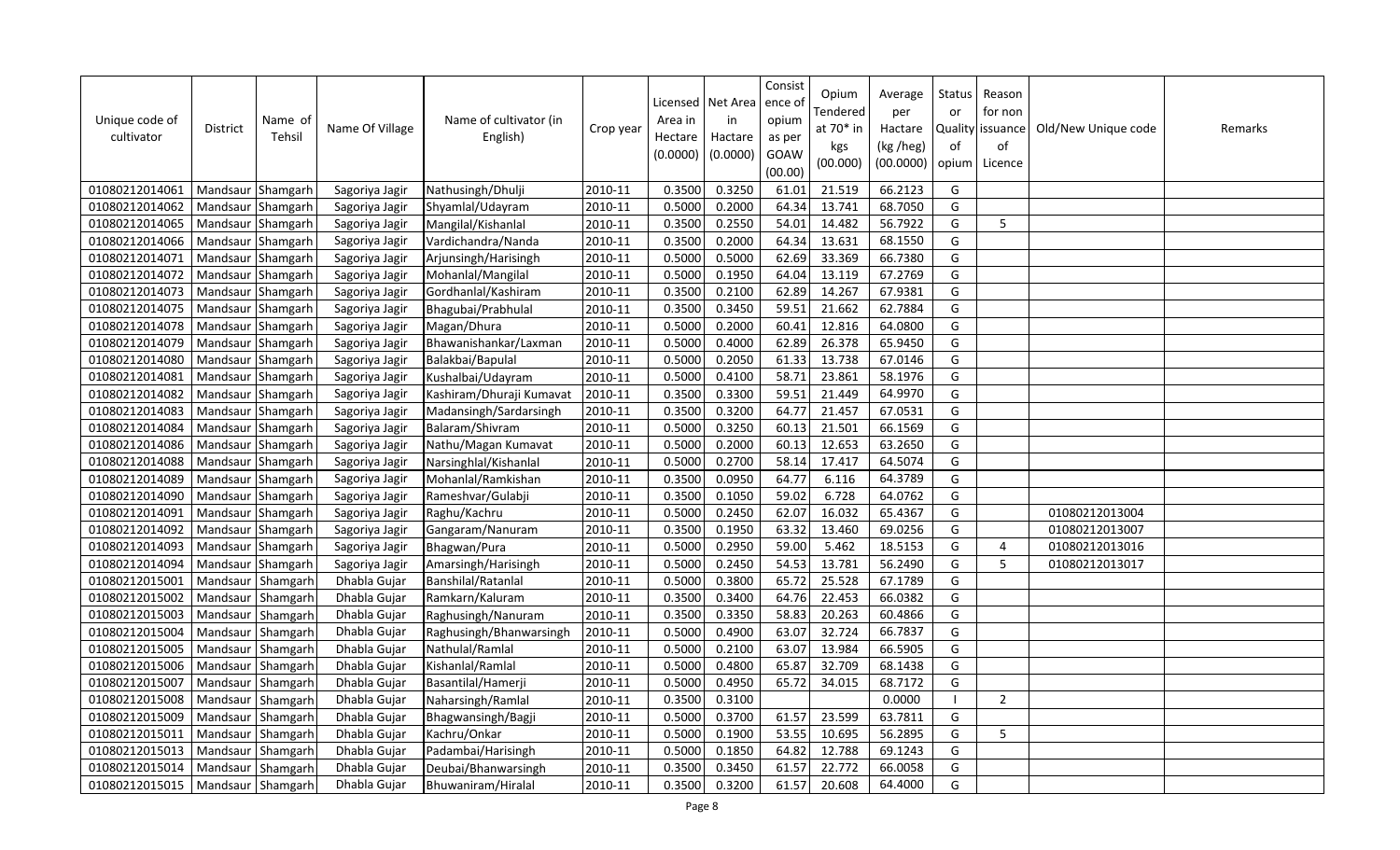| Unique code of<br>cultivator | <b>District</b>   | Name of<br>Tehsil | Name Of Village | Name of cultivator (in<br>English) | Crop year | Area in<br>Hectare<br>(0.0000) | Licensed   Net Area<br>in<br>Hactare<br>(0.0000) | Consist<br>ence of<br>opium<br>as per<br>GOAW<br>(00.00) | Opium<br>Tendered<br>at 70* in<br>kgs<br>(00.000) | Average<br>per<br>Hactare<br>(kg /heg)<br>(00.0000) | Status<br>or<br>of<br>opium | Reason<br>for non<br>Quality issuance<br>of<br>Licence | Old/New Unique code | Remarks |
|------------------------------|-------------------|-------------------|-----------------|------------------------------------|-----------|--------------------------------|--------------------------------------------------|----------------------------------------------------------|---------------------------------------------------|-----------------------------------------------------|-----------------------------|--------------------------------------------------------|---------------------|---------|
| 01080212015016               | Mandsaur Shamgarh |                   | Dhabla Gujar    | Bapulal/Mangilal                   | 2010-11   | 0.5000                         | 0.2900                                           | 64.82                                                    | 20.381                                            | 70.2793                                             | G                           |                                                        |                     |         |
| 01080212015017               | Mandsaur Shamgarh |                   | Dhabla Gujar    | Bhuwaniram/Kanwarlal               | 2010-11   | 0.5000                         | 0.4300                                           | 64.82                                                    | 29.734                                            | 69.1488                                             | G                           |                                                        |                     |         |
| 01080212015024               | Mandsaur          | Shamgarh          | Dhabla Gujar    | Kaluram/Satyanarayan               | 2010-11   | 0.5000                         | 0.4850                                           | 58.83                                                    | 30.356                                            | 62.5897                                             | G                           |                                                        |                     |         |
| 01080212015026               | Mandsaur Shamgarh |                   | Dhabla Gujar    | Jatanbai/ramnarayan                | 2010-11   | 0.5000                         | 0.1900                                           | 59.24                                                    | 12.982                                            | 68.3263                                             | G                           |                                                        |                     |         |
| 01080212015027               | Mandsaur Shamgarh |                   | Dhabla Gujar    | Magniram/Pannalal                  | 2010-11   | 0.3500                         | 0.2900                                           | 62.27                                                    | 19.704                                            | 67.9448                                             | G                           |                                                        |                     |         |
| 01080212015028               | Mandsaur Shamgarh |                   | Dhabla Gujar    | Phatesingh/Ramlal                  | 2010-11   | 0.5000                         | 0.4850                                           | 62.31                                                    | 31.938                                            | 65.8515                                             | G                           |                                                        |                     |         |
| 01080212015029               | Mandsaur Shamgarh |                   | Dhabla Gujar    | Laxminarayan/Hiralal               | 2010-11   | 0.5000                         | 0.4000                                           | 61.06                                                    | 25.305                                            | 63.2625                                             | G                           |                                                        |                     |         |
| 01080212015030               | Mandsaur Shamgarh |                   | Dhabla Gujar    | Sardarbai/Ratanlal                 | 2010-11   | 0.5000                         | 0.1950                                           | 68.03                                                    | 13.217                                            | 67.7795                                             | G                           |                                                        |                     |         |
| 01080212015031               | Mandsaur          | Shamgarh          | Dhabla Gujar    | Ramprasad/Ramnarayan               | 2010-11   | 0.5000                         | 0.4050                                           | 62.31                                                    | 26.945                                            | 66.5309                                             | G                           |                                                        |                     |         |
| 01080212015032               | Mandsaur          | Shamgarh          | Dhabla Gujar    | Keshuram/Dhurilal                  | 2010-11   | 0.5000                         | 0.4900                                           | 55.65                                                    | 29.312                                            | 59.8204                                             | G                           |                                                        |                     |         |
| 01080212015033               | Mandsaur          | Shamgarh          | Dhabla Gujar    | Parvatsingh/Dhulaji                | 2010-11   | 0.5000                         | 0.2500                                           | 59.24                                                    | 15.174                                            | 60.6960                                             | G                           |                                                        |                     |         |
| 01080212015034               | Mandsaur          | Shamgarh          | Dhabla Gujar    | Shankarlal/Nanuram                 | 2010-11   | 0.3500                         | 0.2050                                           | 57.93                                                    | 12.554                                            | 61.2390                                             | G                           |                                                        |                     |         |
| 01080212015035               | Mandsaur          | Shamgarh          | Dhabla Gujar    | Kaluram/Ramnarayan                 | 2010-11   | 0.5000                         | 0.4050                                           | 59.24                                                    | 25.211                                            | 62.2494                                             | G                           |                                                        |                     |         |
| 01080212015036               | Mandsaur          | Shamgarh          | Dhabla Gujar    | Jagdish/Kaluram                    | 2010-11   | 0.5000                         | 0.2850                                           | 62.31                                                    | 18.292                                            | 64.1825                                             | G                           |                                                        |                     |         |
| 01080212015038               | Mandsaur Shamgarh |                   | Dhabla Gujar    | Kanchanbai/Dulaji                  | 2010-11   | 0.3500                         | 0.3200                                           | 58.60                                                    | 18.894                                            | 59.0438                                             | G                           |                                                        |                     |         |
| 01080212016001               | Mandsaur Shamgarh |                   | Khajuri Panth   | Kailashbai/Ratan lal dhakad        | 2010-11   | 0.5000                         | 0.4300                                           | 60.71                                                    | 27.467                                            | 63.8767                                             | G                           |                                                        |                     |         |
| 01080212016005               | Mandsaur Shamgarh |                   | Khajuri Panth   | Dinesh kumar/Devilal               | 2010-11   | 0.5000                         | 0.2900                                           | 64.58                                                    | 19.420                                            | 66.9655                                             | G                           |                                                        |                     |         |
| 01080212016007               | Mandsaur          | Shamgarh          | Khajuri Panth   | Kanchanbai/Ramlal                  | 2010-11   | 0.5000                         | 0.2000                                           | 62.11                                                    | 12.635                                            | 63.1750                                             | G                           |                                                        |                     |         |
| 01080212016018               | Mandsaur Shamgarh |                   | Khajuri Panth   | Pursingh/Badrilal                  | 2010-11   | 0.5000                         | 0.2000                                           | 62.78                                                    | 12.978                                            | 64.8900                                             | G                           |                                                        |                     |         |
| 01080212016031               | Mandsaur          | Shamgarh          | Khajuri Panth   | Radheshyam/Bherulal                | 2010-11   | 0.3500                         | 0.1900                                           | 62.82                                                    | 11.999                                            | 63.1526                                             | G                           |                                                        |                     |         |
| 01080212016033               | Mandsaur          | Shamgarh          | Khajuri Panth   | Partha/Pura                        | 2010-11   | 0.5000                         | 0.2650                                           | 62.78                                                    | 16.161                                            | 60.9849                                             | G                           |                                                        |                     |         |
| 01080212016036               | Mandsaur Shamgarh |                   | Khajuri Panth   | Kaluram/Nanuram                    | 2010-11   | 0.5000                         | 0.4700                                           | 60.71                                                    | 29.071                                            | 61.8532                                             | G                           |                                                        |                     |         |
| 01080212016042               | Mandsaur Shamgarh |                   | Khajuri Panth   | Kesharbai/Jagannath                | 2010-11   | 0.5000                         | 0.2400                                           | 62.96                                                    | 15.722                                            | 65.5083                                             | G                           |                                                        |                     |         |
| 01080212016043               | Mandsaur Shamgarh |                   | Khajuri Panth   | Karulal/Prabhulal                  | 2010-11   | 0.5000                         | 0.3850                                           | 62.83                                                    | 24.746                                            | 64.2753                                             | G                           |                                                        |                     |         |
| 01080212016045               | Mandsaur Shamgarh |                   | Khajuri Panth   | Prabhulal/Nanuram                  | 2010-11   | 0.3500                         | 0.2500                                           | 60.71                                                    | 14.501                                            | 58.0040                                             | G                           |                                                        |                     |         |
| 01080212016046               | Mandsaur          | Shamgarh          | Khajuri Panth   | Ramkishan/Prabhulal                | 2010-11   | 0.3500                         | 0.3150                                           | 66.17                                                    | 7.732                                             | 24.5460                                             | G                           | 4                                                      |                     |         |
| 01080212016048               | Mandsaur          | Shamgarh          | Khajuri Panth   | Nandkishor/Banshilal               | 2010-11   | 0.5000                         | 0.3850                                           | 62.96                                                    | 24.428                                            | 63.4494                                             | G                           |                                                        |                     |         |
| 01080212016049               | Mandsaur          | Shamgarh          | Khajuri Panth   | Karulal/Sitaram                    | 2010-11   | 0.3500                         | 0.2000                                           | 60.71                                                    | 12.341                                            | 61.7050                                             | G                           |                                                        |                     |         |
| 01080212016050               | Mandsaur          | Shamgarh          | Khajuri Panth   | Ashokkumar/Ramchandra              | 2010-11   | 0.3500                         | 0.3100                                           | 60.91                                                    | 6.961                                             | 22.4548                                             | G                           | $\overline{4}$                                         |                     |         |
| 01080212016053               | Mandsaur          | Shamgarh          | Khajuri Panth   | Ramprashad/Kanheyalal              | 2010-11   | 0.5000                         | 0.4850                                           | 62.96                                                    | 30.868                                            | 63.6454                                             | G                           |                                                        |                     |         |
| 01080212016054               | Mandsaur Shamgarh |                   | Khajuri Panth   | Udaylal/Karulal                    | 2010-11   | 0.5000                         | 0.2900                                           | 60.91                                                    | 18.812                                            | 64.8690                                             | G                           |                                                        |                     |         |
| 01080212016056               | Mandsaur Shamgarh |                   | Khajuri Panth   | Shambhulal/Sitaram                 | 2010-11   | 0.3500                         | 0.2150                                           | 53.84                                                    | 11.645                                            | 54.1628                                             | G                           | $\overline{4}$                                         |                     |         |
| 01080212016058               | Mandsaur          | Shamgarh          | Khajuri Panth   | Balaram/Prabhulal                  | 2010-11   | 0.3500                         | 0.2200                                           | 62.78                                                    | 14.126                                            | 64.2091                                             | G                           |                                                        |                     |         |
| 01080212016061               | Mandsaur          | Shamgarh          | Khajuri Panth   | Kanheyalal/Bhuwan                  | 2010-11   | 0.3500                         | 0.3400                                           | 60.91                                                    | 20.910                                            | 61.5000                                             | G                           |                                                        |                     |         |
| 01080212016065               | Mandsaur          | Shamgarh          | Khajuri Panth   | Bhuwanishankar/Mathuralal          | 2010-11   | 0.3500                         | 0.3250                                           | 58.91                                                    | 19.945                                            | 61.3692                                             | G                           |                                                        |                     |         |
| 01080212016069               | Mandsaur Shamgarh |                   | Khajuri Panth   | Prabhulal/Kashiram                 | 2010-11   | 0.5000                         | 0.4900                                           | 60.91                                                    | 30.612                                            | 62.4735                                             | G                           |                                                        |                     |         |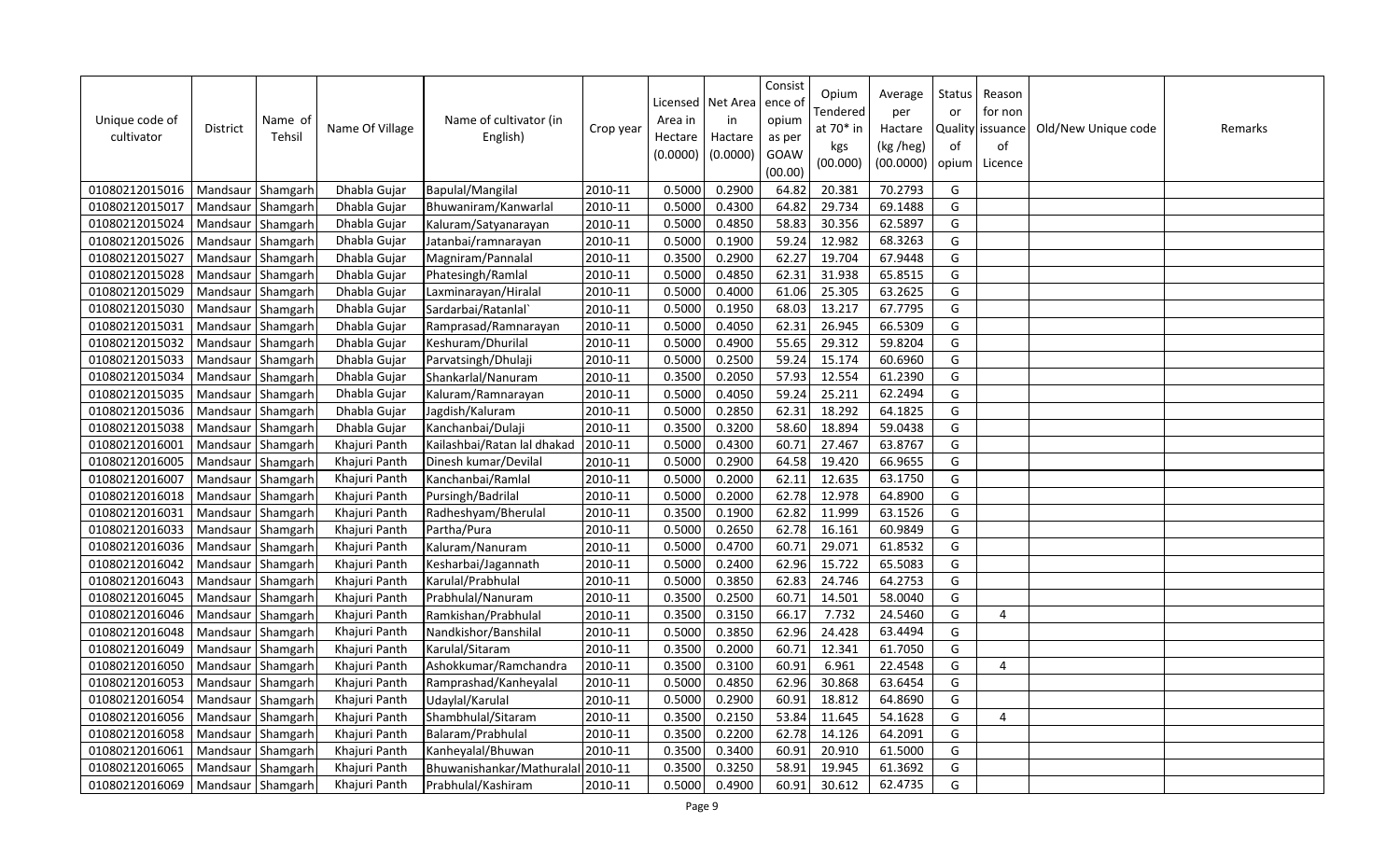| Unique code of<br>cultivator | <b>District</b>   | Name of<br>Tehsil | Name Of Village                 | Name of cultivator (in<br>English) | Crop year | Licensed<br>Area in<br>Hectare<br>(0.0000) | Net Area<br>in<br>Hactare<br>(0.0000) | Consist<br>ence of<br>opium<br>as per<br>GOAW<br>(00.00) | Opium<br>Tendered<br>at 70* in<br>kgs<br>(00.000) | Average<br>per<br>Hactare<br>(kg /heg)<br>(00.0000) | <b>Status</b><br>or<br>of<br>opium | Reason<br>for non<br>Quality issuance<br>of<br>Licence | Old/New Unique code | Remarks     |
|------------------------------|-------------------|-------------------|---------------------------------|------------------------------------|-----------|--------------------------------------------|---------------------------------------|----------------------------------------------------------|---------------------------------------------------|-----------------------------------------------------|------------------------------------|--------------------------------------------------------|---------------------|-------------|
| 01080212016071               | Mandsaur          | Shamgarh          | Khajuri Panth                   | Surajbai/Onkarlal                  | 2010-11   | 0.5000                                     | 0.4500                                | 62.78                                                    | 28.197                                            | 62.6600                                             | G                                  |                                                        |                     |             |
| 01080212016073               | Mandsaur          | Shamgarh          | Khajuri Panth                   | Gebiali/Molabaksh                  | 2010-11   | 0.3500                                     | 0.3500                                | 62.86                                                    | 23.124                                            | 66.0686                                             | G                                  |                                                        |                     |             |
| 01080212016075               | Mandsaur          | Shamgarh          | Khajuri Panth                   | Bagdiram/Kaluram                   | 2010-11   | 0.5000                                     | 0.3000                                | 63.07                                                    | 19.164                                            | 63.8800                                             | G                                  |                                                        |                     |             |
| 01080212016080               | Mandsaur          | Shamgarh          | Khajuri Panth                   | Devishankar/Shivlal                | 2010-11   | 0.5000                                     | 0.2400                                | 64.58                                                    | 16.200                                            | 67.5000                                             | G                                  |                                                        |                     |             |
| 01080212016083               | Mandsaur          | Shamgarh          | Khajuri Panth                   | Gopal/Ramlal                       | 2010-11   | 0.3500                                     | 0.3450                                | 59.99                                                    | 20.988                                            | 60.8348                                             | G                                  |                                                        |                     |             |
| 01080212016086               | Mandsaur          | Shamgarh          | Khajuri Panth                   | Jagdish.Ramchandra                 | 2010-11   | 0.3500                                     | 0.3500                                | 62.83                                                    | 22.125                                            | 63.2143                                             | G                                  |                                                        |                     |             |
| 01080212016090               | Mandsaur          | Shamgarh          | Khajuri Panth                   | Rameshwar/KaruKhamoriya            | 2010-11   | 0.3500                                     | 0.2000                                | 66.08                                                    | 13.273                                            | 66.3650                                             | G                                  |                                                        |                     | Name Change |
| 01080212016092               | Mandsaur          | Shamgarh          | Khajuri Panth                   | Gidhari/Champalal                  | 2010-11   | 0.3500                                     | 0.3150                                | 59.99                                                    | 7.362                                             | 23.3714                                             | G                                  | $\overline{4}$                                         |                     |             |
| 01080212016093               | Mandsaur          | Shamgarh          | Khajuri Panth                   | Nathibai/Nathulal                  | 2010-11   | 0.3500                                     | 0.1000                                | 66.08                                                    | 7.052                                             | 70.5200                                             | G                                  |                                                        |                     |             |
| 01080212016095               | Mandsaur          | Shamgarh          | Khajuri Panth                   | Bherulal/Hariram                   | 2010-11   | 0.3500                                     | 0.3300                                | 62.83                                                    | 20.895                                            | 63.3182                                             | G                                  |                                                        |                     |             |
| 01080212016096               | Mandsaur          | Shamgarh          | Khajuri Panth                   | Mangibai/Purji                     | 2010-11   | 0.5000                                     | 0.4150                                | 58.38                                                    | 24.711                                            | 59.5446                                             | G                                  |                                                        |                     |             |
| 01080212016098               | Mandsaur          | Shamgarh          | Khajuri Panth                   | Shivsingh/Bherusingh               | 2010-11   | 0.3500                                     | 0.3200                                | 65.18                                                    | 21.118                                            | 65.9938                                             | G                                  |                                                        |                     |             |
| 01080212016099               | Mandsaur          | Shamgarh          | Khajuri Panth                   | Ramdayal/D.P./Gangaram             | 2010-11   | 0.3500                                     | 0.3400                                | 59.99                                                    | 21.305                                            | 62.6618                                             | G                                  |                                                        |                     |             |
| 01080212016102               | Mandsaur          | Shamgarh          | Khajuri Panth                   | Karulal/Parmanand                  | 2010-11   | 0.3500                                     | 0.3300                                | 65.78                                                    | 22.215                                            | 67.3182                                             | G                                  |                                                        |                     |             |
| 01080212016103               | Mandsaur          | Shamgarh          | Khajuri Panth                   | Karulal/Kashiram                   | 2010-11   | 0.5000                                     | 0.4050                                | 59.58                                                    | 24.683                                            | 60.9457                                             | G                                  |                                                        |                     |             |
| 01080212016106               | Mandsaur          | Shamgarh          | Khajuri Panth                   | Kisahanlal/Kasiram                 | 2010-11   | 0.5000                                     | 0.1950                                | 66.08                                                    | 13.329                                            | 68.3538                                             | G                                  |                                                        |                     |             |
| 01080212016107               | Mandsaur          | Shamgarh          | Khajuri Panth                   | Pyaribai/Devilal                   | 2010-11   | 0.3500                                     | 0.3300                                | 59.99                                                    | 20.140                                            | 61.0303                                             | G                                  |                                                        |                     |             |
| 01080212016110               | Mandsaur          | Shamgarh          | Khajuri Panth                   | Bagdiram/Purji                     | 2010-11   | 0.5000                                     | 0.3400                                | 66.08                                                    | 22.986                                            | 67.6059                                             | G                                  |                                                        |                     |             |
| 01080212016111               | Mandsaur          | Shamgarh          | Khajuri Panth                   | Babulal/AmaraJi                    | 2010-11   | 0.3500                                     | 0.2250                                | 59.58                                                    | 14.180                                            | 63.0222                                             | G                                  |                                                        |                     |             |
| 01080212016112               | Mandsaur          | Shamgarh          | Khajuri Panth                   | Vardilal/Jagannath                 | 2010-11   | 0.3500                                     | 0.2000                                | 64.58                                                    | 13.340                                            | 66.7000                                             | G                                  |                                                        |                     |             |
| 01080212016113               | Mandsaur          | Shamgarh          | Khajuri Panth                   | Parmanand/Devilal                  | 2010-11   | 0.5000                                     | 0.3000                                | 65.78                                                    | 19.753                                            | 65.8433                                             | G                                  |                                                        |                     |             |
| 01080212016114               | Mandsaur          | Shamgarh          | Khajuri Panth                   | Arjunsingh/Parvatsingh             | 2010-11   | 0.3500                                     | 0.2500                                | 63.82                                                    | 16.621                                            | 66.4840                                             | G                                  |                                                        |                     |             |
| 01080212016115               | Mandsaur          | Shamgarh          | Khajuri Panth                   | Shakur/Karim                       | 2010-11   | 0.3500                                     | 0.1450                                | 60.74                                                    | 9.493                                             | 65.4690                                             | G                                  |                                                        |                     |             |
| 01080212016116               | Mandsaur          | Shamgarh          | Khajuri Panth                   | Onkar/Vardichand                   | 2010-11   | 0.3500                                     | 0.1000                                | 64.58                                                    | 6.587                                             | 65.8700                                             | G                                  |                                                        |                     |             |
| 01080212016117               | Mandsaur          | Shamgarh          | Khajuri Panth                   | Sitabai/Danisingh                  | 2010-11   | 0.3500                                     | 0.2450                                | 66.19                                                    | 16.481                                            | 67.2694                                             | G                                  |                                                        |                     |             |
| 01080212016120               | Mandsaur          | Shamgarh          | Khajuri Panth                   | Nanuram/Baluram                    | 2010-11   | 0.3500                                     | 0.1950                                | 66.19                                                    | 13.134                                            | 67.3538                                             | G                                  |                                                        |                     |             |
| 01080212016121               | Mandsaur          | Shamgarh          | Khajuri Panth                   | Mangibai/Motilal                   | 2010-11   | 0.3500                                     | 0.2500                                | 59.58                                                    | 13.244                                            | 52.9760                                             | G                                  | $\overline{4}$                                         |                     |             |
| 01080212016122               | Mandsaur          | Shamgarh          | Khajuri Panth                   | Ramgopal/Balashankar               | 2010-11   | 0.3500                                     | 0.3350                                | 63.91                                                    | 21.191                                            | 63.2567                                             | G                                  |                                                        |                     |             |
| 01080212017001               | Mandsaur          | Shamgarh          | Barkheda Rahtor                 | Rameshwar/Kishanlal                | 2010-11   | 0.3500                                     | 0.3400                                | 60.49                                                    | 21.059                                            | 61.9382                                             | G                                  |                                                        |                     |             |
| 01080212017002               | Mandsaur Shamgarh |                   | Barkheda Rahtor                 | Bhagvandas/Jagaramdas              | 2010-11   | 0.3500                                     | 0.2450                                | 59.56                                                    | 14.762                                            | 60.2531                                             | G                                  |                                                        |                     |             |
| 01080212017005               | Mandsaur Shamgarh |                   | Barkheda Rahtor                 | Ramlal/Gangaram                    | 2010-11   | 0.3500                                     | 0.1500                                | 62.02                                                    | 9.294                                             | 61.9600                                             | G                                  |                                                        |                     |             |
| 01080212017007               | Mandsaur Shamgarh |                   | Barkheda Rahtor                 | Shivsingh/Fhatesingh               | 2010-11   | 0.3500                                     | 0.3250                                | 57.33                                                    | 19.083                                            | 58.7169                                             | G                                  |                                                        |                     |             |
| 01080212017008               | Mandsaur          | Shamgarh          | Barkheda Rahtor                 | Shivnarayan/Gulabchand             | 2010-11   | 0.5000                                     | 0.3750                                | 62.02                                                    | 25.614                                            | 68.3040                                             | G                                  |                                                        |                     |             |
| 01080212017011               | Mandsaur Shamgarh |                   | Barkheda Rahtor                 | Manoharlal/Ramprahlad              | 2010-11   | 0.3500                                     | 0.3400                                | 63.14                                                    | 21.738                                            | 63.9353                                             | G                                  |                                                        |                     |             |
| 01080212017013               | Mandsaur Shamgarh |                   | Barkheda Rahtor                 | Prabhulal/Gobarlal                 | 2010-11   | 0.3500                                     | 0.3200                                | 59.56                                                    | 19.085                                            | 59.6406                                             | G                                  |                                                        |                     |             |
| 01080212017014               | Mandsaur Shamgarh |                   | Barkheda Rahtor Nandlal/Kaluram |                                    | 2010-11   | 0.3500                                     | 0.2450                                | 62.02                                                    | 15.177                                            | 61.9469                                             | G                                  |                                                        |                     |             |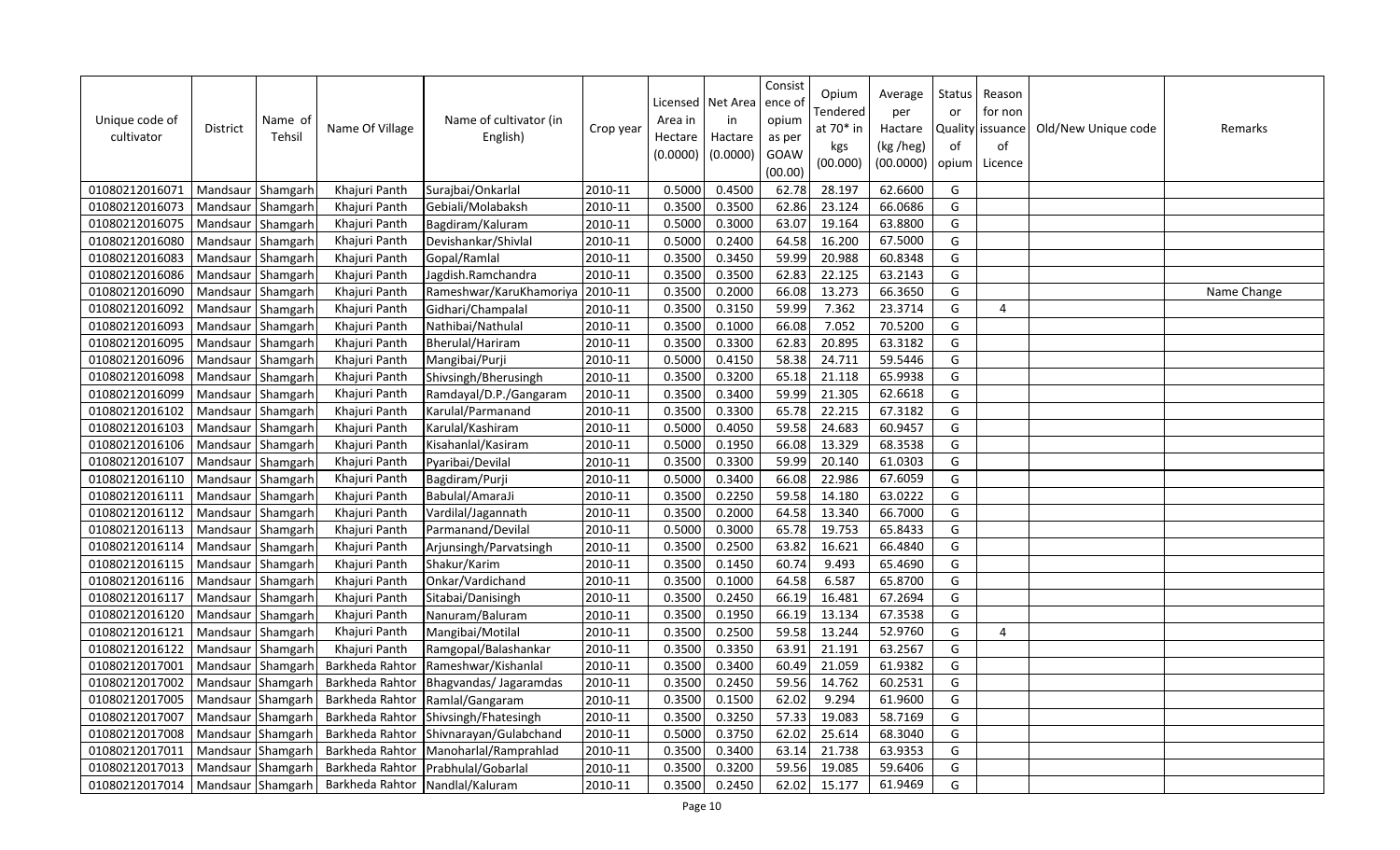| Unique code of<br>cultivator | District          | Name of<br>Tehsil | Name Of Village               | Name of cultivator (in<br>English) | Crop year | Area in<br>Hectare<br>(0.0000) | Licensed   Net Area<br>in<br>Hactare<br>(0.0000) | Consist<br>ence of<br>opium<br>as per<br>GOAW<br>(00.00) | Opium<br>Tendered<br>at 70* in<br>kgs<br>(00.000) | Average<br>per<br>Hactare<br>(kg /heg)<br>(00.0000) | Status<br>or<br>of<br>opium | Reason<br>for non<br>Quality issuance<br>of<br>Licence | Old/New Unique code | Remarks                   |
|------------------------------|-------------------|-------------------|-------------------------------|------------------------------------|-----------|--------------------------------|--------------------------------------------------|----------------------------------------------------------|---------------------------------------------------|-----------------------------------------------------|-----------------------------|--------------------------------------------------------|---------------------|---------------------------|
| 01080212017017               | Mandsaur Shamgarh |                   | Barkheda Rahtor               | Kesrilal/Pyarchand                 | 2010-11   | 0.3500                         | 0.2400                                           | 61.63                                                    | 15.196                                            | 63.3167                                             | G                           |                                                        |                     |                           |
| 01080212017018               | Mandsaur Shamgarh |                   | Barkheda Rahtor               | Phulsingh/Ramsingh                 | 2010-11   | 0.3500                         | 0.3350                                           | 57.04                                                    | 5.785                                             | 17.2687                                             | G                           | $\overline{4}$                                         |                     |                           |
| 01080212017020               | Mandsaur Shamgarh |                   | Barkheda Rahtor               | Balaram/Rama ji                    | 2010-11   | 0.3500                         | 0.3400                                           | 57.04                                                    | 17.585                                            | 51.7206                                             | G                           | $\overline{4}$                                         |                     |                           |
| 01080212017021               | Mandsaur Shamgarh |                   | Barkheda Rahtor               | Kishansingh/Bherusingh             | 2010-11   | 0.3500                         | 0.3200                                           | 61.63                                                    | 7.484                                             | 23.3875                                             | G                           | $\overline{4}$                                         |                     |                           |
| 01080212017022               | Mandsaur Shamgarh |                   | Barkheda Rahtor               | Pirulal/Bhanwarlal                 | 2010-11   | 0.3500                         | 0.3400                                           | 59.56                                                    | 7.317                                             | 21.5206                                             | G                           | $\overline{4}$                                         |                     |                           |
| 01080212017023               | Mandsaur Shamgarh |                   | Barkheda Rahtor               | Bhagwanlal/Shankarlal              | 2010-11   | 0.3500                         | 0.3450                                           | 60.95                                                    | 6.800                                             | 19.7101                                             | G                           | $\overline{4}$                                         |                     |                           |
| 01080212017025               | Mandsaur Shamgarh |                   | Barkheda Rahtor               | Nanibai/Bapulal                    | 2010-11   | 0.3500                         | 0.3400                                           | 58.20                                                    | 5.670                                             | 16.6765                                             | G                           | $\overline{4}$                                         |                     |                           |
| 01080212017026               | Mandsaur Shamgarh |                   | Barkheda Rahtor               | sureshchandra/Prabhulal            | 2010-11   | 0.3500                         | 0.3200                                           | 56.07                                                    | 18.487                                            | 57.7719                                             | G                           |                                                        |                     |                           |
| 01080212017027               | Mandsaur Shamgarh |                   | Barkheda Rahtor               | Devilal/Kaluram                    | 2010-11   | 0.3500                         | 0.3100                                           | 61.63                                                    | 18.542                                            | 59.8129                                             | G                           |                                                        |                     |                           |
| 01080212017028               | Mandsaur Shamgarh |                   | Barkheda Rahtor               | Balaram/Prabhulal                  | 2010-11   | 0.3500                         | 0.3500                                           | 60.95                                                    | 21.768                                            | 62.1943                                             | G                           |                                                        |                     |                           |
| 01080212017029               | Mandsaur Shamgarh |                   | Barkheda Rahtor               | Nandramdas/Gangaramdas             | 2010-11   | 0.3500                         | 0.3000                                           | 58.80                                                    | 16.976                                            | 56.5867                                             | G                           |                                                        |                     | Transfer                  |
| 01080212017031               | Mandsaur Shamgarh |                   | Barkheda Rahtor               | Ramjani/HusainKhan                 | 2010-11   | 0.3500                         | 0.3450                                           | 56.07                                                    | 19.032                                            | 55.1652                                             | G                           | $\overline{4}$                                         |                     |                           |
| 01080212017032               | Mandsaur Shamgarh |                   | Barkheda Rahtor               | Karansingh/Motisingh               | 2010-11   | 0.3500                         | 0.1750                                           | 61.89                                                    | 10.857                                            | 62.0400                                             | G                           |                                                        |                     |                           |
| 01080212017033               | Mandsaur Shamgarh |                   | Barkheda Rahtor               | Chand Mo./Kadar Khan               | 2010-11   | 0.3500                         | 0.3450                                           | 58.80                                                    | 20.588                                            | 59.6754                                             | G                           |                                                        |                     |                           |
| 01080212017034               | Mandsaur Shamgarh |                   | Barkheda Rahtor               | Peerbaksh/Alladin                  | 2010-11   | 0.3500                         | 0.3400                                           | 57.30                                                    | 17.796                                            | 52.3412                                             |                             | $\overline{2}$                                         |                     |                           |
| 01080212017035               | Mandsaur Shamgarh |                   | Barkheda Rahtor               | Gangasingh/Dhansingh               | 2010-11   | 0.3500                         | 0.3500                                           | 58.80                                                    | 6.577                                             | 18.7914                                             | G                           | $\overline{4}$                                         |                     |                           |
| 01080212017036               | Mandsaur          | Shamgarh          | Barkheda Rahtor               | Bhanwarlal/Salagram                | 2010-11   | 0.3500                         | 0.3450                                           | 61.89                                                    | 6.808                                             | 19.7333                                             | G                           | $\overline{4}$                                         |                     |                           |
| 01080212017037               | Mandsaur Shamgarh |                   | Barkheda Rahtor               | Ramkaran/Nathu                     | 2010-11   | 0.3500                         | 0.1100                                           | 61.89                                                    | 6.914                                             | 62.8545                                             | G                           |                                                        |                     |                           |
| 01080212017038               | Mandsaur          | Shamgarh          | Barkheda Rahtor               | Udayram/Bherulal                   | 2010-11   | 0.5000                         | 0.2900                                           | 66.51                                                    | 19.611                                            | 67.6241                                             | G                           |                                                        | 02020309466048      |                           |
| 01080212017039               | Mandsaur          | Shamgarh          | Barkheda Rahtor               | Mannalal/Motilal                   | 2010-11   | 0.3500                         | 0.2000                                           | 63.14                                                    | 12.781                                            | 63.9050                                             | G                           |                                                        |                     |                           |
| 01080212018001               | Mandsaur          | Shamgarh          | Salriya                       | Shankarlal/Balaram                 | 2010-11   | 0.5000                         | 0.4800                                           | 63.54                                                    | 29.864                                            | 62.2167                                             | G                           |                                                        |                     |                           |
| 01080212018002               | Mandsaur Shamgarh |                   | Salriya                       | Kankubai/Nanalal                   | 2010-11   | 0.3500                         | 0.3300                                           | 57.82                                                    | 20.600                                            | 62.4242                                             | G                           |                                                        |                     |                           |
| 01080212018003               | Mandsaur Shamgarh |                   | Salriya                       | Bhuwanisingh/Jujhasingh            | 2010-11   | 0.5000                         | 0.4750                                           | 57.82                                                    | 28.555                                            | 60.1158                                             | G                           |                                                        |                     |                           |
| 01080212018004               | Mandsaur Shamgarh |                   | Salriya                       | Roadsingh/Bhavsingh                | 2010-11   | 0.5000                         | 0.4700                                           | 56.50                                                    | 27.911                                            | 59.3851                                             | G                           |                                                        |                     |                           |
| 01080212018005               | Mandsaur Shamgarh |                   | Salriya                       | Peersingh/Ranjeetsingh             | 2010-11   | 0.3500                         | 0.3400                                           | 57.02                                                    | 20.063                                            | 59.0088                                             | G                           |                                                        |                     |                           |
| 01080212018008               | Mandsaur Shamgarh |                   | Salriya                       | Bherulal/Rupaji                    | 2010-11   | 0.3500                         | 0.3050                                           | 55.58                                                    | 19.413                                            | 63.6492                                             | G                           |                                                        |                     |                           |
| 01080212019001               | Mandsaur          | shamgarh          | Aankali Diwan                 | Banesingh/Abhaysingh               | 2010-11   | 0.3500                         | 0.3400                                           | 57.49                                                    | 18.963                                            | 55.7735                                             | G                           | $\overline{4}$                                         |                     |                           |
| 01080212019002               | Mandsaur          | shamgarh          | Aankali Diwan                 | Jaankunwarbai/Hemraj               | 2010-11   | 0.3500                         | 0.3500                                           | 57.49                                                    | 8.591                                             | 24.5457                                             | G                           | $\overline{4}$                                         |                     |                           |
| 01080212019003               | Mandsaur          | shamgarh          | Aankali Diwan                 | GangaRam/Unkarlal                  | 2010-11   | 0.3500                         | 0.3000                                           | 57.49                                                    | 17.198                                            | 57.3267                                             | G                           |                                                        |                     | Transfer/Barkheda Rathore |
| 01080212019006               | Mandsaur          | shamgarh          | Aankali Diwan                 | Kalu/Bhanwar                       | 2010-11   | 0.3500                         | 0.3550                                           | 63.14                                                    | 8.353                                             | 23.5296                                             | G                           | $\boldsymbol{\Delta}$                                  |                     |                           |
| 01080212019007               | Mandsaur          | shamgarh          | Aankali Diwan                 | Raghusingh/Bhanwarsingh            | 2010-11   | 0.3500                         | 0.3500                                           | 56.25                                                    | 17.221                                            | 49.2029                                             | G                           | $\overline{4}$                                         |                     |                           |
| 01080212019008               | Mandsaur          | shamgarh          | Aankali Diwan                 | Bherusingh/Bhawanisingh            | 2010-11   | 0.3500                         | 0.3100                                           | 53.18                                                    | 7.871                                             | 25.3903                                             | G                           | $\overline{4}$                                         |                     |                           |
| 01080212021001               | Mandsaur          | Shamgarh          | Kundlakhurd                   | Hiralal/Hameraj                    | 2010-11   | 0.3500                         | 0.3250                                           | 65.49                                                    | 21.181                                            | 65.1723                                             | G                           |                                                        |                     |                           |
| 01080212021002               |                   |                   | Mandsaur Shamgarh Kundlakhurd | Pursingh/Shivlal                   | 2010-11   | 0.3500                         | 0.3350                                           | 60.98                                                    | 20.724                                            | 61.8627                                             | G                           |                                                        |                     |                           |
| 01080212021003               |                   |                   | Mandsaur Shamgarh Kundlakhurd | Devilal/Uda                        | 2010-11   | 0.5000                         | 0.4000                                           | 69.44                                                    | 27.915                                            | 69.7875                                             | G                           |                                                        |                     |                           |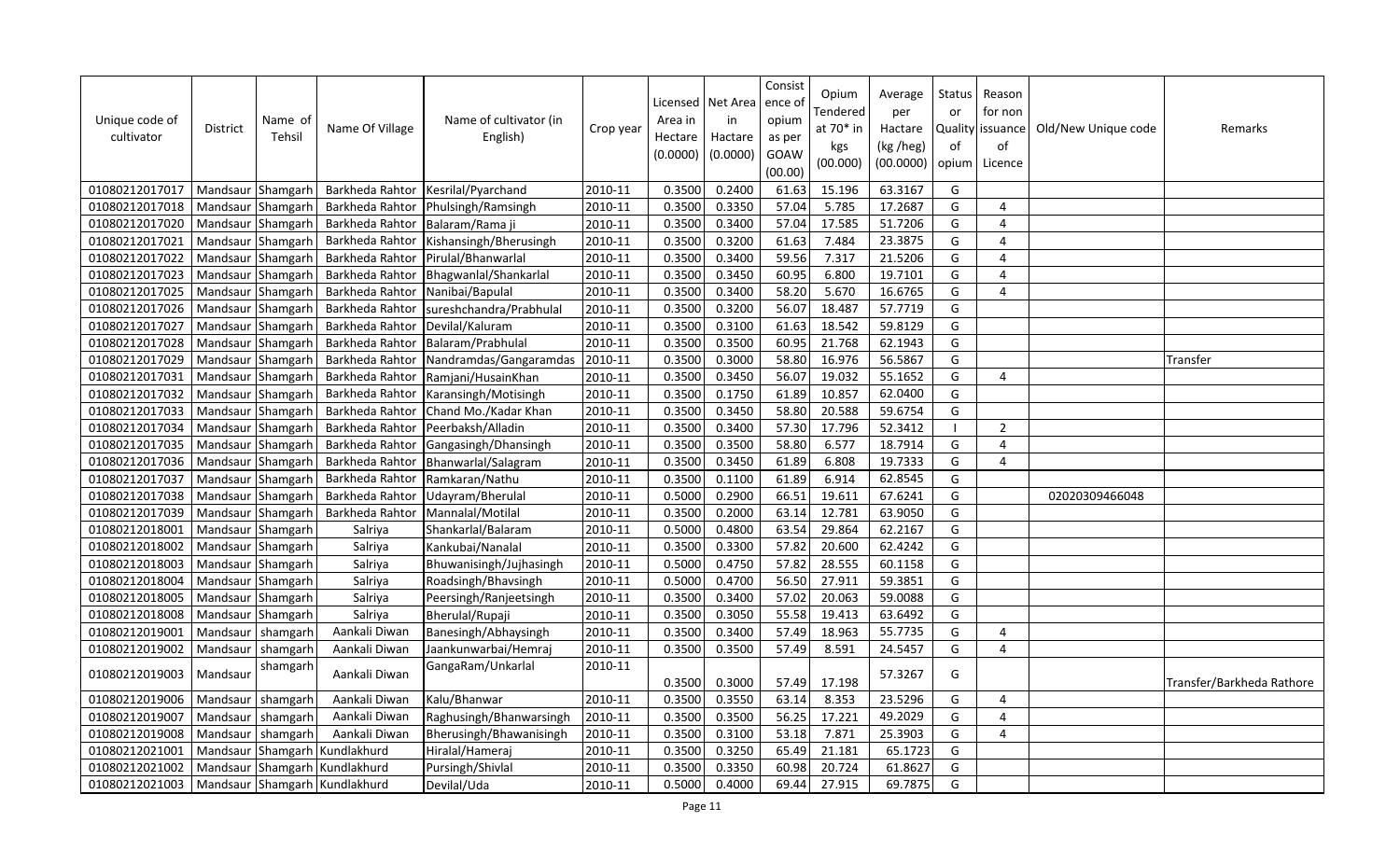| Unique code of<br>cultivator | District          | Name of<br>Tehsil | Name Of Village               | Name of cultivator (in<br>English) | Crop year | Licensed<br>Area in<br>Hectare<br>(0.0000) | Net Area<br>in<br>Hactare<br>(0.0000) | Consist<br>ence o<br>opium<br>as per<br>GOAW<br>(00.00) | Opium<br>Tendered<br>at $70*$ in<br>kgs<br>(00.000) | Average<br>per<br>Hactare<br>(kg /heg)<br>(00.0000) | Status<br>or<br>Quality<br>of<br>opium | Reason<br>for non<br>issuance<br>of<br>Licence | Old/New Unique code | Remarks                         |
|------------------------------|-------------------|-------------------|-------------------------------|------------------------------------|-----------|--------------------------------------------|---------------------------------------|---------------------------------------------------------|-----------------------------------------------------|-----------------------------------------------------|----------------------------------------|------------------------------------------------|---------------------|---------------------------------|
| 01080212021004               |                   |                   | Mandsaur Shamgarh Kundlakhurd | Jorawarsingh/Girwarsingh           | 2010-11   | 0.3500                                     | 0.3250                                | 65.71                                                   | 20.736                                              | 63.8031                                             | G                                      |                                                |                     |                                 |
| 01080212021005               |                   |                   | Mandsaur Shamgarh Kundlakhurd | Kamlabai/Pyarji                    | 2010-11   | 0.5000                                     | 0.1600                                | 67.76                                                   | 10.909                                              | 68.1813                                             | G                                      |                                                |                     |                                 |
| 01080212021006               | Mandsaur          |                   | Shamgarh Kundlakhurd          | Narayan/Seva                       | 2010-11   | 0.5000                                     | 0.2350                                | 67.76                                                   | 16.204                                              | 68.9532                                             | G                                      |                                                |                     |                                 |
| 01080212021007               | Mandsaur          |                   | Shamgarh Kundlakhurd          | Gopal/Motisingh                    | 2010-11   | 0.5000                                     | 0.2400                                | 67.14                                                   | 14.886                                              | 62.0250                                             | - 1                                    | $\overline{2}$                                 |                     |                                 |
| 01080212021008               |                   |                   | Mandsaur Shamgarh Kundlakhurd | Balvantsingh/Onkarsingh            | 2010-11   | 0.3500                                     | 0.3300                                | 62.84                                                   | 20.845                                              | 63.1667                                             | G                                      |                                                |                     |                                 |
| 01080212023002               | Mandsaur Shamgarh |                   | Molakhedi Khurd               | Kanwarlal/Bherulal                 | 2010-11   | 0.350                                      | 0.3050                                | 59.64                                                   | 19.366                                              | 63.4951                                             | G                                      |                                                |                     |                                 |
| 01080212023003               | Mandsaur Shamgarh |                   | Molakhedi Khurd               | Mehtab/Amratlal                    | 2010-11   | 0.500                                      | 0.4700                                | 59.45                                                   | 31.237                                              | 66.4617                                             | G                                      |                                                |                     |                                 |
| 01080212023007               | Mandsaur Shamgarh |                   | Molakhedi Khurd               | Devilal/Ramlal                     | 2010-11   | 0.350                                      | 0.3050                                | 59.45                                                   | 17.835                                              | 58.4754                                             | G                                      |                                                |                     |                                 |
| 01080212023008               | Mandsaur          | Shamgarh          | Molakhedi Khurd               | Rukmanibai/Jagannath               | 2010-11   | 0.350                                      | 0.3200                                | 54.01                                                   | 19.320                                              | 60.3750                                             | G                                      | 5                                              |                     |                                 |
| 01080212023009               | Mandsaur Shamgarh |                   | Molakhedi Khurd               | Shambhulal/Mangilal                | 2010-11   | 0.350                                      | 0.3050                                | 61.55                                                   | 20.778                                              | 68.1246                                             | G                                      |                                                |                     |                                 |
| 01080212023010               | Mandsaur          | Shamgarh          | Molakhedi Khurd               | Ramchandra/Champalal               | 2010-11   | 0.350                                      | 0.3500                                | 59.45                                                   | 21.920                                              | 62.6286                                             | G                                      |                                                |                     |                                 |
| 01080212023014               | Mandsaur          | Shamgarh          | Molakhedi Khurd               | Phulvantibai/Mangilal              | 2010-11   | 0.350                                      | 0.2050                                | 53.75                                                   | 11.933                                              | 58.2098                                             | G                                      | 5                                              |                     |                                 |
| 01080213007003               | Mandsaur          | Garoth            | Banjari                       | Satyanarayan/Rambaksh              | 2010-11   | 0.5000                                     |                                       |                                                         |                                                     |                                                     | $\mathsf{N}$                           |                                                |                     |                                 |
| 01080213007005               | Mandsaur          | Garoth            | Banjari                       | RamNarainBapuLal                   | 2010-11   | 0.5000                                     | 0.1100                                | 63.68                                                   | 7.542                                               | 68.5636                                             | G                                      |                                                |                     |                                 |
| 01080213007006               | Mandsaur          | Garoth            | Banjari                       | SardarBai/BasantiLal               | 2010-11   | 0.5000                                     | 0.1300                                | 63.98                                                   | 8.628                                               | 66.3692                                             | G                                      |                                                |                     |                                 |
| 01080213007007               | Mandsaur          | Garoth            | Banjari                       | BansiLal/Onkar                     | 2010-11   | 0.5000                                     | 0.2050                                | 66.60                                                   | 14.985                                              | 73.0976                                             | G                                      |                                                |                     |                                 |
| 01080213007013               | Mandsaur          | Garoth            | Banjari                       | LaxmiNarain/KaluRam                | 2010-11   | 0.5000                                     | 0.1100                                | 65.91                                                   | 7.429                                               | 67.5364                                             | G                                      |                                                |                     |                                 |
| 01080213007037               | Mandsaur          | Garoth            | Banjari                       | Nandlal/Shankarlal kumhar          | 2010-11   | 0.5000                                     | 0.2200                                | 63.98                                                   | 14.751                                              | 67.0500                                             | G                                      |                                                |                     |                                 |
| 01080213014016               | Mandsaur          | Garoth            | Dhakani                       | Mangya/Dewa                        | 2010-11   | 0.3500                                     | 0.1800                                | 61.78                                                   | 10.935                                              | 60.7500                                             | G                                      |                                                |                     | Transfer/Kundaliya<br>charandas |
| 01080213014019               | Mandsaur          | Garoth            | Dhakani                       | KaluSingh/DaniSingh                | 2010-11   | 0.3500                                     | 0.3400                                | 55.52                                                   | 21.470                                              | 63.1471                                             |                                        | $\overline{2}$                                 |                     |                                 |
| 01080213014035               | Mandsaur          | Garoth            | Dhakani                       | PurSingh/GamerSingh                | 2010-11   | 0.3500                                     | 0.1000                                | 58.60                                                   | 6.253                                               | 62.5300                                             | G                                      |                                                |                     | Transfer/Kundaliya<br>charandas |
| 01080213014038               | Mandsaur          | Garoth            | Dhakani                       | TuphanSingh/Anarsingh              | 2010-11   | 0.3500                                     | 0.3350                                | 56.02                                                   | 4.394                                               | 13.1164                                             | G                                      | 4                                              |                     |                                 |
| 01080213014043               | Mandsaur          | Garoth            | Dhakani                       | BhagatRam/Kanji                    | 2010-11   | 0.3500                                     | 0.3250                                | 56.96                                                   | 18.732                                              | 57.6369                                             | G                                      |                                                |                     | Transfer/Guradiya narsingh      |
| 01080213014057               | Mandsaur          | Garoth            | Dhakani                       | FateSingh/BapuLal                  | 2010-11   | 0.3500                                     | 0.3500                                | 45.11                                                   | 15.660                                              | 44.7429                                             | $\blacksquare$                         | 2                                              |                     |                                 |
| 01080213014076               | Mandsaur          | Garoth            | Dhakani                       | KaluSingh/BhuwaniSingh             | 2010-11   | 0.3500                                     | 0.3450                                | 53.35                                                   | 17.453                                              | 50.5884                                             | G                                      | $\overline{4}$                                 |                     |                                 |
| 01080213014082               | Mandsaur          | Garoth            | Dhakani                       | DongarSingh/SardarSingh            | 2010-11   | 0.3500                                     | 0.3600                                | 62.30                                                   | 22.455                                              | 62.3750                                             | G                                      |                                                |                     | Transfer/Molakhedi khurd        |
| 01080213014083               | Mandsaur          | Garoth            | Dhakani                       | DhuraBai/Mohan Lal                 | 2010-11   | 0.3500                                     | 0.1000                                | 58.77                                                   | 6.003                                               | 60.0300                                             | G                                      |                                                |                     | Transfer/Kundaliya<br>charandas |
| 01080213017002               | Mandsaur          | Garoth            | Barkheda Loya                 | BalaRam/RamPrahlad                 | 2010-11   | 0.5000                                     | 0.0950                                | 66.74                                                   | 6.731                                               | 70.8526                                             | G                                      |                                                |                     |                                 |
| 01080213017005               | Mandsaur          | Garoth            | Barkheda Loya                 | DeviLal/RamPratap                  | 2010-11   | 0.5000                                     | 0.1100                                | 66.74                                                   | 7.532                                               | 68.4727                                             | G                                      |                                                |                     |                                 |
| 01080213017009               | Mandsaur          | Garoth            | Barkheda Loya                 | IndarSingh/BheruLal                | 2010-11   | 0.5000                                     | 0.3900                                | 54.36                                                   | 7.432                                               | 19.0564                                             | G                                      | 4                                              |                     |                                 |
| 01080213017010               | Mandsaur          | Garoth            | Barkheda Loya                 | LalChand/SriRam                    | 2010-11   | 0.5000                                     | 0.1300                                | 65.93                                                   | 8.910                                               | 68.5385                                             | G                                      |                                                |                     |                                 |
| 01080213017013               | Mandsaur          | Garoth            | Barkheda Loya                 | LaxmiNarain/KanhaiyaLal            | 2010-11   | 0.5000                                     | 0.5000                                | 63.02                                                   | 31.366                                              | 62.7320                                             | G                                      |                                                |                     |                                 |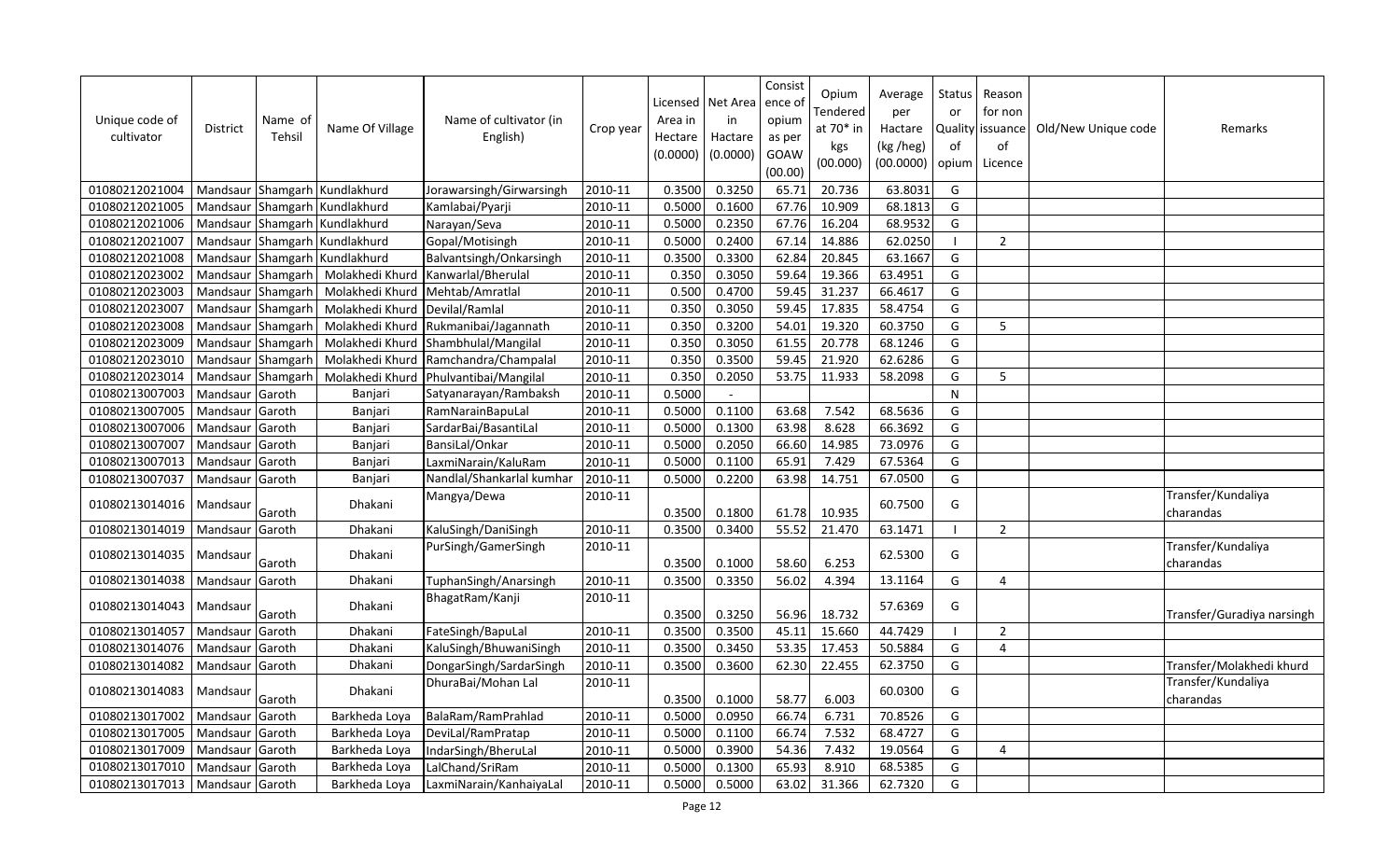| Unique code of<br>cultivator | <b>District</b> | Name of<br><b>Tehsil</b> | Name Of Village  | Name of cultivator (in<br>English) | Crop year | Area in<br>Hectare<br>(0.0000) | Licensed   Net Area<br>in<br>Hactare<br>(0.0000) | Consist<br>ence of<br>opium<br>as per<br>GOAW<br>(00.00) | Opium<br>Tendered<br>at 70* in<br>kgs<br>(00.000) | Average<br>per<br>Hactare<br>(kg /heg)<br>(00.0000) | <b>Status</b><br>or<br>of<br>opium | Reason<br>for non<br>Quality issuance<br>of<br>Licence | Old/New Unique code | Remarks     |
|------------------------------|-----------------|--------------------------|------------------|------------------------------------|-----------|--------------------------------|--------------------------------------------------|----------------------------------------------------------|---------------------------------------------------|-----------------------------------------------------|------------------------------------|--------------------------------------------------------|---------------------|-------------|
| 01080213017016               | Mandsaur        | Garoth                   | Barkheda Loya    | SitaRam/PuraJi                     | 2010-11   | 0.5000                         | 0.1000                                           | 63.20                                                    | 6.365                                             | 63.6500                                             | G                                  |                                                        |                     |             |
| 01080213017018               | Mandsaur        | Garoth                   | Barkheda Loya    | MangiLal/RamNiwas                  | 2010-11   | 0.5000                         | 0.2200                                           | 62.84                                                    | 14.803                                            | 67.2864                                             | G                                  |                                                        |                     | Name change |
| 01080213017019               | Mandsaur        | Garoth                   | Barkheda Loya    | Banshi Lal/DevBuxh                 | 2010-11   | 0.3500                         | 0.2100                                           | 66.74                                                    | 14.359                                            | 68.3762                                             | G                                  |                                                        |                     |             |
| 01080213017020               | Mandsaur        | Garoth                   | Barkheda Loya    | BhagiRath/Bhagwan                  | 2010-11   | 0.5000                         | 0.0850                                           | 60.66                                                    | 5.555                                             | 65.3529                                             | G                                  |                                                        |                     |             |
| 01080213017024               | Mandsaur        | Garoth                   | Barkheda Loya    | NirbhaiRam/BhuwaniRam              | 2010-11   | 0.5000                         | 0.1800                                           | 69.44                                                    | 12.698                                            | 70.5444                                             | G                                  |                                                        |                     |             |
| 01080213017026               | Mandsaur        | Garoth                   | Barkheda Loya    | OnkarLal/MekhRaj                   | 2010-11   | 0.5000                         | 0.4150                                           | 60.66                                                    | 25.599                                            | 61.6843                                             | G                                  |                                                        |                     |             |
| 01080213017027               | Mandsaur        | Garoth                   | Barkheda Loya    | GudiBai/RamBhajan                  | 2010-11   | 0.5000                         | 0.1400                                           | 63.02                                                    | 9.075                                             | 64.8214                                             | G                                  |                                                        |                     |             |
| 01080213017029               | Mandsaur        | Garoth                   | Barkheda Loya    | RamGopal/RatanLal                  | 2010-11   | 0.5000                         | 0.2000                                           | 63.02                                                    | 12.694                                            | 63.4700                                             | G                                  |                                                        |                     |             |
| 01080213017032               | Mandsaur        | Garoth                   | Barkheda Loya    | KishoriLal/ChoteLal                | 2010-11   | 0.5000                         | 0.0900                                           | 63.20                                                    | 6.157                                             | 68.4111                                             | G                                  |                                                        |                     |             |
| 01080213017035               | Mandsaur        | Garoth                   | Barkheda Loya    | TejRam/SobhaRam                    | 2010-11   | 0.3500                         | 0.2150                                           | 64.02                                                    | 13.984                                            | 65.0419                                             | G                                  |                                                        |                     |             |
| 01080213017038               | Mandsaur        | Garoth                   | Barkheda Loya    | BalaRam/UdaiRam                    | 2010-11   | 0.5000                         |                                                  |                                                          |                                                   |                                                     | N                                  |                                                        |                     |             |
| 01080213017039               | Mandsaur        | Garoth                   | Barkheda Loya    | RamRatan/BhagatRam                 | 2010-11   | 0.5000                         | 0.1800                                           | 63.20                                                    | 11.466                                            | 63.7000                                             | G                                  |                                                        |                     |             |
| 01080213017056               | Mandsaur        | Garoth                   | Barkheda Loya    | JankiLal/MadanDas                  | 2010-11   | 0.3500                         | 0.3500                                           | 60.36                                                    | 21.678                                            | 61.9371                                             | G                                  |                                                        |                     |             |
| 01080213017062               | Mandsaur        | Garoth                   | Barkheda Loya    | TejRamHiraLa                       | 2010-11   | 0.5000                         | 0.1500                                           | 64.52                                                    | 10.388                                            | 69.2533                                             | G                                  |                                                        |                     |             |
| 01080213017066               | Mandsaur        | Garoth                   | Barkheda Loya    | SureshCand/RamPrahlad              | 2010-11   | 0.5000                         | 0.0950                                           | 60.36                                                    | 6.027                                             | 63.4421                                             | G                                  |                                                        |                     |             |
| 01080213017067               | Mandsaur        | Garoth                   | Barkheda Loya    | HariSankar/NanuRam                 | 2010-11   | 0.3500                         | 0.3500                                           | 60.36                                                    | 22.221                                            | 63.4886                                             | G                                  |                                                        |                     |             |
| 01080213017069               | Mandsaur        | Garoth                   | Barkheda Loya    | RajendraKumar/KishanLal            | 2010-11   | 0.5000                         | 0.1000                                           | 57.79                                                    | 6.035                                             | 60.3500                                             | G                                  |                                                        |                     |             |
| 01080213017070               | Mandsaur        | Garoth                   | Barkheda Loya    | BabuLal/BalaRam                    | 2010-11   | 0.5000                         | 0.0750                                           | 65.49                                                    | 5.052                                             | 67.3600                                             | G                                  |                                                        |                     |             |
| 01080213017071               | Mandsaur        | Garoth                   | Barkheda Loya    | RameshChand/DeviLal                | 2010-11   | 0.5000                         | 0.1650                                           | 64.02                                                    | 11.734                                            | 71.1152                                             | G                                  |                                                        |                     |             |
| 01080213017074               | Mandsaur        | Garoth                   | Barkheda Loya    | RamLal/DaullaJi                    | 2010-11   | 0.5000                         | 0.1200                                           | 64.02                                                    | 8.057                                             | 67.1417                                             | G                                  |                                                        |                     |             |
| 01080213017081               | Mandsaur        | Garoth                   | Barkheda Loya    | PrabhuLal/BheruLal                 | 2010-11   | 0.5000                         | 0.1050                                           | 60.36                                                    | 6.709                                             | 63.8952                                             | G                                  |                                                        |                     |             |
| 01080213017082               | Mandsaur        | Garoth                   | Barkheda Loya    | PrabhuLal/BalaRam                  | 2010-11   | 0.5000                         | 0.1000                                           | 65.49                                                    | 7.101                                             | 71.0100                                             | G                                  |                                                        |                     |             |
| 01080213017084               | Mandsaur        | Garoth                   | Barkheda Loya    | RamSingh/KaluSingh                 | 2010-11   | 0.5000                         | $\overline{\phantom{a}}$                         |                                                          |                                                   |                                                     | $\mathsf{N}$                       |                                                        |                     |             |
| 01080213024001               | Mandsaur        | Garoth                   | Bardiya Istmurar | Devi Lal/NandLal                   | 2010-11   | 0.5000                         | 0.2950                                           | 63.68                                                    | 19.386                                            | 65.7153                                             | G                                  |                                                        |                     |             |
| 01080213024005               | Mandsaur        | Garoth                   | Bardiya Istmurar | KasturiBai/KanwarLal               | 2010-11   | 0.5000                         | 0.2750                                           | 58.53                                                    | 16.497                                            | 59.9891                                             | G                                  |                                                        |                     |             |
| 01080213024006               | Mandsaur        | Garoth                   | Bardiya Istmurar | MangiLal/KashiRam                  | 2010-11   | 0.3500                         | 0.3350                                           | 60.98                                                    | 20.568                                            | 61.3970                                             | G                                  |                                                        |                     |             |
| 01080213024008               | Mandsaur        | Garoth                   | Bardiya Istmurar | Bapulal/Amarlal                    | 2010-11   | 0.3500                         | 0.3350                                           | 63.54                                                    | 22.185                                            | 66.2239                                             | G                                  |                                                        |                     |             |
| 01080213024010               | Mandsaur        | Garoth                   | Bardiya Istmurar | RamSingh/KanJi                     | 2010-11   | 0.3500                         | 0.3550                                           | 60.83                                                    | 22.229                                            | 62.6169                                             | G                                  |                                                        |                     |             |
| 01080213024013               | Mandsaur        | Garoth                   | Bardiya Istmurar | SukhLal/DuliChand                  | 2010-11   | 0.5000                         | 0.4850                                           | 64.79                                                    | 32.673                                            | 67.3670                                             | G                                  |                                                        |                     |             |
| 01080213024032               | Mandsaur        | Garoth                   | Bardiya Istmurar | DayaRam/Kanji                      | 2010-11   | 0.3500                         | 0.3500                                           | 60.98                                                    | 21.683                                            | 61.9514                                             | G                                  |                                                        |                     |             |
| 01080213024044               | Mandsaur        | Garoth                   | Bardiya Istmurar | NanduBai/Rama                      | 2010-11   | 0.3500                         | 0.3400                                           | 57.52                                                    | 20.074                                            | 59.0412                                             | G                                  |                                                        |                     |             |
| 01080213024050               | Mandsaur        | Garoth                   | Bardiya Istmurar | KamlaBai/BhanwarLal                | 2010-11   | 0.5000                         | 0.4800                                           | 63.68                                                    | 31.458                                            | 65.5375                                             | G                                  |                                                        |                     |             |
| 01080213024051               | Mandsaur        | Garoth                   | Bardiya Istmurar | PrabhuLal/NanuRam                  | 2010-11   | 0.3500                         | 0.2400                                           | 63.54                                                    | 15.622                                            | 65.0917                                             | G                                  |                                                        |                     |             |
| 01080213024053               | Mandsaur        | Garoth                   | Bardiya Istmurar | Ghanshyam/NandRam                  | 2010-11   | 0.5000                         | 0.4900                                           | 64.74                                                    | 32.305                                            | 65.9286                                             | G                                  |                                                        |                     |             |
| 01080213032008               | Mandsaur        | Garoth                   | Garoth           | Balaram/Khumanji                   | 2010-11   | 0.5000                         | 0.0950                                           | 60.78                                                    | 6.200                                             | 65.2632                                             | G                                  |                                                        |                     |             |
| 01080213032018               | Mandsaur Garoth |                          | Garoth           | Kishanlal/Bhanwarlal               | 2010-11   | 0.5000                         | $\overline{\phantom{a}}$                         |                                                          |                                                   |                                                     | N                                  |                                                        |                     |             |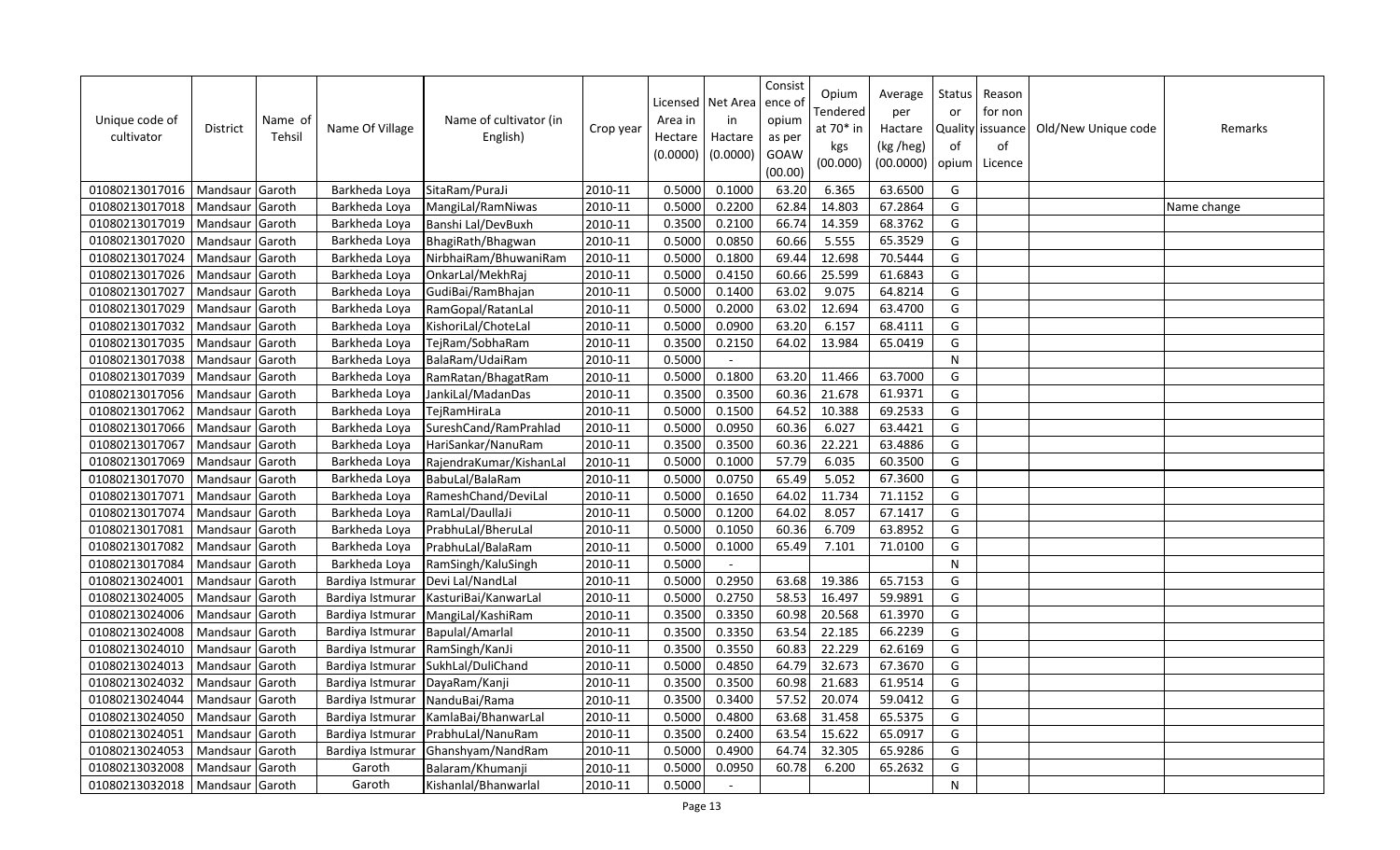| Unique code of<br>cultivator | District        | Name of<br>Tehsil | Name Of Village                                                                                                                                                                                         | Name of cultivator (in<br>English)       | Crop year | Area in<br>Hectare<br>(0.0000) | Licensed   Net Area<br>in<br>Hactare<br>(0.0000) | Consist<br>ence of<br>opium<br>as per<br>GOAW<br>(00.00) | Opium<br>Tendered<br>at 70* in<br>kgs<br>(00.000) | Average<br>per<br>Hactare<br>(kg /heg)<br>(00.0000) | Status<br>or<br><b>Quality</b><br>of<br>opium | Reason<br>for non<br>issuance<br>οf<br>Licence | Old/New Unique code | Remarks               |
|------------------------------|-----------------|-------------------|---------------------------------------------------------------------------------------------------------------------------------------------------------------------------------------------------------|------------------------------------------|-----------|--------------------------------|--------------------------------------------------|----------------------------------------------------------|---------------------------------------------------|-----------------------------------------------------|-----------------------------------------------|------------------------------------------------|---------------------|-----------------------|
| 01080213032019               | Mandsaur Garoth |                   | Garoth                                                                                                                                                                                                  | Bhuwanishankar/Badrilal                  | 2010-11   | 0.5000                         | 0.0950                                           | 64.79                                                    | 6.544                                             | 68.8842                                             | G                                             |                                                |                     | Name change           |
| 01080213032027               | Mandsaur        | Garoth            | Garoth                                                                                                                                                                                                  | Balaram/Rampratap                        | 2010-11   | 0.5000                         | 0.3000                                           | 64.48                                                    | 20.145                                            | 67.1500                                             | G                                             |                                                |                     |                       |
| 01080213032033               | Mandsaur        | Garoth            | Garoth                                                                                                                                                                                                  | Mangibai/Ganeshram                       | 2010-11   | 0.5000                         | 0.3250                                           | 66.91                                                    | 21.774                                            | 66.9969                                             | G                                             |                                                |                     |                       |
| 01080213032118               | Mandsaur        | Garoth            | Garoth                                                                                                                                                                                                  | Ramchandra/ Laxman                       | 2010-11   | 0.5000                         | 0.0500                                           | 63.47                                                    | 3.273                                             | 65.4600                                             | G                                             |                                                |                     |                       |
| 01080213032136               | Mandsaur        | Garoth            | Garoth                                                                                                                                                                                                  | Nanuram / Badrilal                       | 2010-11   | 0.5000                         | 0.1450                                           | 65.51                                                    | 9.621                                             | 66.3517                                             | G                                             |                                                |                     |                       |
| 01080213032149               | Mandsaur        | Garoth            | Garoth                                                                                                                                                                                                  | Laxminarayan/Okarlal                     | 2010-11   | 0.5000                         | 0.2400                                           | 64.15                                                    | 15.735                                            | 65.5625                                             | G                                             |                                                |                     |                       |
| 01080213032178               | Mandsaur        | Garoth            | Garoth                                                                                                                                                                                                  | Radhakishan / Hiralal                    | 2010-11   | 0.5000                         | 0.2700                                           | 61.10                                                    | 16.986                                            | 62.9111                                             | G                                             |                                                |                     |                       |
| 01080213032181               | Mandsaur        | Garoth            | Garoth                                                                                                                                                                                                  | Nanalal/Kanwarlal                        | 2010-11   | 0.5000                         |                                                  |                                                          |                                                   |                                                     | N                                             |                                                |                     |                       |
| 01080213032194               | Mandsaur        | Garoth            | Garoth                                                                                                                                                                                                  | Radheshyam/Mohanlal                      | 2010-11   | 0.5000                         | 0.0800                                           | 64.15                                                    | 5.233                                             | 65.4125                                             | G                                             |                                                |                     |                       |
| 01080213032195               | Mandsaur        | Garoth            | Garoth                                                                                                                                                                                                  | Kaluram/Hiralal                          | 2010-11   | 0.3500                         | 0.1900                                           | 60.46                                                    | 11.522                                            | 60.6421                                             | G                                             |                                                |                     |                       |
| 01080213032201               | Mandsaur        | Garoth            | Garoth                                                                                                                                                                                                  | Bherulal/Kanwarlal                       | 2010-11   | 0.5000                         |                                                  |                                                          |                                                   |                                                     | N                                             |                                                |                     |                       |
| 01080213033008               | Mandsaur        | Garoth            |                                                                                                                                                                                                         | kundaliya Charanda SatyaNarain/DaulatRam | 2010-11   | 0.5000                         |                                                  |                                                          |                                                   |                                                     | F                                             |                                                |                     |                       |
| 01080213033012               | Mandsaur        | Garoth            |                                                                                                                                                                                                         | kundaliya Charanda GanpatLal/DaulatrRam  | 2010-11   | 0.5000                         | 0.1150                                           | 65.18                                                    | 8.511                                             | 74.0087                                             | G                                             |                                                |                     |                       |
| 01080213033021               | Mandsaur        | Garoth            |                                                                                                                                                                                                         | Kundaliya Charanda RamGopal/DevaBuxh     | 2010-11   | 0.5000                         | 0.0950                                           | 66.12                                                    | 6.659                                             | 70.0947                                             | G                                             |                                                |                     |                       |
| 01080213033023               | Mandsaur        | Garoth            | kundaliya Charanda SriRam/DaulatRam                                                                                                                                                                     |                                          | 2010-11   | 0.3500                         | 0.3450                                           | 66.12                                                    | 23.784                                            | 68.9391                                             | G                                             |                                                |                     |                       |
| 01080213033024               | Mandsaur        | Garoth            |                                                                                                                                                                                                         | kundaliya Charanda BalaRam/BhagwanDas    | 2010-11   | 0.3500                         | 0.3500                                           | 54.53                                                    | 3.973                                             | 11.3514                                             | G                                             | 4                                              |                     |                       |
| 01080213033025               | Mandsaur        | Garoth            |                                                                                                                                                                                                         | kundaliya Charanda BansiLal/DaulatRam    | 2010-11   | 0.5000                         |                                                  |                                                          |                                                   |                                                     | E                                             |                                                |                     |                       |
| 01080213033028               | Mandsaur        | Garoth            |                                                                                                                                                                                                         | kundaliya Charanda RamChand/BhagwanDas   | 2010-11   | 0.5000                         | 0.2350                                           | 60.19                                                    | 14.368                                            | 61.1404                                             | G                                             |                                                |                     |                       |
| 01080213033030               | Mandsaur        | Garoth            |                                                                                                                                                                                                         | kundaliya Charanda KaluRam/PrithaviRaj   | 2010-11   | 0.5000                         | 0.3000                                           | 61.76                                                    | 19.075                                            | 63.5833                                             | G                                             |                                                |                     |                       |
| 01080213033040               | Mandsaur        | Garoth            |                                                                                                                                                                                                         | kundaliya Charanda: ManSingh/SardarSingh | 2010-11   | 0.3500                         | 0.3450                                           | 53.89                                                    | 4.180                                             | 12.1159                                             | G                                             | $\overline{4}$                                 |                     |                       |
| 01080213033041               | Mandsaur        | Garoth            | <undaliya charanda:="" puralal="" rupaji<="" td=""><td></td><td>2010-11</td><td>0.3500</td><td>0.3500</td><td>61.76</td><td>4.500</td><td>12.8571</td><td>G</td><td>4</td><td></td><td></td></undaliya> |                                          | 2010-11   | 0.3500                         | 0.3500                                           | 61.76                                                    | 4.500                                             | 12.8571                                             | G                                             | 4                                              |                     |                       |
| 01080213042015               | Mandsaur        | Garoth            | Guradiya Mata                                                                                                                                                                                           | ShivSingh/BapuLal                        | 2010-11   | 0.3500                         | 0.2950                                           | 58.57                                                    | 18.450                                            | 62.5424                                             | G                                             |                                                | 01080212015040      | transfer Dhabla gujar |
| 01080213042026               | Mandsaur        | Garoth            | Guradiya Mata                                                                                                                                                                                           | VikramSingh/KanSingh                     | 2010-11   | 0.3500                         | 0.3450                                           | 58.57                                                    | 21.261                                            | 61.6261                                             | G                                             |                                                | 01080212015044      | transfer Dhabla gujar |
| 01080213042047               | Mandsaur        | Garoth            | Guradiya Mata                                                                                                                                                                                           | TejSingh/OnkarSingh                      | 2010-11   | 0.3500                         | 0.3500                                           | 57.70                                                    | 21.621                                            | 61.7743                                             | G                                             |                                                | 01080212015020      | transfer Dhabla gujar |
| 01080213042050               | Mandsaur        | Garoth            | Guradiya Mata                                                                                                                                                                                           | SajjanSingh/GumanSingh                   | 2010-11   | 0.5000                         | 0.4000                                           | 58.46                                                    | 25.372                                            | 63.4300                                             | G                                             |                                                | 01080212015039      | transfer Dhabla gujar |
| 01080213042081               | Mandsaur        | Garoth            | Guradiya Mata                                                                                                                                                                                           | JoraBai/PurSingh                         | 2010-11   | 0.3500                         | 0.3400                                           | 58.50                                                    | 20.893                                            | 61.4500                                             |                                               | $\overline{2}$                                 |                     |                       |
| 01080213042082               | Mandsaur        | Garoth            | Guradiya Mata                                                                                                                                                                                           | GopalSingh/BheruSingh                    | 2010-11   | 0.3500                         | 0.3550                                           | 59.44                                                    | 22.010                                            | 62.0000                                             | G                                             |                                                | 01080212015043      | transfer Dhabla gujar |
| 01080213047003               | Mandsaur        | Garoth            | Dasoriya                                                                                                                                                                                                | PhoolChand/BapuLal                       | 2010-11   | 0.3500                         | 0.3350                                           | 64.72                                                    | 22.504                                            | 67.1761                                             | G                                             |                                                |                     |                       |
| 01080213047004               | Mandsaur        | Garoth            | Dasoriya                                                                                                                                                                                                | BansiLal/KanhaiyaLal                     | 2010-11   | 0.5000                         | 0.1900                                           | 61.28                                                    | 12.256                                            | 64.5053                                             | G                                             |                                                |                     |                       |
| 01080213047007               | Mandsaur        | Garoth            | Dasoriya                                                                                                                                                                                                | BhagatRam/RamDayal                       | 2010-11   | 0.3500                         | 0.1600                                           | 65.76                                                    | 10.794                                            | 67.4625                                             | G                                             |                                                |                     |                       |
| 01080213047010               | Mandsaur        | Garoth            | Dasoriya                                                                                                                                                                                                | RamKaran/DhulJi                          | 2010-11   | 0.5000                         | 0.2100                                           | 62.76                                                    | 13.072                                            | 62.2476                                             | G                                             |                                                |                     |                       |
| 01080213047018               | Mandsaur        | Garoth            | Dasoriya                                                                                                                                                                                                | BhuwaniRam/RamDayal                      | 2010-11   | 0.5000                         | 0.3550                                           | 65.22                                                    | 23.712                                            | 66.7944                                             | G                                             |                                                |                     |                       |
| 01080213047024               | Mandsaur        | Garoth            | Dasoriya                                                                                                                                                                                                | RamVilash/TulsiRam                       | 2010-11   | 0.5000                         | 0.4150                                           | 65.61                                                    | 28.053                                            | 67.5976                                             | G                                             |                                                |                     |                       |
| 01080213047034               | Mandsaur        | Garoth            | Dasoriya                                                                                                                                                                                                | Vidhyabai/Rambaksh                       | 2010-11   | 0.3500                         | 0.1100                                           | 64.39                                                    | 7.313                                             | 66.4818                                             | G                                             |                                                |                     |                       |
| 01080213047054               | Mandsaur        | Garoth            | Dasoriya                                                                                                                                                                                                | JankiLal/RamDayal                        | 2010-11   | 0.5000                         | 0.2950                                           | 65.76                                                    | 20.292                                            | 68.7864                                             | G                                             |                                                |                     |                       |
| 01080213047056               | Mandsaur Garoth |                   | Dasoriya                                                                                                                                                                                                | DhwarikaLal/ShankarLal                   | 2010-11   | 0.3500                         | 0.3550                                           | 59.52                                                    | 22.558                                            | 63.5437                                             | G                                             |                                                |                     |                       |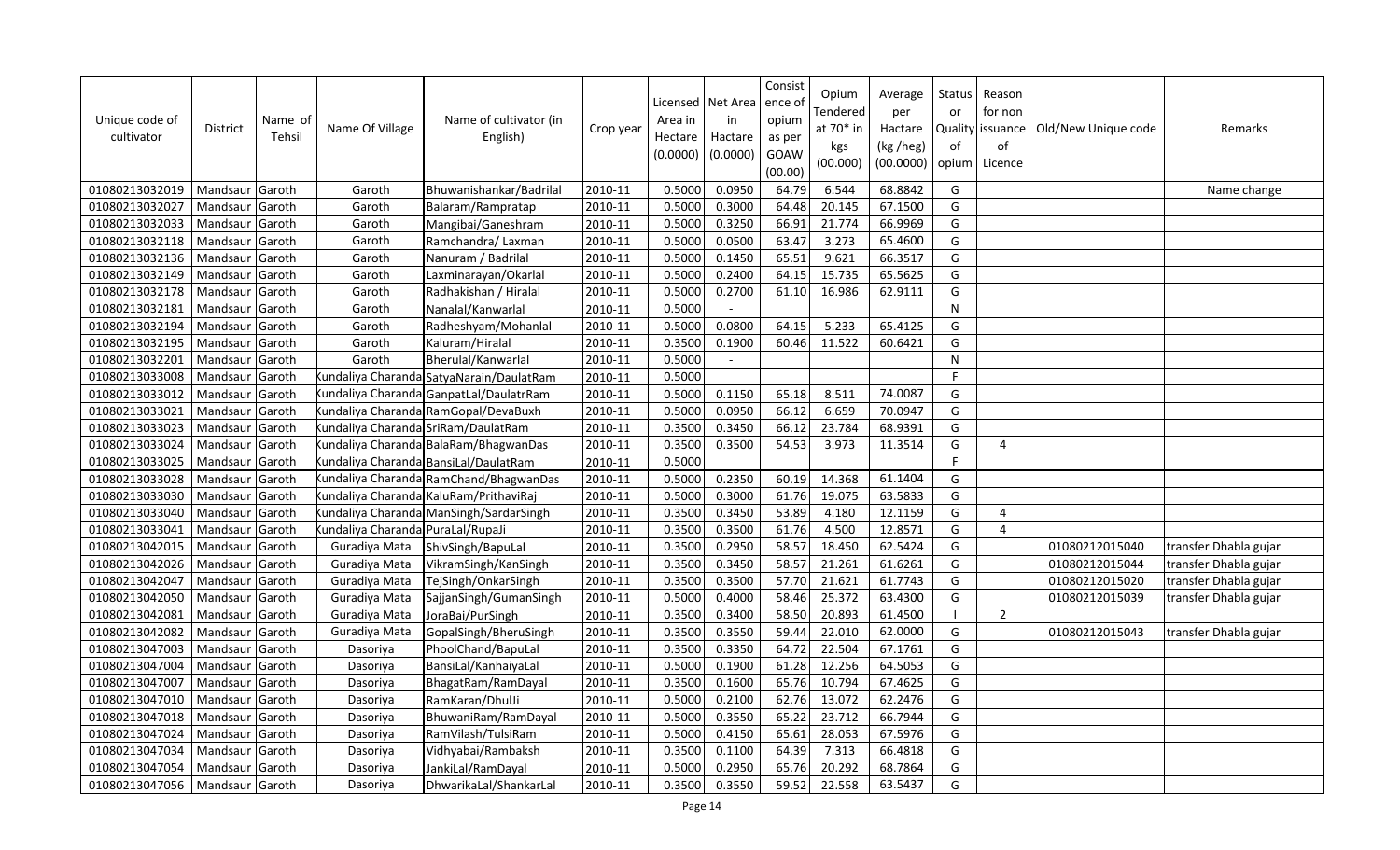| Unique code of<br>cultivator | <b>District</b> | Name of<br>Tehsil | Name Of Village                  | Name of cultivator (in<br>English)         | Crop year | Area in<br>Hectare<br>(0.0000) | Licensed   Net Area<br>in<br>Hactare<br>(0.0000) | Consist<br>ence of<br>opium<br>as per<br>GOAW<br>(00.00) | Opium<br>Tendered<br>at 70* in<br>kgs<br>(00.000) | Average<br>per<br>Hactare<br>(kg /heg)<br>(00.0000) | Status<br>or<br>of<br>opium | Reason<br>for non<br>Quality issuance<br>of<br>Licence | Old/New Unique code | Remarks     |
|------------------------------|-----------------|-------------------|----------------------------------|--------------------------------------------|-----------|--------------------------------|--------------------------------------------------|----------------------------------------------------------|---------------------------------------------------|-----------------------------------------------------|-----------------------------|--------------------------------------------------------|---------------------|-------------|
| 01080213047069               | Mandsaur Garoth |                   | Dasoriya                         | MangiBai/AmbaRam                           | 2010-11   | 0.5000                         | 0.5050                                           | 62.83                                                    | 32.375                                            | 64.1089                                             | G                           |                                                        |                     |             |
| 01080213047073               | Mandsaur        | Garoth            | Dasoriya                         | NathuLal/RamGopal                          | 2010-11   | 0.3500                         | $\overline{\phantom{a}}$                         |                                                          |                                                   |                                                     | N                           | 8                                                      |                     |             |
| 01080213099005               | Mandsaur        | Garoth            | Hatai                            | RamLal/MangiLal                            | 2010-11   | 0.3500                         | 0.3200                                           | 62.36                                                    | 20.837                                            | 65.1156                                             | G                           |                                                        |                     |             |
| 01080213099006               | Mandsaur        | Garoth            | Hatai                            | SatyaNarain/BhagwanSingh                   | 2010-11   | 0.3500                         | 0.2700                                           | 62.36                                                    | 18.663                                            | 69.1222                                             | G                           |                                                        |                     |             |
| 01080213099007               | Mandsaur        | Garoth            | Hatai                            | RamSingh/KaluSingh                         | 2010-11   | 0.5000                         | 0.4900                                           | 62.84                                                    | 31.384                                            | 64.0490                                             | G                           |                                                        |                     |             |
| 01080213099009               | Mandsaur        | Garoth            | Hatai                            | PurSingh/HariSingh                         | 2010-11   | 0.3500                         | 0.3350                                           | 61.29                                                    | 21.522                                            | 64.2448                                             | G                           |                                                        |                     |             |
| 01080213099013               | Mandsaur        | Garoth            | Hatai                            | KaluSingh/PurSingh                         | 2010-11   | 0.5000                         | 0.3500                                           | 65.44                                                    | 24.325                                            | 69.5000                                             | G                           |                                                        |                     |             |
| 01080213099016               | Mandsaur        | Garoth            | Hatai                            | GangaBai/BhoniSingh                        | 2010-11   | 0.3500                         | 0.2850                                           | 62.36                                                    | 18.690                                            | 65.5789                                             | G                           |                                                        |                     |             |
| 01080213099020               | Mandsaur        | Garoth            | Hatai                            | SheoSingh/SatyaNarain                      | 2010-11   | 0.3500                         | 0.2550                                           | 64.45                                                    | 18.055                                            | 70.8039                                             | G                           |                                                        |                     |             |
| 01080213099021               | Mandsaur        | Garoth            | Hatai                            | ShankarSingh/PuraSingh                     | 2010-11   | 0.3500                         | 0.3200                                           | 62.36                                                    | 21.149                                            | 66.0906                                             | G                           |                                                        |                     |             |
| 01080213099022               | Mandsaur        | Garoth            | Hatai                            | NarainSingh/RamSingh                       | 2010-11   | 0.3500                         | 0.3300                                           | 62.36                                                    | 20.712                                            | 62.7636                                             | G                           |                                                        |                     |             |
| 01080213099026               | Mandsaur        | Garoth            | Hatai                            | DhapuBai/DhulJi                            | 2010-11   | 0.3500                         | 0.2950                                           | 64.45                                                    | 21.269                                            | 72.0983                                             | G                           |                                                        |                     |             |
| 01080213113007               | Mandsaur        | Garoth            | Sathkeda                         | BapuLal/NanuRam                            | 2010-11   | 0.3500                         | 0.3150                                           | 59.81                                                    | 19.336                                            | 61.3841                                             | G                           |                                                        |                     |             |
| 01080213113010               | Mandsaur        | Garoth            | Sathkeda                         | Devilal / Nanuram                          | 2010-11   | 0.5000                         | 0.2000                                           | 63.62                                                    | 13.642                                            | 68.2100                                             | G                           |                                                        |                     |             |
| 01080213113012               | Mandsaur        | Garoth            | Sathkeda                         | Janibai/Devkishan                          | 2010-11   | 0.3500                         | 0.3300                                           | 59.26                                                    | 19.539                                            | 59.2091                                             | G                           |                                                        |                     |             |
| 01080213113013               | Mandsaur        | Garoth            | Sathkeda                         | OnkarLal/Kalu                              | 2010-11   | 0.5000                         | 0.0600                                           | 59.26                                                    | 3.877                                             | 64.6167                                             | G                           |                                                        |                     |             |
| 01080213113014               | Mandsaur        | Garoth            | Sathkeda                         | MangiLal/Bhuwan                            | 2010-11   | 0.5000                         | 0.2450                                           | 56.44                                                    | 14.037                                            | 57.2939                                             | G                           |                                                        |                     |             |
| 01080213113034               | Mandsaur        | Garoth            | Sathkeda                         | BhanwarLal/DeviLal                         | 2010-11   | 0.5000                         | 0.3000                                           | 56.44                                                    | 17.093                                            | 56.9767                                             | G                           |                                                        |                     |             |
| 01080213113036               | Mandsaur        | Garoth            | Sathkeda                         | BalaRam/Bhuwan                             | 2010-11   | 0.3500                         | 0.1500                                           | 59.26                                                    | 9.109                                             | 60.7267                                             | G                           |                                                        |                     |             |
| 01080213113051               | Mandsaur        | Garoth            | Sathkeda                         | PuraLal/Laxman                             | 2010-11   | 0.3500                         | 0.0900                                           | 52.78                                                    | 5.172                                             | 57.4667                                             | G                           | 5                                                      |                     |             |
| 01080213113058               | Mandsaur        | Garoth            | Sathkeda                         | ShivLal/BagdiRam                           | 2010-11   | 0.5000                         | 0.2100                                           | 64.67                                                    | 14.098                                            | 67.1333                                             | G                           |                                                        |                     |             |
| 01080213113068               | Mandsaur        | Garoth            | Sathkeda                         | MangiBai/LuxmiNarain                       | 2010-11   | 0.5000                         | 0.1450                                           | 63.57                                                    | 9.572                                             | 66.0138                                             | G                           |                                                        |                     |             |
| 01080213114001               | Mandsaur        | Garoth            |                                  | Guradiya Narsingh Bhawanishankar/Hardev    | 2010-11   | 0.500                          | 0.0700                                           | 65.40                                                    | 4.830                                             | 69.0000                                             | G                           |                                                        |                     |             |
| 01080213114004               | Mandsaur        | Garoth            |                                  | Guradiya Narsingh Onkarlal/Gangaram        | 2010-11   | 0.500                          |                                                  |                                                          |                                                   |                                                     | N                           |                                                        |                     |             |
| 01080213114005               | Mandsaur        | Garoth            |                                  | Guradiya Narsingh Surajmal/Satyanarayan    | 2010-11   | 0.500                          |                                                  |                                                          |                                                   |                                                     | $\mathsf{N}$                |                                                        |                     |             |
| 01080213114006               | Mandsaur        | Garoth            |                                  | Guradiya Narsingh Radheshyam/Shivnarayan   | 2010-11   | 0.350                          |                                                  |                                                          |                                                   |                                                     | N                           |                                                        |                     |             |
| 01080213114016               | Mandsaur        | Garoth            |                                  | Guradiya Narsingh   Kaluram/Ramkishan      | 2010-11   | 0.500                          | 0.1000                                           | 65.45                                                    | 6.900                                             | 69.0000                                             | G                           |                                                        |                     |             |
| 01080213114018               | Mandsaur        | Garoth            | Guradiya Narsingh Dayaram/Kachru |                                            | 2010-11   | 0.500                          | 0.0800                                           | 65.42                                                    | 5.318                                             | 66.4750                                             | G                           |                                                        |                     |             |
| 01080213114021               | Mandsaur        | Garoth            |                                  | Guradiya Narsingh Kamlabai/Ramgopal        | 2010-11   | 0.350                          | 0.1000                                           | 61.69                                                    | 6.495                                             | 64.9500                                             | G                           |                                                        |                     |             |
| 01080213114027               | Mandsaur        | Garoth            |                                  | Guradiya Narsingh Udayram/Keshuram         | 2010-11   | 0.500                          | 0.2050                                           | 61.69                                                    | 13.087                                            | 63.8390                                             | G                           |                                                        |                     | Name change |
| 01080213114031               | Mandsaur        | Garoth            |                                  | Guradiya Narsingh Nandubai/Ramkishan       | 2010-11   | 0.350                          |                                                  |                                                          |                                                   |                                                     | N                           |                                                        |                     |             |
| 01080213114043               | Mandsaur        | Garoth            |                                  | Guradiya Narsingh   Rameshchandra/Mangilal | 2010-11   | 0.350                          | 0.1000                                           | 61.28                                                    | 6.504                                             | 65.0400                                             | G                           |                                                        |                     |             |
| 01080213114056               | Mandsaur        | Garoth            |                                  | Guradiya Narsingh Ramgopal/ShriKishan      | 2010-11   | 0.350                          |                                                  |                                                          |                                                   |                                                     | $\mathsf{N}$                |                                                        |                     |             |
| 01080213114057               | Mandsaur        | Garoth            |                                  | Guradiya Narsingh Omprakash/Ramdayal       | 2010-11   | 0.500                          |                                                  |                                                          |                                                   |                                                     | N                           |                                                        |                     |             |
| 01080213120002               | Mandsaur        | Garoth            | Dethli Khurd                     | RadhiBai/Kishan                            | 2010-11   | 0.5000                         | 0.4900                                           | 59.99                                                    | 29.926                                            | 61.0735                                             | G                           |                                                        |                     |             |
| 01080213120003               | Mandsaur Garoth |                   | Dethli Khurd                     | Mangilal/Puraji                            | 2010-11   | 0.3500                         | 0.3450                                           | 62.03                                                    | 22.180                                            | 64.2899                                             | G                           |                                                        |                     |             |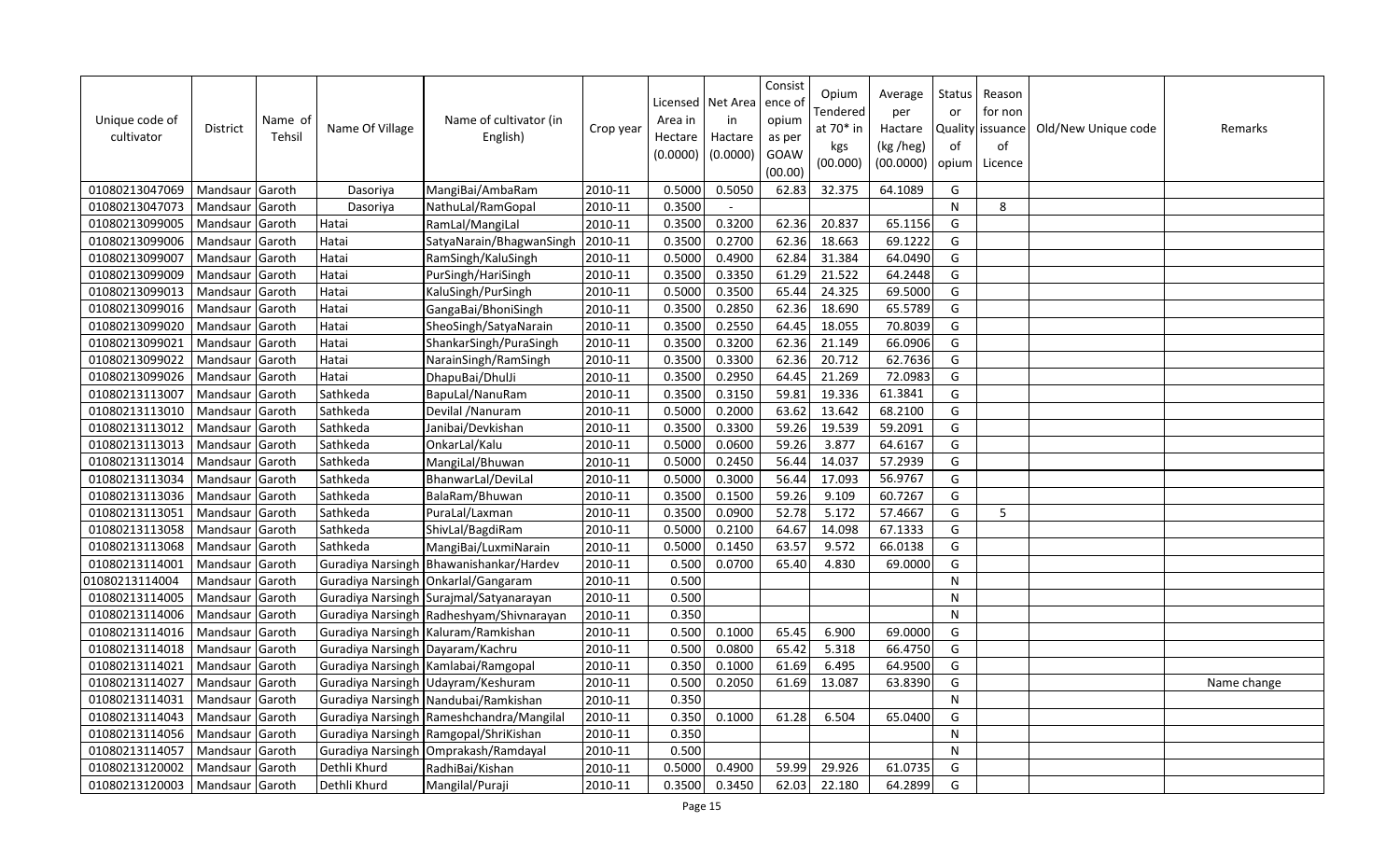| Unique code of<br>cultivator | District        | Name of<br>Tehsil | Name Of Village | Name of cultivator (in<br>English) | Crop year | Area in<br>Hectare<br>(0.0000) | Licensed   Net Area<br>in<br>Hactare<br>(0.0000) | Consist<br>ence of<br>opium<br>as per<br>GOAW<br>(00.00) | Opium<br>Tendered<br>at 70* in<br>kgs<br>(00.000) | Average<br>per<br>Hactare<br>(kg /heg)<br>(00.0000) | Status<br>or<br><b>Quality</b><br>of<br>opium | Reason<br>for non<br>issuance<br>of<br>Licence | Old/New Unique code | Remarks     |
|------------------------------|-----------------|-------------------|-----------------|------------------------------------|-----------|--------------------------------|--------------------------------------------------|----------------------------------------------------------|---------------------------------------------------|-----------------------------------------------------|-----------------------------------------------|------------------------------------------------|---------------------|-------------|
| 01080213120006               | Mandsaur Garoth |                   | Dethli Khurd    | BagdiRam/DeviLal                   | 2010-11   | 0.5000                         | 0.4900                                           | 63.95                                                    | 31.929                                            | 65.1612                                             | G                                             |                                                |                     |             |
| 01080213120011               | Mandsaur        | Garoth            | Dethli Khurd    | NanduBai/DviLal                    | 2010-11   | 0.5000                         | 0.1750                                           | 65.88                                                    | 11.802                                            | 67.4400                                             | G                                             |                                                |                     |             |
| 01080213120018               | Mandsaur        | Garoth            | Dethli Khurd    | BhagwantiBai/Narain                | 2010-11   | 0.5000                         | 0.5050                                           | 63.95                                                    | 32.925                                            | 65.1980                                             | G                                             |                                                |                     |             |
| 01080213120020               | Mandsaur        | Garoth            | Dethli Khurd    | Laxminarayan/Nanuram               | 2010-11   | 0.3500                         | 0.3350                                           | 57.67                                                    | 20.918                                            | 62.4418                                             | G                                             |                                                |                     |             |
| 01080213120021               | Mandsaur        | Garoth            | Dethli Khurd    | Satya Narain/Basanti Lal           | 2010-11   | 0.3500                         | 0.1450                                           | 60.75                                                    | 9.078                                             | 62.6069                                             | G                                             |                                                |                     |             |
| 01080213120035               | Mandsaur        | Garoth            | Dethli Khurd    | SambhuLalSitaRam                   | 2010-11   | 0.5000                         | 0.3100                                           | 66.21                                                    | 20.780                                            | 67.0323                                             | G                                             |                                                |                     |             |
| 01080213120039               | Mandsaur        | Garoth            | Dethli Khurd    | RamLal/MotiRam                     | 2010-11   | 0.5000                         | 0.3050                                           | 65.34                                                    | 20.451                                            | 67.0525                                             | G                                             |                                                |                     |             |
| 01080213120040               | Mandsaur        | Garoth            | Dethli Khurd    | Radheshyam/Motiram                 | 2010-11   | 0.5000                         | 0.2050                                           | 57.67                                                    | 12.366                                            | 60.3220                                             | G                                             |                                                |                     |             |
| 01080213120041               | Mandsaur        | Garoth            | Dethli Khurd    | Mangilal/Premvhand                 | 2010-11   | 0.5000                         | 0.2000                                           | 66.94                                                    | 13.551                                            | 67.7550                                             | G                                             |                                                |                     |             |
| 01080213120042               | Mandsaur        | Garoth            | Dethli Khurd    | Rameswar/ShankarLal                | 2010-11   | 0.5000                         | 0.2000                                           | 65.88                                                    | 13.035                                            | 65.1750                                             | G                                             |                                                |                     |             |
| 01080213120043               | Mandsaur        | Garoth            | Dethli Khurd    | SambhuLal/BadriLal                 | 2010-11   | 0.5000                         | 0.4700                                           | 63.91                                                    | 30.841                                            | 65.6191                                             | G                                             |                                                |                     |             |
| 01080213120046               | Mandsaur        | Garoth            | Dethli Khurd    | Ramkishan/Durgashankar             | 2010-11   | 0.5000                         | 0.1650                                           | 62.03                                                    | 10.208                                            | 61.8667                                             | G                                             |                                                |                     |             |
| 01080213120048               | Mandsaur        | Garoth            | Dethli Khurd    | DaluRam/PrabhuLal                  | 2010-11   | 0.5000                         | 0.1700                                           | 64.50                                                    | 11.232                                            | 66.0706                                             | G                                             |                                                |                     |             |
| 01080213120049               | Mandsaur        | Garoth            | Dethli Khurd    | Kashibai/BheruJi                   | 2010-11   | 0.5000                         | 0.2500                                           | 63.91                                                    | 15.868                                            | 63.4720                                             | G                                             |                                                |                     | name change |
| 01080213120051               | Mandsaur Garoth |                   | Dethli Khurd    | ShankarLal/PrabhuLal               | 2010-11   | 0.5000                         | 0.4950                                           | 63.91                                                    | 9.942                                             | 20.0848                                             | G                                             | 4                                              |                     |             |
| 01080213120056               | Mandsaur        | Garoth            | Dethli Khurd    | Badrilal/Onkarlal                  | 2010-11   | 0.5000                         | 0.3950                                           | 60.26                                                    | 24.336                                            | 61.6101                                             | G                                             |                                                |                     |             |
| 01080213120057               | Mandsaur        | Garoth            | Dethli Khurd    | Devilal/Jagannath                  | 2010-11   | 0.5000                         | 0.1550                                           | 64.45                                                    | 10.772                                            | 69.4968                                             | G                                             |                                                |                     |             |
| 01080213120059               | Mandsaur        | Garoth            | Dethli Khurd    | KanchanBai/KaluRam                 | 2010-11   | 0.5000                         | 0.3650                                           | 63.78                                                    | 23.544                                            | 64.5041                                             | G                                             |                                                |                     |             |
| 01080213120060               | Mandsaur        | Garoth            | Dethli Khurd    | BadriLal/DeviLal                   | 2010-11   | 0.5000                         | 0.1500                                           | 63.69                                                    | 10.145                                            | 67.6333                                             | G                                             |                                                |                     |             |
| 01080213120061               | Mandsaur        | Garoth            | Dethli Khurd    | SambhuLal/RamChandra               | 2010-11   | 0.5000                         | 0.1650                                           | 60.75                                                    | 10.032                                            | 60.8000                                             | G                                             |                                                |                     |             |
| 01080213120062               | Mandsaur        | Garoth            | Dethli Khurd    | SundarLal/NanuRam                  | 2010-11   | 0.3500                         | 0.3300                                           | 63.78                                                    | 20.692                                            | 62.7030                                             | G                                             |                                                |                     |             |
| 01080213120063               | Mandsaur        | Garoth            | Dethli Khurd    | KaruLal/BheruJi                    | 2010-11   | 0.5000                         | 0.2100                                           | 64.50                                                    | 14.642                                            | 69.7238                                             | G                                             |                                                |                     |             |
| 01080213120064               | Mandsaur        | Garoth            | Dethli Khurd    | RamPrasad/AtmaRam                  | 2010-11   | 0.5000                         | 0.3050                                           | 60.14                                                    | 18.515                                            | 60.7049                                             | G                                             |                                                |                     |             |
| 01080213120067               | Mandsaur        | Garoth            | Dethli Khurd    | BheruLal/RatanLal                  | 2010-11   | 0.3500                         | 0.3050                                           | 60.52                                                    | 18.217                                            | 59.7279                                             | G                                             |                                                |                     |             |
| 01080213120070               | Mandsaur        | Garoth            | Dethli Khurd    | KedarLal/PremChand                 | 2010-11   | 0.3500                         | 0.3100                                           | 63.78                                                    | 20.009                                            | 64.5452                                             | G                                             |                                                |                     |             |
| 01080213120073               | Mandsaur        | Garoth            | Dethli Khurd    | DurgaShankar/BagdiRam              | 2010-11   | 0.5000                         | 0.3050                                           | 65.34                                                    | 19.919                                            | 65.3082                                             | G                                             |                                                |                     |             |
| 01080213120076               | Mandsaur        | Garoth            | Dethli Khurd    | BapuLal/KanhaiyaLal                | 2010-11   | 0.5000                         | 0.2450                                           | 65.34                                                    | 16.307                                            | 66.5592                                             | G                                             |                                                |                     |             |
| 01080213120078               | Mandsaur        | Garoth            | Dethli Khurd    | Prabhulal/Gopal                    | 2010-11   | 0.5000                         | 0.3600                                           | 65.88                                                    | 24.329                                            | 67.5806                                             | G                                             |                                                |                     |             |
| 01080213120080               | Mandsaur        | Garoth            | Dethli Khurd    | PrabhuLal/NanuRam                  | 2010-11   | 0.5000                         | 0.2000                                           | 63.69                                                    | 12.884                                            | 64.4200                                             | G                                             |                                                |                     |             |
| 01080213120081               | Mandsaur        | Garoth            | Dethli Khurd    | RadheShyam/KishanLal               | 2010-11   | 0.3500                         | 0.2300                                           | 67.30                                                    | 14.941                                            | 64.9609                                             | G                                             |                                                |                     |             |
| 01080213120084               | Mandsaur        | Garoth            | Dethli Khurd    | KaruLal/KishanLal                  | 2010-11   | 0.5000                         | 0.3950                                           | 64.50                                                    | 25.680                                            | 65.0127                                             | G                                             |                                                |                     |             |
| 01080213120086               | Mandsaur        | Garoth            | Dethli Khurd    | TulsiRam/Bhuwana                   | 2010-11   | 0.5000                         | 0.1900                                           | 63.69                                                    | 12.310                                            | 64.7895                                             | G                                             |                                                |                     |             |
| 01080213120087               | Mandsaur        | Garoth            | Dethli Khurd    | Ramlal/Narayan                     | 2010-11   | 0.5000                         | 0.3500                                           | 60.26                                                    | 21.332                                            | 60.9486                                             | G                                             |                                                |                     |             |
| 01080213120088               | Mandsaur        | Garoth            | Dethli Khurd    | BalaShankar/OnkarLal               | 2010-11   | 0.5000                         | 0.2500                                           | 59.82                                                    | 15.280                                            | 61.1200                                             | G                                             |                                                |                     |             |
| 01080213120091               | Mandsaur        | Garoth            | Dethli Khurd    | MehrunBai/AjjijKhan                | 2010-11   | 0.3500                         | 0.2000                                           | 67.33                                                    | 13.024                                            | 65.1200                                             | G                                             |                                                |                     |             |
| 01080213120092               | Mandsaur Garoth |                   | Dethli Khurd    | ChotiBai/DalserKhan                | 2010-11   | 0.5000                         | 0.1350                                           | 60.52                                                    | 8.343                                             | 61.8000                                             | G                                             |                                                |                     |             |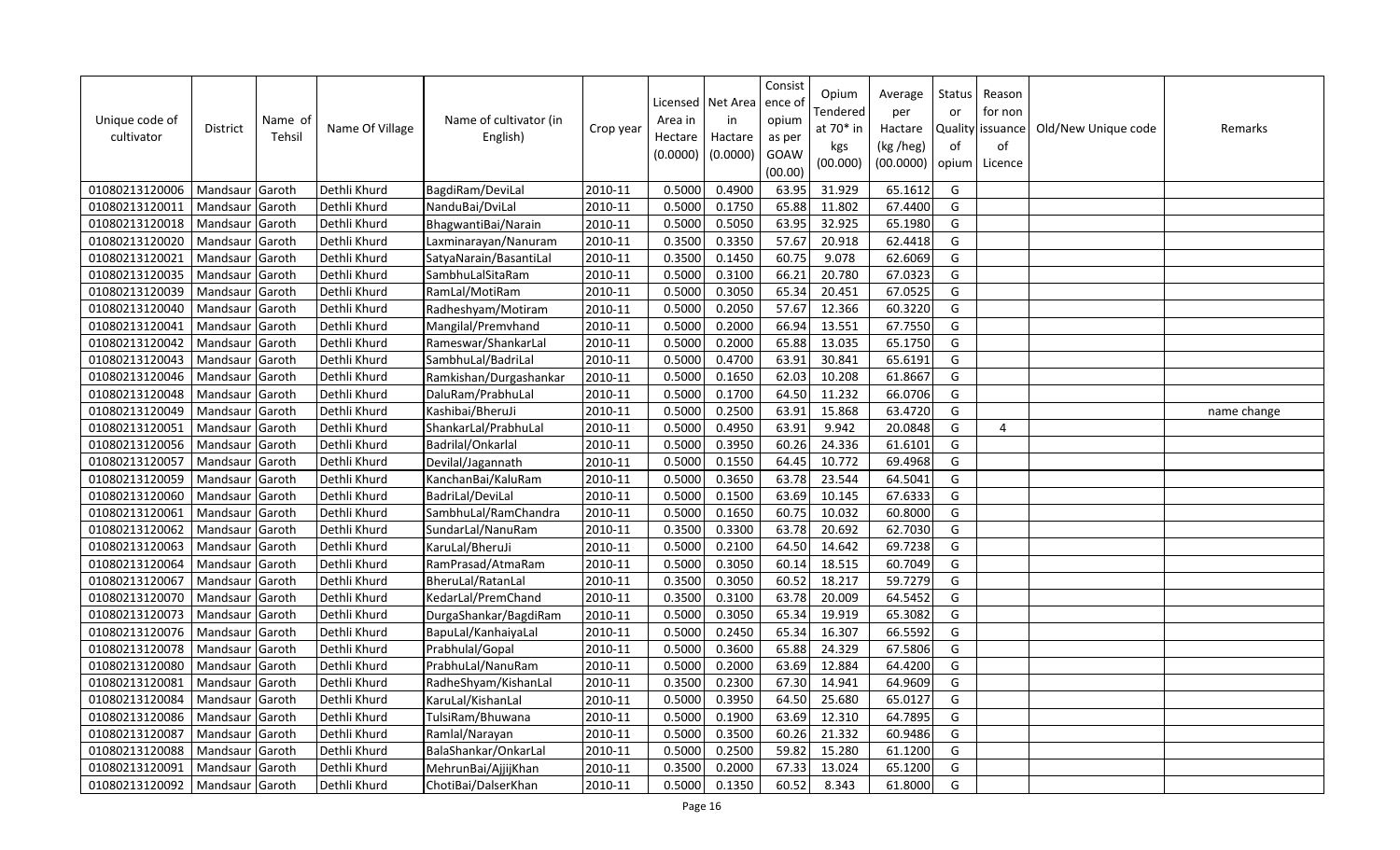| Unique code of<br>cultivator | District        | Name of<br>Tehsil | Name Of Village                  | Name of cultivator (in<br>English)   | Crop year | Area in<br>Hectare<br>(0.0000) | Licensed   Net Area  <br>in<br>Hactare<br>(0.0000) | Consist<br>ence o<br>opium<br>as per<br>GOAW<br>(00.00) | Opium<br>Tendered<br>at 70* in<br>kgs<br>(00.000) | Average<br>per<br>Hactare<br>(kg /heg)<br>(00.0000) | <b>Status</b><br>or<br>of<br>opium | Reason<br>for non<br>Quality issuance<br>of<br>Licence | Old/New Unique code | Remarks                     |
|------------------------------|-----------------|-------------------|----------------------------------|--------------------------------------|-----------|--------------------------------|----------------------------------------------------|---------------------------------------------------------|---------------------------------------------------|-----------------------------------------------------|------------------------------------|--------------------------------------------------------|---------------------|-----------------------------|
| 01080213120094               | Mandsaur        | Garoth            | Dethli Khurd                     | PuriBai/Bhanwarlal                   | 2010-11   | 0.5000                         |                                                    |                                                         |                                                   |                                                     | N.                                 |                                                        | 01080213128034      | Transfer / Barkheda Gangasa |
| 01080213120104               | Mandsaur        | Garoth            | Dethli Khurd                     | KaruLal/AmarLal                      | 2010-11   | 0.5000                         | 0.4800                                             | 60.52                                                   | 29.344                                            | 61.1333                                             | G                                  |                                                        |                     |                             |
| 01080213120105               | Mandsaur        | Garoth            | Dethli Khurd                     | Kanwaribai/Durgashankar              | 2010-11   | 0.5000                         | 0.3550                                             | 60.26                                                   | 21.702                                            | 61.1324                                             | G                                  |                                                        |                     |                             |
| 01080213120108               | Mandsaur        | Garoth            | Dethli Khurd                     | Chaganbai/Onkarlal                   | 2010-11   | 0.5000                         | 0.1450                                             | 66.40                                                   | 10.150                                            | 70.0000                                             | G                                  |                                                        |                     |                             |
| 01080213120111               | Mandsaur        | Garoth            | Dethli Khurd                     | Bulakbai/Kishanlal                   | 2010-11   | 0.5000                         | 0.3000                                             | 62.03                                                   | 18.955                                            | 63.1833                                             | G                                  |                                                        |                     | name change                 |
| 01080213120114               | Mandsaur        | Garoth            | Dethli Khurd                     | Ramgopal/Balu                        | 2010-11   | 0.5000                         | 0.3850                                             | 63.86                                                   | 24.796                                            | 64.4052                                             | G                                  |                                                        |                     |                             |
| 01080213120115               | Mandsaur        | Garoth            | Dethli Khurd                     | Magan/Dhura                          | 2010-11   | 0.3500                         | 0.2650                                             | 63.86                                                   | 16.449                                            | 62.0717                                             | G                                  |                                                        |                     |                             |
| 01080213120117               | Mandsaur        | Garoth            | Dethli Khurd                     | Sukhalal/chanda                      | 2010-11   | 0.5000                         | 0.4450                                             | 67.01                                                   | 29.274                                            | 65.7843                                             | G                                  |                                                        |                     |                             |
| 01080213120118               | Mandsaur        | Garoth            | Dethli Khurd                     | NanaLal/BheruLal                     | 2010-11   | 0.5000                         | 0.2450                                             | 63.86                                                   | 15.244                                            | 62.2204                                             | G                                  | 8                                                      | 01080213119011      |                             |
| 01080213120119               | Mandsaur        | Garoth            | Dethli Khurd                     | Mohanlal/Ramdayal                    | 2010-11   | 0.5000                         | 0.2500                                             | 69.24                                                   | 16.588                                            | 66.3520                                             | G                                  |                                                        |                     | From MDS III                |
| 01080213128002               | Mandsaur        | Garoth            | Barkheda Gangasa DeviLal/Khema   |                                      | 2010-11   | 0.3500                         | 0.2550                                             | 62.46                                                   | 15.909                                            | 62.3882                                             | G                                  |                                                        |                     |                             |
| 01080213128003               | Mandsaur        | Garoth            |                                  | Barkheda Gangasa PrabhuLal/KashiRam  | 2010-11   | 0.5000                         | 0.2900                                             | 61.21                                                   | 18.083                                            | 62.3552                                             | G                                  |                                                        |                     |                             |
| 01080213128005               | Mandsaur        | Garoth            | Barkheda Gangasa NanuBai/Roda    |                                      | 2010-11   | 0.5000                         | 0.4000                                             | 62.46                                                   | 24.957                                            | 62.3925                                             | G                                  |                                                        |                     |                             |
| 01080213128006               | Mandsaur        | Garoth            |                                  | Barkheda Gangasa RamGopalMangiLal    | 2010-11   | 0.5000                         | 0.2400                                             | 63.15                                                   | 14.858                                            | 61.9083                                             | G                                  |                                                        |                     |                             |
| 01080213128007               | Mandsaur        | Garoth            |                                  | Barkheda Gangasa DhapuBai/KashiRam   | 2010-11   | 0.5000                         | 0.2600                                             | 63.15                                                   | 16.834                                            | 64.7462                                             | G                                  |                                                        |                     |                             |
| 01080213128008               | Mandsaur        | Garoth            | Barkheda Gangasa                 | RamChand/NanuRam                     | 2010-11   | 0.5000                         | 0.1750                                             | 68.14                                                   | 11.759                                            | 67.1943                                             | G                                  |                                                        |                     |                             |
| 01080213128009               | Mandsaur        | Garoth            | Barkheda Gangasa                 | Ramkanwarbai/Kaluram                 | 2010-11   | 0.3500                         | 0.3400                                             | 63.95                                                   | 21.944                                            | 64.5412                                             | G                                  |                                                        |                     |                             |
| 01080213128012               | Mandsaur Garoth |                   | Barkheda Gangasa                 | NathiBai/SalagRam                    | 2010-11   | 0.5000                         | 0.4000                                             | 62.46                                                   | 25.136                                            | 62.8400                                             | G                                  |                                                        |                     |                             |
| 01080213128015               | Mandsaur        | Garoth            | Barkheda Gangasa                 | KanchanBai/MangiLal                  | 2010-11   | 0.5000                         | 0.3000                                             | 60.82                                                   | 18.533                                            | 61.7767                                             | G                                  |                                                        |                     |                             |
| 01080213128017               | Mandsaur        | Garoth            | Barkheda Gangasa                 | RamDayal/BheruLal                    | 2010-11   | 0.5000                         | 0.2700                                             | 63.21                                                   | 17.419                                            | 64.5148                                             | G                                  |                                                        |                     |                             |
| 01080213128018               | Mandsaur        | Garoth            | Barkheda Gangasa                 | KachariBai/Bheru                     | 2010-11   | 0.5000                         | 0.3650                                             | 62.88                                                   | 23.095                                            | 63.2740                                             | G                                  |                                                        |                     |                             |
| 01080213128019               | Mandsaur        | Garoth            | Barkheda Gangasa BalaRam/Magan   |                                      | 2010-11   | 0.5000                         | 0.1000                                             | 63.69                                                   | 6.778                                             | 67.7800                                             | G                                  |                                                        |                     |                             |
| 01080213128020               | Mandsaur        | Garoth            |                                  | Barkheda Gangasa MangiLal/NirbhaiRam | 2010-11   | 0.5000                         | 0.3600                                             | 63.69                                                   | 23.301                                            | 64.7250                                             | G                                  |                                                        |                     |                             |
| 01080213128021               | Mandsaur        | Garoth            | Barkheda Gangasa JaganNath/Kalu  |                                      | 2010-11   | 0.3500                         | 0.3000                                             | 63.69                                                   | 19.271                                            | 64.2367                                             | G                                  |                                                        |                     |                             |
| 01080213128022               | Mandsaur        | Garoth            |                                  | Barkheda Gangasa GangaBai/KeshariBai | 2010-11   | 0.5000                         | 0.2500                                             | 65.75                                                   | 16.879                                            | 67.5160                                             | G                                  |                                                        |                     |                             |
| 01080213128023               | Mandsaur        | Garoth            | Barkheda Gangasa RamChand/Bheru  |                                      | 2010-11   | 0.5000                         | 0.2250                                             | 62.88                                                   | 13.896                                            | 61.7600                                             | G                                  |                                                        |                     |                             |
| 01080213128024               | Mandsaur        | Garoth            |                                  | Barkheda Gangasa SatyaNarain/DhanRaj | 2010-11   | 0.5000                         | 0.1000                                             | 62.91                                                   | 6.785                                             | 67.8500                                             | G                                  |                                                        |                     |                             |
| 01080213128025               | Mandsaur        | Garoth            |                                  | Barkheda Gangasa PrabhuLal/NanuRam   | 2010-11   | 0.5000                         | 0.1950                                             | 63.24                                                   | 12.549                                            | 64.3538                                             | G                                  |                                                        |                     |                             |
| 01080213128026               | Mandsaur        | Garoth            |                                  | Barkheda Gangasa MangiLal/ChampaLal  | 2010-11   | 0.3500                         | 0.3050                                             | 62.88                                                   | 19.268                                            | 63.1738                                             | G                                  |                                                        |                     |                             |
| 01080213128028               | Mandsaur        | Garoth            |                                  | Barkheda Gangasa RamLal/MathuraLal   | 2010-11   | 0.5000                         | 0.3000                                             | 60.82                                                   | 18.072                                            | 60.2400                                             | G                                  |                                                        |                     |                             |
| 01080213128029               | Mandsaur        | Garoth            | Barkheda Gangasa MohanLal/Gulab  |                                      | 2010-11   | 0.5000                         | 0.3050                                             | 60.82                                                   | 19.019                                            | 62.3574                                             | G                                  |                                                        |                     |                             |
| 01080213128030               | Mandsaur        | Garoth            |                                  | Barkheda Gangasa BalaShankar/MotiLal | 2010-11   | 0.5000                         | 0.1600                                             | 59.79                                                   | 10.002                                            | 62.5125                                             | G                                  |                                                        |                     |                             |
| 01080213128032               | Mandsaur        | Garoth            | Barkheda Gangasa HiraLal/AmarLal |                                      | 2010-11   | 0.5000                         | 0.2900                                             | 65.97                                                   | 18.933                                            | 65.2862                                             | G                                  |                                                        |                     |                             |
| 01080213128036               | Mandsaur        | Garoth            | Barkheda Gangasa LalaRam/MotiRam |                                      | 2010-11   | 0.5000                         | 0.1400                                             | 59.79                                                   | 9.062                                             | 64.7286                                             | G                                  |                                                        |                     |                             |
| 01080213128037               | Mandsaur Garoth |                   |                                  | Barkheda Gangasa RamNarain/NanuRam   | 2010-11   | 0.5000                         | 0.3850                                             | 63.24                                                   | 24.844                                            | 64.5299                                             | G                                  |                                                        |                     |                             |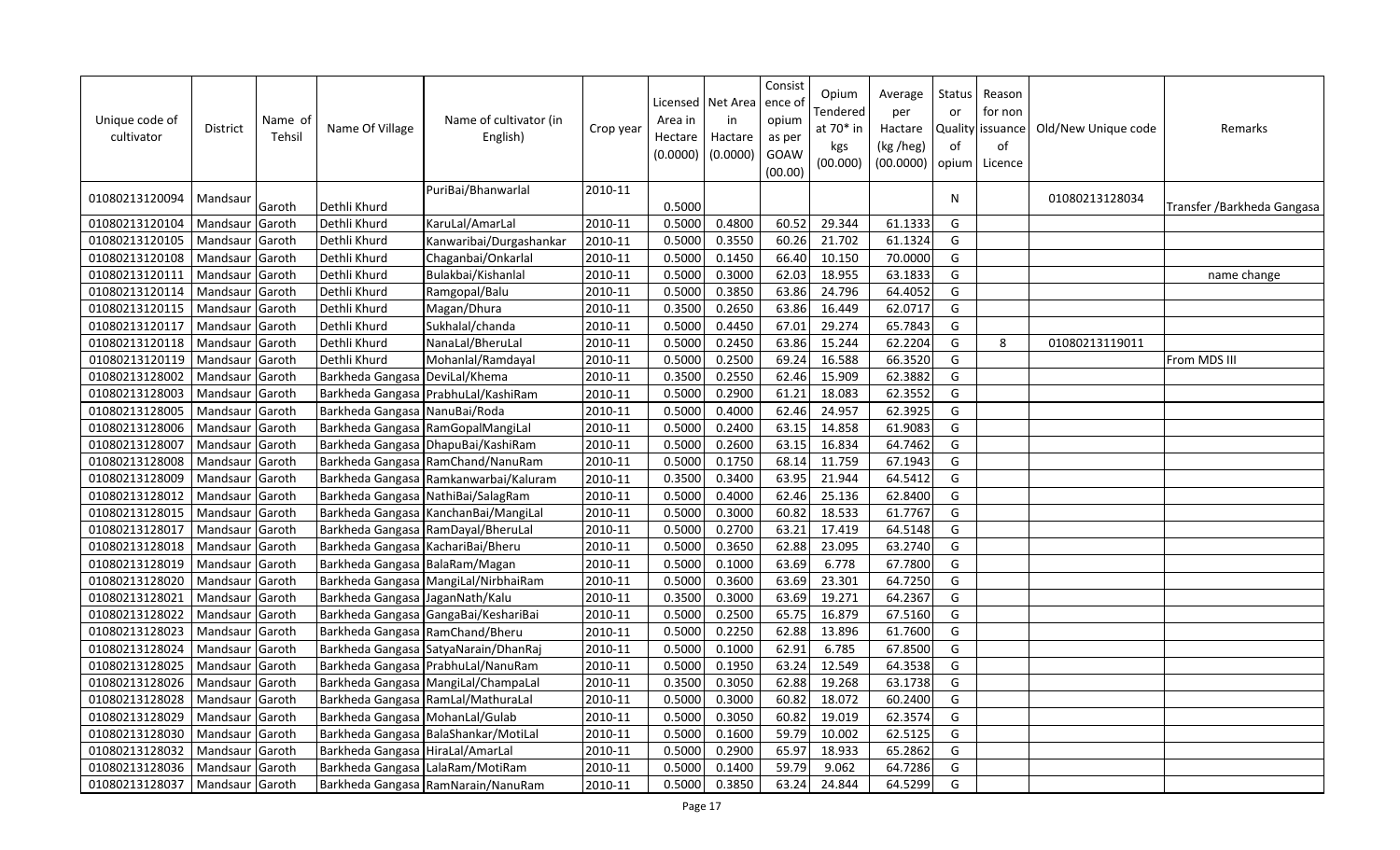| Unique code of<br>cultivator | <b>District</b> | Name of<br>Tehsil | Name Of Village                     | Name of cultivator (in<br>English)       | Crop year | Area in<br>Hectare<br>(0.0000) | Licensed   Net Area<br>in<br>Hactare<br>(0.0000) | Consist<br>ence of<br>opium<br>as per<br>GOAW<br>(00.00) | Opium<br>Tendered<br>at 70* in<br>kgs<br>(00.000) | Average<br>per<br>Hactare<br>(kg /heg)<br>(00.0000) | Status<br>or<br>of<br>opium | Reason<br>for non<br>Quality issuance<br>of<br>Licence | Old/New Unique code | Remarks     |
|------------------------------|-----------------|-------------------|-------------------------------------|------------------------------------------|-----------|--------------------------------|--------------------------------------------------|----------------------------------------------------------|---------------------------------------------------|-----------------------------------------------------|-----------------------------|--------------------------------------------------------|---------------------|-------------|
| 01080213128039               | Mandsaur Garoth |                   |                                     | Barkheda Gangasa Rameshwar/DeviLal       | 2010-11   | 0.5000                         | 0.4250                                           | 62.73                                                    | 27.207                                            | 64.0165                                             | G                           |                                                        |                     |             |
| 01080213128040               | Mandsaur        | Garoth            |                                     | Barkheda Gangasa Ramkanwaribai/NathuLal  | 2010-11   | 0.3500                         | 0.2000                                           | 59.38                                                    | 12.071                                            | 60.3550                                             | G                           |                                                        |                     |             |
| 01080213128045               | Mandsaur        | Garoth            | Barkheda Gangasa RamLal/Balu        |                                          | 2010-11   | 0.3500                         | 0.2200                                           | 65.95                                                    | 14.819                                            | 67.3591                                             |                             | $\overline{2}$                                         |                     |             |
| 01080213128046               | Mandsaur        | Garoth            | Barkheda Gangasa PiruLal/DeviLal    |                                          | 2010-11   | 0.5000                         | 0.1250                                           | 63.24                                                    | 8.321                                             | 66.5680                                             | G                           |                                                        |                     |             |
| 01080213128047               | Mandsaur Garoth |                   | Barkheda Gangasa KaluRam/NandaJi    |                                          | 2010-11   | 0.5000                         | 0.1950                                           | 59.79                                                    | 12.060                                            | 61.8462                                             | G                           |                                                        |                     |             |
| 01080213128048               | Mandsaur Garoth |                   | Barkheda Gangasa DeviLal/BagdiRam   |                                          | 2010-11   | 0.3500                         | 0.1500                                           | 64.58                                                    | 9.927                                             | 66.1800                                             | G                           |                                                        |                     |             |
| 01080213128051               | Mandsaur Garoth |                   | Barkheda Gangasa PrabhuLal/Nanda    |                                          | 2010-11   | 0.5000                         | 0.3600                                           | 61.21                                                    | 22.359                                            | 62.1083                                             | G                           |                                                        |                     |             |
| 01080213128053               | Mandsaur Garoth |                   |                                     | Barkheda Gangasa Mohd.Khan/HasanKhan     | 2010-11   | 0.5000                         | 0.2150                                           | 64.76                                                    | 14.747                                            | 68.5907                                             |                             | $\overline{2}$                                         |                     |             |
| 01080213128054               | Mandsaur        | Garoth            | Barkheda Gangasa BalaRam/KhemRaj    |                                          | 2010-11   | 0.5000                         | 0.1650                                           | 60.82                                                    | 10.096                                            | 61.1879                                             | G                           |                                                        |                     |             |
| 01080213128059               | Mandsaur        | Garoth            | Barkheda Gangasa BansiLal/DeviLal   |                                          | 2010-11   | 0.5000                         | 0.2100                                           | 59.10                                                    | 12.622                                            | 60.1048                                             | G                           |                                                        |                     |             |
| 01080213128062               | Mandsaur        | Garoth            |                                     | Barkheda Gangasa BalaShankar/Devilal     | 2010-11   | 0.5000                         | 0.1300                                           | 59.39                                                    | 7.916                                             | 60.8923                                             | G                           |                                                        |                     | name change |
| 01080213128063               | Mandsaur        | Garoth            |                                     | Barkheda Gangasa RamChand/JaganNath      | 2010-11   | 0.5000                         | 0.2050                                           | 64.48                                                    | 13.320                                            | 64.9756                                             | G                           |                                                        |                     |             |
| 01080213128064               | Mandsaur        | Garoth            |                                     | Barkheda Gangasa RamNiwas/KanhaiyaLal    | 2010-11   | 0.3500                         | 0.0850                                           | 63.36                                                    | 5.730                                             | 67.4118                                             | G                           |                                                        |                     |             |
| 01080213128067               | Mandsaur        | Garoth            |                                     | Barkheda Gangasa NanuRam/KaniRam         | 2010-11   | 0.3500                         | 0.1950                                           | 63.36                                                    | 12.473                                            | 63.9641                                             | G                           |                                                        |                     |             |
| 01080213128068               | Mandsaur Garoth |                   |                                     | Barkheda Gangasa RatanLal/ChampaLal      | 2010-11   | 0.5000                         | 0.4750                                           | 64.52                                                    | 30.638                                            | 64.5011                                             | G                           |                                                        |                     |             |
| 01080213128069               | Mandsaur        | Garoth            | Barkheda Gangasa RadheShyam/PurJi   |                                          | 2010-11   | 0.5000                         | 0.0800                                           | 64.13                                                    | 5.277                                             | 65.9625                                             | G                           |                                                        |                     |             |
| 01080213128070               | Mandsaur        | Garoth            | Barkheda Gangasa Kalu/AmarLal       |                                          | 2010-11   | 0.5000                         | 0.2900                                           | 60.78                                                    | 18.356                                            | 63.2966                                             | G                           |                                                        |                     |             |
| 01080213128073               | Mandsaur        | Garoth            |                                     | Barkheda Gangasa RadhaKishan/NanLal      | 2010-11   | 0.3500                         | 0.3500                                           | 60.78                                                    | 21.212                                            | 60.6057                                             | G                           |                                                        |                     |             |
| 01080213128076               | Mandsaur Garoth |                   | Barkheda Gangasa KaruLal/VardiLal   |                                          | 2010-11   | 0.3500                         | 0.3650                                           | 62.91                                                    | 23.672                                            | 64.8548                                             | G                           |                                                        |                     |             |
| 01080213128079               | Mandsaur        | Garoth            |                                     | Barkheda Gangasa NodRam/KashiRam         | 2010-11   | 0.5000                         | 0.5000                                           | 58.89                                                    | 29.630                                            | 59.2600                                             | G                           |                                                        |                     |             |
| 01080213128081               | Mandsaur        | Garoth            |                                     | Barkheda Gangasa ParmanNand/RamGopal     | 2010-11   | 0.5000                         | 0.1400                                           | 65.10                                                    | 9.942                                             | 71.0143                                             | G                           |                                                        |                     |             |
| 01080213128082               | Mandsaur        | Garoth            | Barkheda Gangasa NandLal/RamLal     |                                          | 2010-11   | 0.5000                         | 0.2350                                           | 63.36                                                    | 15.116                                            | 64.3234                                             | G                           |                                                        |                     |             |
| 01080213128083               | Mandsaur Garoth |                   |                                     | Barkheda Gangasa NirbhaiRam/BheruJi      | 2010-11   | 0.5000                         | 0.3950                                           | 60.78                                                    | 24.399                                            | 61.7696                                             | G                           |                                                        |                     |             |
| 01080213128085               | Mandsaur        | Garoth            |                                     | Barkheda Gangasa Mohd.Saleem/Usman       | 2010-11   | 0.5000                         | 0.1850                                           | 61.12                                                    | 11.412                                            | 61.6865                                             | G                           |                                                        |                     |             |
| 01080213128086               | Mandsaur        | Garoth            |                                     | Barkheda Gangasa KaruLal/MathuraLal      | 2010-11   | 0.5000                         | 0.2550                                           | 59.20                                                    | 14.800                                            | 58.0392                                             | G                           |                                                        |                     |             |
| 01080213128087               | Mandsaur        | Garoth            |                                     | Barkheda Gangasa ShivShankar/NanuRam     | 2010-11   | 0.5000                         | 0.3750                                           | 60.18                                                    | 22.894                                            | 61.0507                                             | G                           |                                                        |                     |             |
| 01080213128088               | Mandsaur        | Garoth            |                                     | Barkheda Gangasa BhagwatiBai/PuraLal     | 2010-11   | 0.5000                         | 0.2150                                           | 62.38                                                    | 13.848                                            | 64.4093                                             | G                           |                                                        |                     |             |
| 01080213128089               | Mandsaur        | Garoth            | Barkheda Gangasa ChotiBai/PeerKhan  |                                          | 2010-11   | 0.5000                         | 0.1600                                           | 58.83                                                    | 9.867                                             | 61.6688                                             | G                           |                                                        |                     |             |
| 01080213128090               | Mandsaur        | Garoth            |                                     | Barkheda Gangasa   BabuLal/PrabhuLal Vir | 2010-11   | 0.5000                         | $\overline{\phantom{a}}$                         |                                                          |                                                   |                                                     | N                           |                                                        |                     |             |
| 01080213128091               | Mandsaur        | Garoth            |                                     | Barkheda Gangasa RamKishan/KeshariLal    | 2010-11   | 0.5000                         | 0.2400                                           | 66.26                                                    | 16.518                                            | 68.8250                                             |                             | $\overline{2}$                                         |                     |             |
| 01080213128095               | Mandsaur        | Garoth            | Barkheda Gangasa KanhaiaLal/KaruLal |                                          | 2010-11   | 0.3500                         | 0.2500                                           | 60.18                                                    | 15.561                                            | 62.2440                                             | G                           |                                                        |                     |             |
| 01080213128097               | Mandsaur Garoth |                   |                                     | Barkheda Gangasa SattarKhan/GaffurKhan   | 2010-11   | 0.5000                         | 0.2900                                           | 62.91                                                    | 19.017                                            | 65.5759                                             | G                           |                                                        |                     |             |
| 01080213128101               | Mandsaur        | Garoth            |                                     | Barkheda Gangasa RamGopal/RamNarain      | 2010-11   | 0.5000                         | 0.3000                                           | 60.18                                                    | 18.432                                            | 61.4400                                             | G                           |                                                        |                     |             |
| 01080213128102               | Mandsaur        | Garoth            | Barkheda Gangasa BabuLal/PrabhuLal  |                                          | 2010-11   | 0.5000                         | 0.4750                                           | 60.71                                                    | 29.132                                            | 61.3305                                             | G                           |                                                        |                     |             |
| 01080213128104               | Mandsaur        | Garoth            |                                     | Barkheda Gangasa Jagdish/LaxmiNarain     | 2010-11   | 0.5000                         | 0.3550                                           | 60.71                                                    | 21.986                                            | 61.9324                                             | G                           |                                                        |                     |             |
| 01080213128105               | Mandsaur Garoth |                   |                                     | Barkheda Gangasa KausliyaBai/KaruLal     | 2010-11   | 0.5000                         | 0.2350                                           | 65.88                                                    | 15.934                                            | 67.8043                                             | G                           |                                                        |                     |             |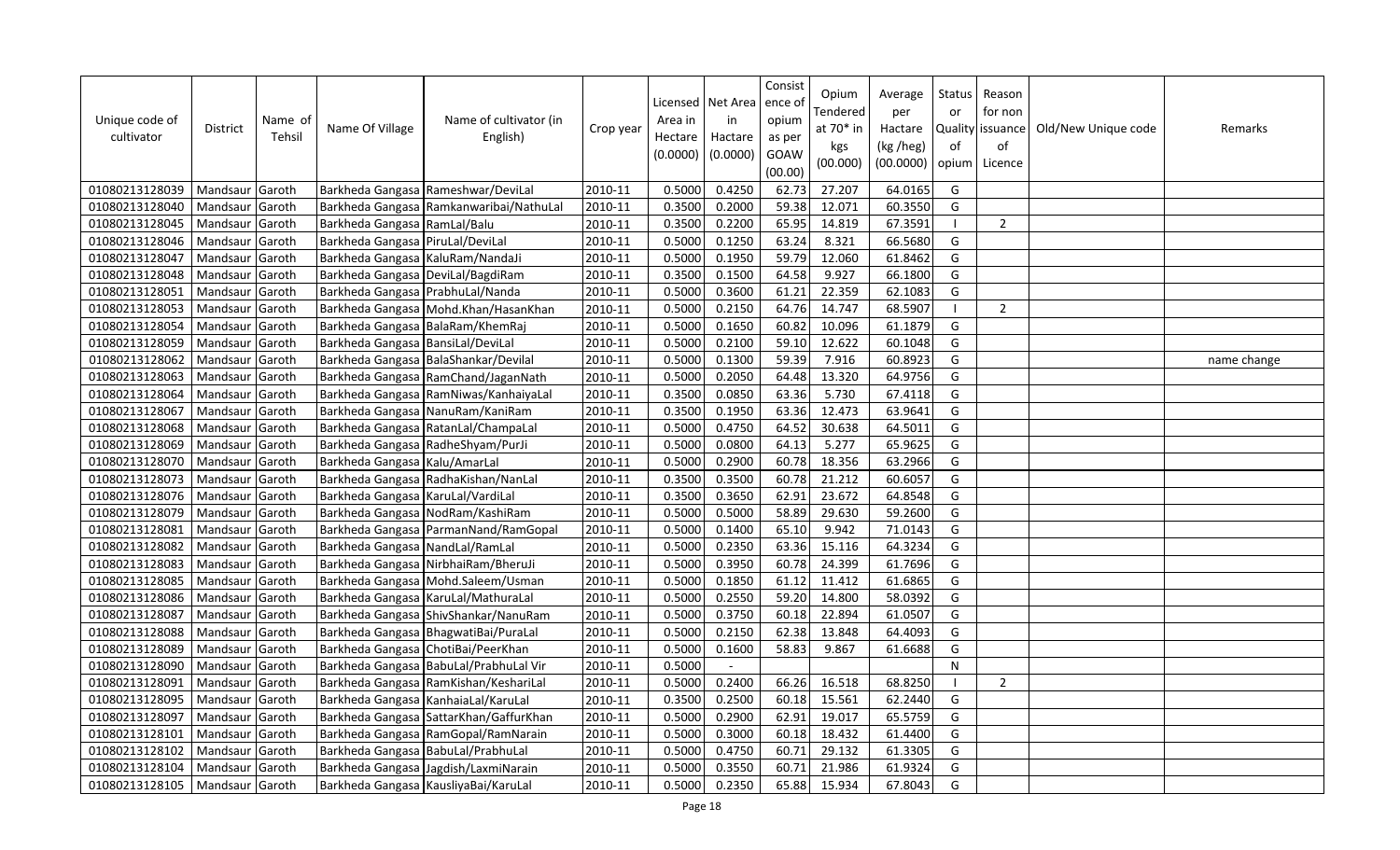| Unique code of<br>cultivator | District          | Name of<br>Tehsil | Name Of Village                    | Name of cultivator (in<br>English)        | Crop year | Area in<br>Hectare<br>(0.0000) | Licensed   Net Area<br>in<br>Hactare<br>(0.0000) | Consist<br>ence of<br>opium<br>as per<br>GOAW<br>(00.00) | Opium<br>Tendered<br>at 70* in<br>kgs<br>(00.000) | Average<br>per<br>Hactare<br>(kg /heg)<br>(00.0000) | Status<br>or<br><b>Quality</b><br>of<br>opium | Reason<br>for non<br>issuance<br>of<br>Licence | Old/New Unique code | Remarks |
|------------------------------|-------------------|-------------------|------------------------------------|-------------------------------------------|-----------|--------------------------------|--------------------------------------------------|----------------------------------------------------------|---------------------------------------------------|-----------------------------------------------------|-----------------------------------------------|------------------------------------------------|---------------------|---------|
| 01080213128106               | Mandsaur Garoth   |                   | Barkheda Gangasa UdaiLal/OnkarLal  |                                           | 2010-11   | 0.5000                         | 0.2050                                           | 62.96                                                    | 12.997                                            | 63.4000                                             | G                                             |                                                |                     |         |
| 01080213128108               | Mandsaur Garoth   |                   | Barkheda Gangasa Jagdish/PuraLal   |                                           | 2010-11   | 0.5000                         | 0.0850                                           | 64.37                                                    | 5.508                                             | 64.8000                                             | G                                             |                                                |                     |         |
| 01080213128109               | Mandsaur          | Garoth            | Barkheda Gangasa RamLal/MangiLal   |                                           | 2010-11   | 0.5000                         | 0.4100                                           | 60.82                                                    | 25.562                                            | 62.3463                                             | G                                             |                                                |                     |         |
| 01080213128110               | Mandsaur          | Garoth            |                                    | Barkheda Gangasa KaruLal/BhanwarLal       | 2010-11   | 0.5000                         | 0.2500                                           | 62.96                                                    | 16.855                                            | 67.4200                                             | G                                             |                                                |                     |         |
| 01080213128111               | Mandsaur Garoth   |                   |                                    | Barkheda Gangasa MangiLal/DuliChand       | 2010-11   | 0.5000                         | 0.4550                                           | 62.96                                                    | 28.962                                            | 63.6527                                             | G                                             |                                                |                     |         |
| 01080213128112               | Mandsaur Garoth   |                   | Barkheda Gangasa Bhagirath/PyarJi  |                                           | 2010-11   | 0.3500                         | 0.1200                                           | 57.05                                                    | 7.319                                             | 60.9917                                             | G                                             |                                                |                     |         |
| 01080213128113               | Mandsaur          | Garoth            |                                    | Barkheda Gangasa BheruLal/KashiRam        | 2010-11   | 0.3500                         | 0.1350                                           | 64.98                                                    | 8.847                                             | 65.5333                                             | G                                             |                                                |                     |         |
| 01080213128113               | Mandsaur          | Garoth            | Barkheda Gangasa NandLal/MohanLal  |                                           | 2010-11   | 0.5000                         | 0.4100                                           | 59.10                                                    | 24.788                                            | 60.4585                                             | G                                             |                                                |                     |         |
| 01080213128115               | Mandsaur          | Garoth            |                                    | Barkheda Gangasa NanduaBai/PrabhuLal      | 2010-11   | 0.5000                         | 0.2900                                           | 62.96                                                    | 18.987                                            | 65.4724                                             | G                                             |                                                |                     |         |
| 01080213128117               | Mandsaur          | Garoth            | Barkheda Gangasa AmarLal/MangiLal  |                                           | 2010-11   | 0.5000                         | 0.1500                                           | 65.07                                                    | 9.779                                             | 65.1933                                             | G                                             |                                                |                     |         |
| 01080213128119               | Mandsaur          | Garoth            |                                    | Barkheda Gangasa RamPrasad/BheruJi        | 2010-11   | 0.5000                         | 0.3450                                           | 65.07                                                    | 23.434                                            | 67.9246                                             | G                                             |                                                |                     |         |
| 01080213128120               | Mandsaur          | Garoth            | Barkheda Gangasa Jagdish/PrabhuLal |                                           | 2010-11   | 0.5000                         | 0.3150                                           | 57.28                                                    | 18.690                                            | 59.3333                                             | G                                             |                                                |                     |         |
| 01080213128121               | Mandsaur          | Garoth            |                                    | Barkheda Gangasa SheoNarain/MangiLal      | 2010-11   | 0.5000                         | 0.3100                                           | 65.07                                                    | 21.947                                            | 70.7968                                             | G                                             |                                                |                     |         |
| 01080213128122               | Mandsaur Garoth   |                   |                                    | Barkheda Gangasa BapuLal/KanhaiyaLal      | 2010-11   | 0.5000                         | 0.2150                                           | 55.91                                                    | 12.029                                            | 55.9488                                             | G                                             | $\overline{4}$                                 |                     |         |
| 01080213128123               | Mandsaur Garoth   |                   |                                    | Barkheda Gangasa KanhaiyaLal/KacharuLal   | 2010-11   | 0.3500                         | 0.1200                                           | 62.38                                                    | 7.833                                             | 65.2750                                             | G                                             |                                                |                     |         |
| 01080213128124               | Mandsaur Garoth   |                   |                                    | Barkheda Gangasa GhevarLal/UmedRam        | 2010-11   | 0.5000                         | 0.2100                                           | 60.71                                                    | 13.608                                            | 64.8000                                             | G                                             |                                                |                     |         |
| 01080213128125               | Mandsaur          | Garoth            | Barkheda Gangasa SitaRam/NanuRam   |                                           | 2010-11   | 0.5000                         | 0.2000                                           | 65.32                                                    | 12.569                                            | 62.8450                                             | G                                             |                                                |                     |         |
| 01080213128126               | Mandsaur          | Garoth            | Barkheda Gangasa RangLal/Rameswar  |                                           | 2010-11   | 0.5000                         | 0.3850                                           | 61.82                                                    | 24.225                                            | 62.9221                                             | G                                             |                                                |                     |         |
| 01080213128128               | Mandsaur Garoth   |                   | Barkheda Gangasa SheoLal/SalagRam  |                                           | 2010-11   | 0.3500                         | 0.3000                                           | 59.03                                                    | 19.556                                            | 65.1867                                             | G                                             |                                                |                     |         |
| 01080213128129               | Mandsaur          | Garoth            | Barkheda Gangasa Ganpat/Balu       |                                           | 2010-11   | 0.3500                         | 0.1000                                           | 63.21                                                    | 6.691                                             | 66.9100                                             | G                                             |                                                |                     |         |
| 01080213128130               | Mandsaur          | Garoth            | Barkheda Gangasa Bhagwan/PuraLal   |                                           | 2010-11   | 0.5000                         | 0.3200                                           | 61.82                                                    | 20.153                                            | 62.9781                                             | G                                             |                                                |                     |         |
| 01080213128131               | Mandsaur          | Garoth            | Barkheda Gangasa KaruLal/MangiLal  |                                           | 2010-11   | 0.5000                         | 0.1000                                           | 65.10                                                    | 6.603                                             | 66.0300                                             | G                                             |                                                |                     |         |
| 01080213128133               | Mandsaur          | Garoth            | Barkheda Gangasa Gopal/GhewarLal   |                                           | 2010-11   | 0.5000                         | 0.4200                                           | 59.39                                                    | 25.470                                            | 60.6429                                             | G                                             |                                                |                     |         |
| 01080213128134               | Mandsaur Garoth   |                   | Barkheda Gangasa ShyamuBai/MatiLal |                                           | 2010-11   | 0.5000                         | 0.1100                                           | 59.03                                                    | 6.409                                             | 58.2636                                             | G                                             |                                                |                     |         |
| 01080213128135               | Mandsaur          | Garoth            |                                    | Barkheda Gangasa SatyaNarain/PrabhuLal    | 2010-11   | 0.3500                         | 0.3450                                           | 61.65                                                    | 22.044                                            | 63.8957                                             | G                                             |                                                |                     |         |
| 01080213128136               | Mandsaur          | Garoth            |                                    | Barkheda Gangasa KanhaiyaLal/KeshariLal   | 2010-11   | 0.5000                         | 0.2000                                           | 61.82                                                    | 12.920                                            | 64.6000                                             | G                                             |                                                |                     |         |
| 01080213128137               | Mandsaur          | Garoth            |                                    | Barkheda Gangasa BhagatRam/PrabhuLal      | 2010-11   | 0.5000                         | 0.2050                                           | 61.65                                                    | 13.228                                            | 64.5268                                             | G                                             |                                                |                     |         |
| 01080213128138               | Mandsaur Garoth   |                   |                                    | Barkheda Gangasa ShambhuLal/BhanwarLal    | 2010-11   | 0.5000                         | 0.3450                                           | 61.65                                                    | 21.507                                            | 62.3391                                             | G                                             |                                                |                     |         |
| 01080213128139               | Mandsaur          | Garoth            | Barkheda Gangasa MangiLal/AmarLal  |                                           | 2010-11   | 0.5000                         | 0.1800                                           | 58.47                                                    | 10.650                                            | 59.1667                                             | G                                             |                                                |                     |         |
| 01080213128140               | Mandsaur          | Garoth            |                                    | Barkheda Gangasa RamNarain/PrabhuLal      | 2010-11   | 0.3500                         | 0.1200                                           | 52.46                                                    | 6.498                                             | 54.1500                                             | G                                             | 4                                              |                     |         |
| 01080213128142               | Mandsaur          | Garoth            |                                    | Barkheda Gangasa Farukh(A/Son)/ChandMohd. | 2010-11   | 0.5000                         | 0.3700                                           | 64.54                                                    | 23.742                                            | 64.1676                                             | G                                             |                                                |                     |         |
| 01080213128143               | Mandsaur Garoth   |                   | Barkheda Gangasa Rodra/KashiRam    |                                           | 2010-11   | 0.5000                         | 0.4000                                           | 65.10                                                    | 25.798                                            | 64.4950                                             | G                                             |                                                |                     |         |
| 01080213128144               | Mandsaur          | Garoth            |                                    | Barkheda Gangasa BhagwatiBai/BhanwarLal   | 2010-11   | 0.5000                         | 0.3950                                           | 58.99                                                    | 23.849                                            | 60.3772                                             | G                                             |                                                |                     |         |
| 01080213128145               | Mandsaur          | Garoth            | Barkheda Gangasa Gopal/MathuraLal  |                                           | 2010-11   | 0.5000                         | 0.1950                                           | 58.99                                                    | 11.680                                            | 59.8974                                             | G                                             |                                                |                     |         |
| 01080213128150(A)            | Mandsaur   Garoth |                   | Barkheda Gangasa KeshuRam/RamaJi   |                                           | 2010-11   | 0.5000                         | 0.1000                                           | 58.99                                                    | 6.329                                             | 63.2900                                             | G                                             |                                                |                     |         |
| 01080213128154               | Mandsaur Garoth   |                   |                                    | Barkheda Gangasa ShankarLal/BheruJi       | 2010-11   | 0.3500                         | 0.1050                                           | 59.10                                                    | 6.374                                             | 60.7048                                             | G                                             |                                                |                     |         |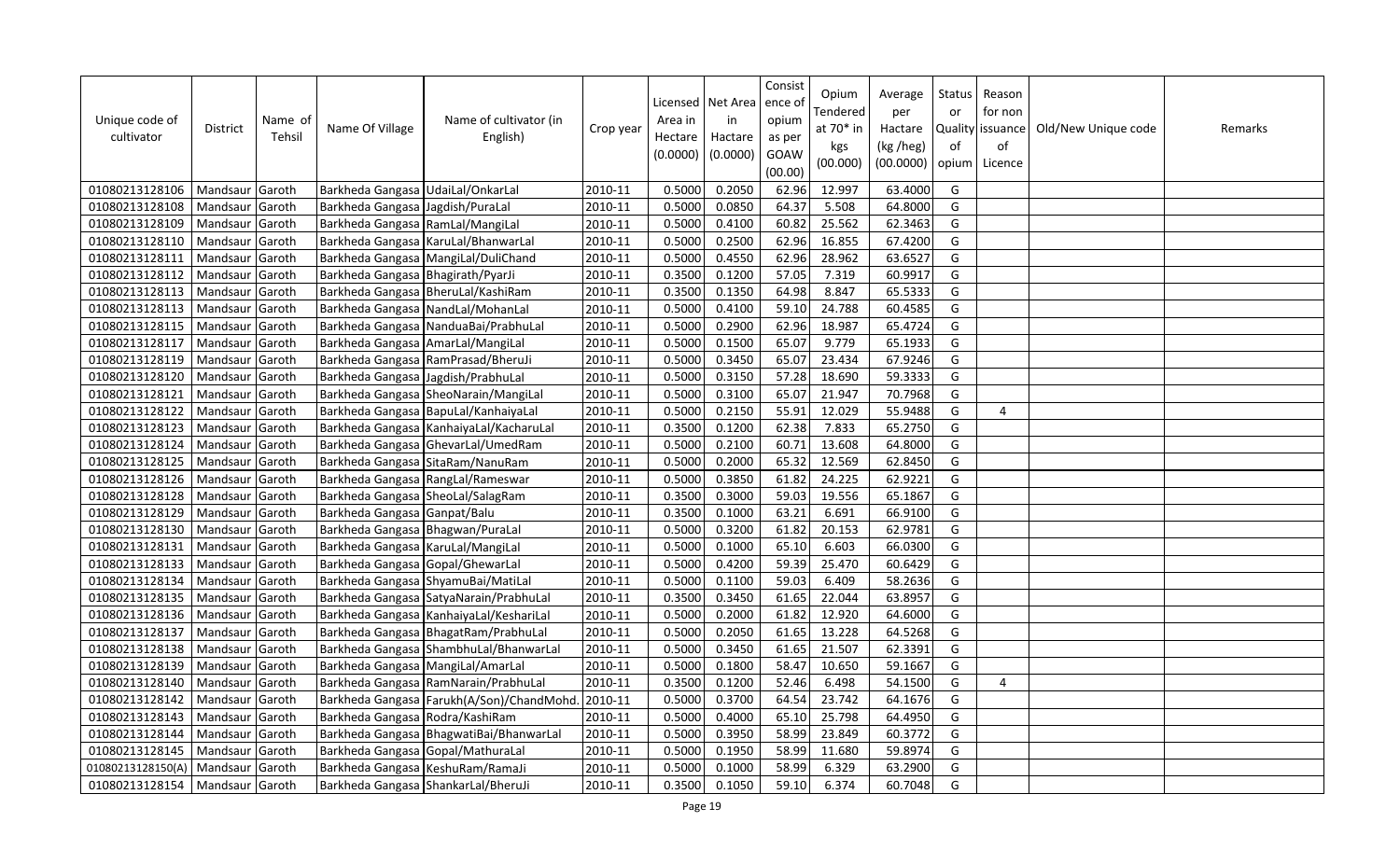| Unique code of<br>cultivator | <b>District</b> | Name of<br>Tehsil | Name Of Village                  | Name of cultivator (in<br>English)       | Crop year | Area in<br>Hectare<br>(0.0000) | Licensed   Net Area<br>in<br>Hactare<br>(0.0000) | Consist<br>ence of<br>opium<br>as per<br>GOAW<br>(00.00) | Opium<br>Tendered<br>at 70* in<br>kgs<br>(00.000) | Average<br>per<br>Hactare<br>(kg /heg)<br>(00.0000) | Status<br>or<br>of<br>opium | Reason<br>for non<br>Quality issuance<br>of<br>Licence | Old/New Unique code | Remarks                   |
|------------------------------|-----------------|-------------------|----------------------------------|------------------------------------------|-----------|--------------------------------|--------------------------------------------------|----------------------------------------------------------|---------------------------------------------------|-----------------------------------------------------|-----------------------------|--------------------------------------------------------|---------------------|---------------------------|
| 01080213128156               | Mandsaur Garoth |                   | Barkheda Gangasa HarJi/Partha    |                                          | 2010-11   | 0.5000                         | $\overline{\phantom{a}}$                         |                                                          |                                                   |                                                     | N                           |                                                        |                     |                           |
| 01080213128158               | Mandsaur        | Garoth            | Barkheda Gangasa MadanLal/Karu   |                                          | 2010-11   | 0.5000                         | 0.1500                                           | 63.21                                                    | 9.120                                             | 60.8000                                             | G                           |                                                        |                     |                           |
| 01080213128159               | Mandsaur        | Garoth            |                                  | Barkheda Gangasa AntarSingh/MadhuSingh   | 2010-11   | 0.5000                         | 0.3550                                           | 60.82                                                    | 21.999                                            | 61.9690                                             | G                           |                                                        |                     |                           |
| 01080213128160               | Mandsaur        | Garoth            |                                  | Barkheda Gangasa BagdiBai/ShankarLal     | 2010-11   | 0.5000                         | 0.1100                                           | 62.38                                                    | 7.521                                             | 68.3727                                             | G                           |                                                        |                     |                           |
| 01080213128162               | Mandsaur        | Garoth            | Barkheda Gangasa KankuBai/RamLal |                                          | 2010-11   | 0.5000                         | 0.1000                                           | 59.39                                                    | 6.177                                             | 61.7700                                             | G                           |                                                        |                     |                           |
| 01080213128163               | Mandsaur        | Garoth            |                                  | Barkheda Gangasa BhuwaniShankar/KashiRam | 2010-11   | 0.3500                         | 0.0600                                           | 66.77                                                    | 4.197                                             | 69.9500                                             | G                           |                                                        |                     |                           |
| 01080213128164               | Mandsaur        | Garoth            |                                  | Barkheda Gangasa BalaRam/KashiRam        | 2010-11   | 0.5000                         | 0.3950                                           | 61.21                                                    | 24.388                                            | 61.7418                                             | G                           |                                                        |                     |                           |
| 01080213137006               | Mandsaur        | Garoth            | Akyankunvar pada                 | DeviLal/NanuRam                          | 2010-11   | 0.350                          | 0.1100                                           | 68.64                                                    | 7.541                                             | 68.5545                                             | G                           |                                                        | 01080213128167      | Transfer/Barkheda Gangasa |
| 01080213137009               | Mandsaur        | Garoth            |                                  | Akyankunvar pada NathuLal/NanuRam        | 2010-11   | 0.350                          | 0.0850                                           | 66.17                                                    | 5.917                                             | 69.6118                                             | G                           |                                                        | 01080213155039      | Transfer/Lakhamkhedi      |
| 01080213137010               | Mandsaur        | Garoth            |                                  | Akyankunvar pada   KeshuRam/KaluRam      | 2010-11   | 0.350                          | 0.2250                                           | 63.79                                                    | 14.079                                            | 62.5733                                             |                             | $\overline{2}$                                         |                     |                           |
| 01080213137016               | Mandsaur        | Garoth            | Akyankunvar pada                 | KashiBai/BheruJi                         | 2010-11   | 0.500                          | 0.1750                                           | 62.11                                                    | 12.165                                            | 69.5143                                             | G                           |                                                        | 01080213128165      | Transfer/Barkheda gangass |
| 01080213137041               | Mandsaur        | Garoth            | Akyankunvar pada                 | Kelash/Tusiram                           | 2010-11   | 0.350                          | 0.2800                                           | 62.11                                                    | 17.728                                            | 63.3143                                             | G                           |                                                        | 01080213128166      | Transfer/Barkheda gangasa |
| 01080213137054               | Mandsaur        | Garoth            | Akyankunvar pada                 | DuliChand/BhanwarLal                     | 2010-11   | 0.350                          | 0.1500                                           | 65.18                                                    | 10.354                                            | 69.0267                                             | G                           |                                                        | 01080213138056      | Transfer/Pipliya Jatti    |
| 01080213138001               | Mandsaur        | Garoth            | Piplilya Jatti                   | NandLal/KanJi                            | 2010-11   | 0.5000                         | 0.1900                                           | 59.63                                                    | 11.798                                            | 62.0947                                             | G                           |                                                        |                     |                           |
| 01080213138002               | Mandsaur        | Garoth            | Piplilya Jatti                   | BhagwanSingh/BhanwarSing 2010-11         |           | 0.3500                         | 0.1950                                           | 69.67                                                    | 13.894                                            | 71.2513                                             | G                           |                                                        |                     |                           |
| 01080213138003               | Mandsaur        | Garoth            | Piplilya Jatti                   | BansiLal/JaiKishan                       | 2010-11   | 0.5000                         |                                                  |                                                          |                                                   |                                                     | N                           |                                                        |                     |                           |
| 01080213138005               | Mandsaur        | Garoth            | Piplilya Jatti                   | RamChand/PuraLal                         | 2010-11   | 0.5000                         | 0.1500                                           | 62.84                                                    | 9.947                                             | 66.3133                                             | G                           |                                                        |                     |                           |
| 01080213138011               | Mandsaur        | Garoth            | Piplilya Jatti                   | Kankubai/Babulal                         | 2010-11   | 0.3500                         |                                                  |                                                          |                                                   |                                                     | N                           |                                                        |                     |                           |
| 01080213138015               | Mandsaur        | Garoth            | Piplilya Jatti                   | BasantiBai/JaganNath                     | 2010-11   | 0.3500                         | 0.1350                                           | 66.31                                                    | 9.009                                             | 66.7333                                             | G                           |                                                        |                     |                           |
| 01080213138018               | Mandsaur        | Garoth            | Piplilya Jatti                   | DulleSingh/BheruSingh                    | 2010-11   | 0.3500                         | 0.1150                                           | 57.23                                                    | 6.753                                             | 58.7217                                             | G                           |                                                        |                     |                           |
| 01080213138019               | Mandsaur        | Garoth            | Piplilya Jatti                   | BaneSingh/DeviSingh                      | 2010-11   | 0.3500                         | 0.3400                                           | 57.60                                                    | 19.905                                            | 58.5441                                             | G                           |                                                        |                     |                           |
| 01080213138024               | Mandsaur        | Garoth            | Piplilya Jatti                   | HarNarain/NanuRam                        | 2010-11   | 0.5000                         | 0.1800                                           | 69.44                                                    | 13.075                                            | 72.6389                                             | G                           |                                                        |                     |                           |
| 01080213138043               | Mandsaur        | Garoth            | Piplilya Jatti                   | ShankarLal/Narayan                       | 2010-11   | 0.5000                         | 0.2000                                           | 63.81                                                    | 12.780                                            | 63.9000                                             | G                           |                                                        |                     |                           |
| 01080213138044               | Mandsaur        | Garoth            | Piplilya Jatti                   | ShantiBai/SheoLal                        | 2010-11   | 0.5000                         | 0.1050                                           | 63.81                                                    | 6.882                                             | 65.5429                                             | G                           |                                                        |                     |                           |
| 01080213138046               | Mandsaur        | Garoth            | Piplilya Jatti                   | OnkarLal/PuraLal                         | 2010-11   | 0.3500                         | 0.2100                                           | 60.98                                                    | 12.675                                            | 60.3571                                             | G                           |                                                        |                     |                           |
| 01080213138049               | Mandsaur        | Garoth            | Piplilya Jatti                   | KashyaBai/Narain                         | 2010-11   | 0.5000                         | 0.0550                                           | 67.37                                                    | 3.850                                             | 70.0000                                             | G                           |                                                        | 01080213128168      | Transfer/Barkheda Gangasa |
| 01080213138053               | Mandsaur        | Garoth            | Piplilya Jatti                   | MannaLal/JaganNath                       | 2010-11   | 0.5000                         | 0.4100                                           | 63.81                                                    | 27.019                                            | 65.9000                                             | G                           |                                                        |                     |                           |
| 01080213138054               | Mandsaur        | Garoth            | Piplilya Jatti                   | DaleSingh/KaluSingh                      | 2010-11   | 0.3500                         | 0.3050                                           | 55.79                                                    | 7.819                                             | 25.6361                                             | G                           | $\overline{4}$                                         |                     |                           |
| 01080213138055               | Mandsaur Garoth |                   | Piplilya Jatti                   | MohanLal/SatyaNarain                     | 2010-11   | 0.3500                         | 0.3400                                           | 63.98                                                    | 22.055                                            | 64.8676                                             | G                           |                                                        |                     |                           |
| 01080213146002               | Mandsaur        | Garoth            | Khajuri Runda                    | RajaRam/Kalu                             | 2010-11   | 0.350                          | 0.1950                                           | 56.12                                                    | 12.643                                            | 64.8359                                             | G                           |                                                        |                     |                           |
| 01080213146004               | Mandsaur        | Garoth            | Khajuri Runda                    | Kanchanbai/Balmukund                     | 2010-11   | 0.350                          |                                                  |                                                          |                                                   |                                                     | $\mathsf{N}$                |                                                        |                     |                           |
| 01080213146008               | Mandsaur Garoth |                   | Khajuri Runda                    | Ramkishan/Balaram                        | 2010-11   | 0.350                          | 0.1500                                           | 56.44                                                    | 9.288                                             | 61.9200                                             | G                           |                                                        |                     |                           |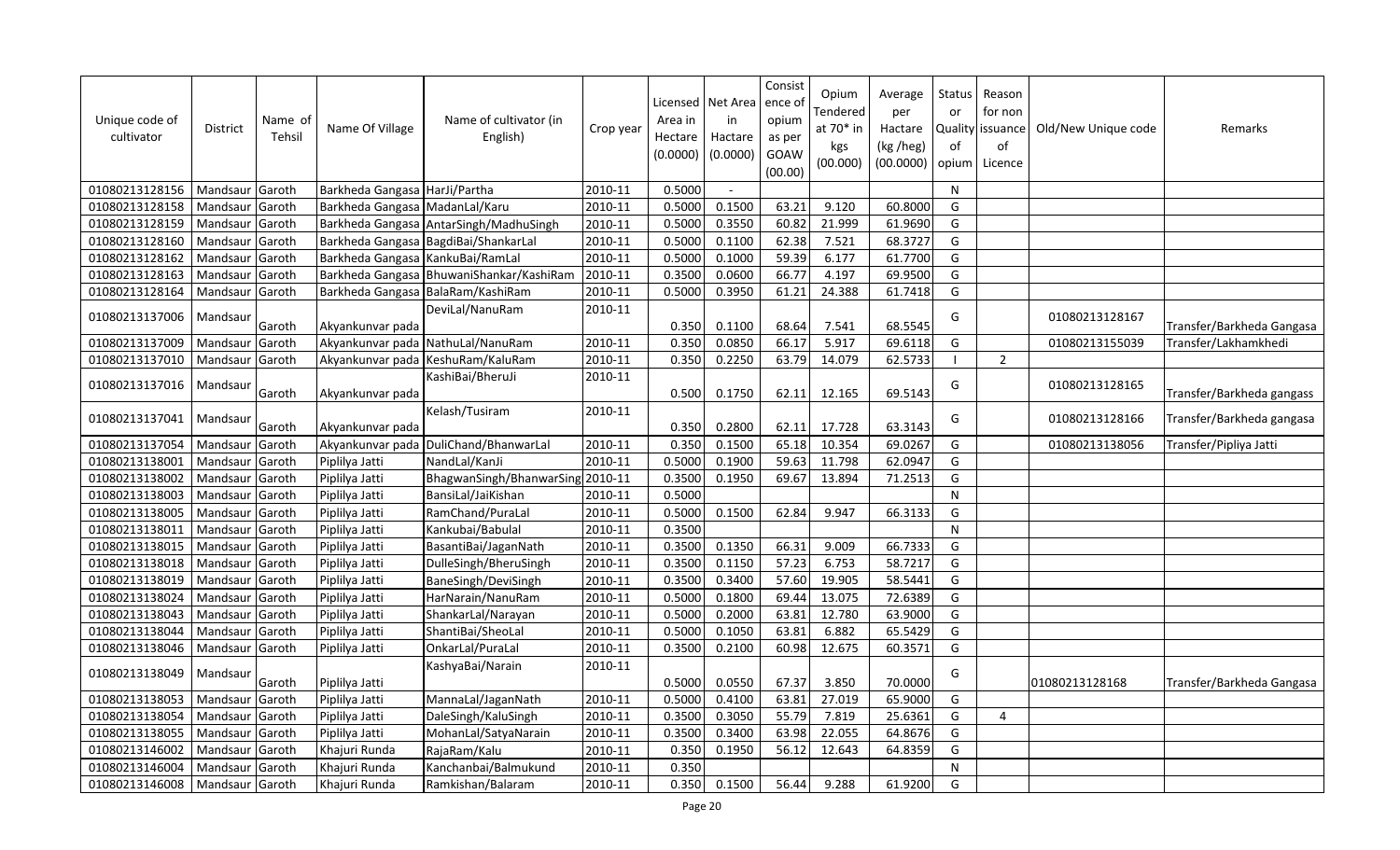| Unique code of<br>cultivator | <b>District</b> | Name of<br>Tehsil | Name Of Village | Name of cultivator (in<br>English) | Crop year | Area in<br>Hectare<br>(0.0000) | Licensed   Net Area<br>in<br>Hactare<br>(0.0000) | Consist<br>ence of<br>opium<br>as per<br>GOAW<br>(00.00) | Opium<br>Tendered<br>at 70* in<br>kgs<br>(00.000) | Average<br>per<br>Hactare<br>(kg /heg)<br>(00.0000) | <b>Status</b><br>or<br>of<br>opium | Reason<br>for non<br>Quality issuance<br>of<br>Licence | Old/New Unique code | Remarks |
|------------------------------|-----------------|-------------------|-----------------|------------------------------------|-----------|--------------------------------|--------------------------------------------------|----------------------------------------------------------|---------------------------------------------------|-----------------------------------------------------|------------------------------------|--------------------------------------------------------|---------------------|---------|
| 01080213146016               | Mandsaur        | Garoth            | Khajuri Runda   | Shivlal/Devilal                    | 2010-11   | 0.350                          | 0.3550                                           | 55.11                                                    | 19.926                                            | 56.1296                                             | G                                  |                                                        |                     |         |
| 01080213146017               | Mandsaur        | Garoth            | Khajuri Runda   | Nanda/Pura                         | 2010-11   | 0.350                          | 0.0550                                           | 51.98                                                    | 2.829                                             | 51.4364                                             | G                                  | $\overline{4}$                                         |                     |         |
| 01080213146018               | Mandsaur        | Garoth            | Khajuri Runda   | Prabhulal/Puralal                  | 2010-11   | 0.350                          | 0.2700                                           | 63.52                                                    | 17.740                                            | 65.7037                                             | G                                  |                                                        |                     |         |
| 01080213146031               | Mandsaur        | Garoth            | Khajuri Runda   | Janibai/champalal                  | 2010-11   | 0.350                          | 0.3450                                           | 59.31                                                    | 21.707                                            | 62.9188                                             | G                                  |                                                        |                     |         |
| 01080213146062               | Mandsaur        | Garoth            | Khajuri Runda   | Bagdiram/Bherulal                  | 2010-11   | 0.500                          | 0.3550                                           | 53.45                                                    | 19.609                                            | 55.2366                                             | G                                  | 4                                                      |                     |         |
| 01080213146064               | Mandsaur        | Garoth            | Khajuri Runda   | Narayani/Bhagwan                   | 2010-11   | 0.500                          |                                                  |                                                          |                                                   |                                                     | N                                  |                                                        |                     |         |
| 01080213147001               | Mandsaur        | Garoth            | Chachavada      | KaluRam/SatyaNarain                | 2010-11   | 0.5000                         | 0.5000                                           | 56.94                                                    | 29.902                                            | 59.8030                                             | G                                  |                                                        |                     |         |
| 01080213147005               | Mandsaur        | Garoth            | Chachavada      | JetRam/BhuwaniRam                  | 2010-11   | 0.3500                         | 0.1950                                           | 67.54                                                    | 16.075                                            | 82.4360                                             | G                                  |                                                        |                     |         |
| 01080213147006               | Mandsaur        | Garoth            | Chachavada      | NandLal/BheruLal                   | 2010-11   | 0.3500                         | 0.3100                                           | 58.60                                                    | 17.957                                            | 57.9260                                             | G                                  |                                                        |                     |         |
| 01080213147008               | Mandsaur        | Garoth            | Chachavada      | KaruLal/BapuLal                    | 2010-11   | 0.3500                         | 0.1100                                           | 63.98                                                    | 7.257                                             | 65.9740                                             | G                                  |                                                        |                     |         |
| 01080213147009               | Mandsaur        | Garoth            | Chachavada      | RamPrasad/BheruLal                 | 2010-11   | 0.3500                         | 0.3450                                           | 65.93                                                    | 23.000                                            | 66.6670                                             | G                                  |                                                        |                     |         |
| 01080213147010               | Mandsaur        | Garoth            | Chachavada      | Bhulibai/Banshilal                 | 2010-11   | 0.3500                         | 0.0950                                           | 69.44                                                    | 7.123                                             | 74.9790                                             | G                                  |                                                        |                     |         |
| 01080213147011               | Mandsaur        | Garoth            | Chachavada      | GitaBai/Motya                      | 2010-11   | 0.5000                         | 0.2650                                           | 62.78                                                    | 17.238                                            | 65.0490                                             | G                                  |                                                        |                     |         |
| 01080213147014               | Mandsaur        | Garoth            | Chachavada      | BapuLal/TejRam                     | 2010-11   | 0.5000                         | 0.4600                                           | 65.29                                                    | 32.934                                            | 71.5960                                             | G                                  |                                                        |                     |         |
| 01080213147015               | Mandsaur        | Garoth            | Chachavada      | KrishnaGopal/UdaiLal               | 2010-11   | 0.5000                         |                                                  |                                                          |                                                   |                                                     | Þ                                  |                                                        |                     |         |
| 01080213147018               | Mandsaur        | Garoth            | Chachavada      | Ghanshyam/ShivRam                  | 2010-11   | 0.3500                         | 0.2900                                           | 63.98                                                    | 19.477                                            | 67.1630                                             | G                                  |                                                        |                     |         |
| 01080213147034               | Mandsaur        | Garoth            | Chachavada      | JamunaLal/BheruLal                 | 2010-11   | 0.3500                         | 0.3150                                           | 59.27                                                    | 19.187                                            | 60.9100                                             | G                                  |                                                        |                     |         |
| 01080213147035               | Mandsaur        | Garoth            | Chachavada      | RatanLal/BheruLal                  | 2010-11   | 0.3500                         | 0.1500                                           | 61.47                                                    | 9.993                                             | 66.6200                                             | G                                  |                                                        |                     |         |
| 01080213147037               | Mandsaur        | Garoth            | Chachavada      | SitaRam/RadheShyam                 | 2010-11   | 0.5000                         | 0.1950                                           | 61.47                                                    | 12.636                                            | 64.8020                                             | G                                  |                                                        |                     |         |
| 01080213147038               | Mandsaur        | Garoth            | Chachavada      | PuraLal/BadriLal                   | 2010-11   | 0.3500                         | 0.3450                                           | 60.66                                                    | 21.682                                            | 62.8450                                             | G                                  |                                                        |                     |         |
| 01080213147042               | Mandsaur        | Garoth            | Chachavada      | AmratLal/RatanLal                  | 2010-11   | 0.3500                         | 0.3400                                           | 56.73                                                    | 19.945                                            | 58.6610                                             | G                                  |                                                        |                     |         |
| 01080213147045               | Mandsaur        | Garoth            | Chachavada      | Jagdish/LaxmiChand                 | 2010-11   | 0.5000                         | 0.4800                                           | 62.70                                                    | 32.264                                            | 67.2160                                             | G                                  |                                                        |                     |         |
| 01080213147048               | Mandsaur        | Garoth            | Chachavada      | MangiLal/BhonaJi                   | 2010-11   | 0.5000                         | 0.3050                                           | 61.47                                                    | 18.669                                            | 61.2110                                             | G                                  |                                                        |                     |         |
| 01080213147050               | Mandsaur        | Garoth            | Chachavada      | Rameshchandra/Udaylal              | 2010-11   | 0.3500                         | 0.3500                                           | 56.99                                                    | 20.809                                            | 59.4560                                             | G                                  |                                                        |                     |         |
| 01080213147052               | Mandsaur        | Garoth            | Chachavada      | BhagatRam/LaxmiChand               | 2010-11   | 0.3500                         | 0.3400                                           | 60.66                                                    | 20.954                                            | 61.6290                                             | G                                  |                                                        |                     |         |
| 01080213147056               | Mandsaur        | Garoth            | Chachavada      | RamSukh/OnkarLal                   | 2010-11   | 0.3500                         | 0.1150                                           | 59.27                                                    | 7.739                                             | 67.2960                                             | G                                  |                                                        |                     |         |
| 01080213147057               | Mandsaur        | Garoth            | Chachavada      | RamNarain/Onkar                    | 2010-11   | 0.3500                         | 0.1050                                           | 59.27                                                    | 6.918                                             | 65.8820                                             | G                                  |                                                        |                     |         |
| 01080213147058               | Mandsaur        | Garoth            | Chachavada      | BhagatRam/BhoniRam                 | 2010-11   | 0.3500                         | 0.0950                                           | 67.10                                                    | 7.113                                             | 74.8690                                             | G                                  |                                                        |                     |         |
| 01080213147067               | Mandsaur        | Garoth            | Chachavada      | SobhaRam/RamPrasad                 | 2010-11   | 0.5000                         | 0.3150                                           | 50.06                                                    | 16.126                                            | 51.1950                                             | G                                  | 4                                                      |                     |         |
| 01080213147080               | Mandsaur        | Garoth            | Chachavada      | DaluRam/SalagRam                   | 2010-11   | 0.3500                         | 0.3500                                           | 63.90                                                    | 9.460                                             | 27.0280                                             | G                                  | $\boldsymbol{\Delta}$                                  |                     |         |
| 01080213147083               | Mandsaur        | Garoth            | Chachavada      | BalaRam/KaluJi                     | 2010-11   | 0.3500                         | $\sim$                                           |                                                          |                                                   |                                                     | N                                  |                                                        |                     |         |
| 01080213147090               | Mandsaur        | Garoth            | Chachavada      | PrabhuLal/HeeraLal                 | 2010-11   | 0.3500                         |                                                  |                                                          |                                                   |                                                     | F                                  |                                                        |                     |         |
| 01080213147094               | Mandsaur        | Garoth            | Chachavada      | Bhona/Gulab Chota                  | 2010-11   | 0.5000                         | 0.4800                                           | 59.56                                                    | 28.836                                            | 60.0740                                             | G                                  |                                                        |                     |         |
| 01080213155005               | Mandsaur        | Garoth            | Lakham Khedi    | Roadsingh/Kishordan                | 2010-11   | 0.500                          | 0.4650                                           | 59.80                                                    | 30.395                                            | 65.3656                                             | G                                  |                                                        |                     |         |
| 01080213155006               | Mandsaur        | Garoth            | Lakham Khedi    | Shivkaran/Devilal                  | 2010-11   | 0.350                          | 0.3400                                           | 56.76                                                    | 21.861                                            | 64.2971                                             | G                                  |                                                        |                     |         |
| 01080213155007               | Mandsaur Garoth |                   | Lakham Khedi    | Kanwarlal/Narayan                  | 2010-11   | 0.500                          | 0.5000                                           | 60.46                                                    | 32.208                                            | 64.4160                                             | G                                  |                                                        |                     |         |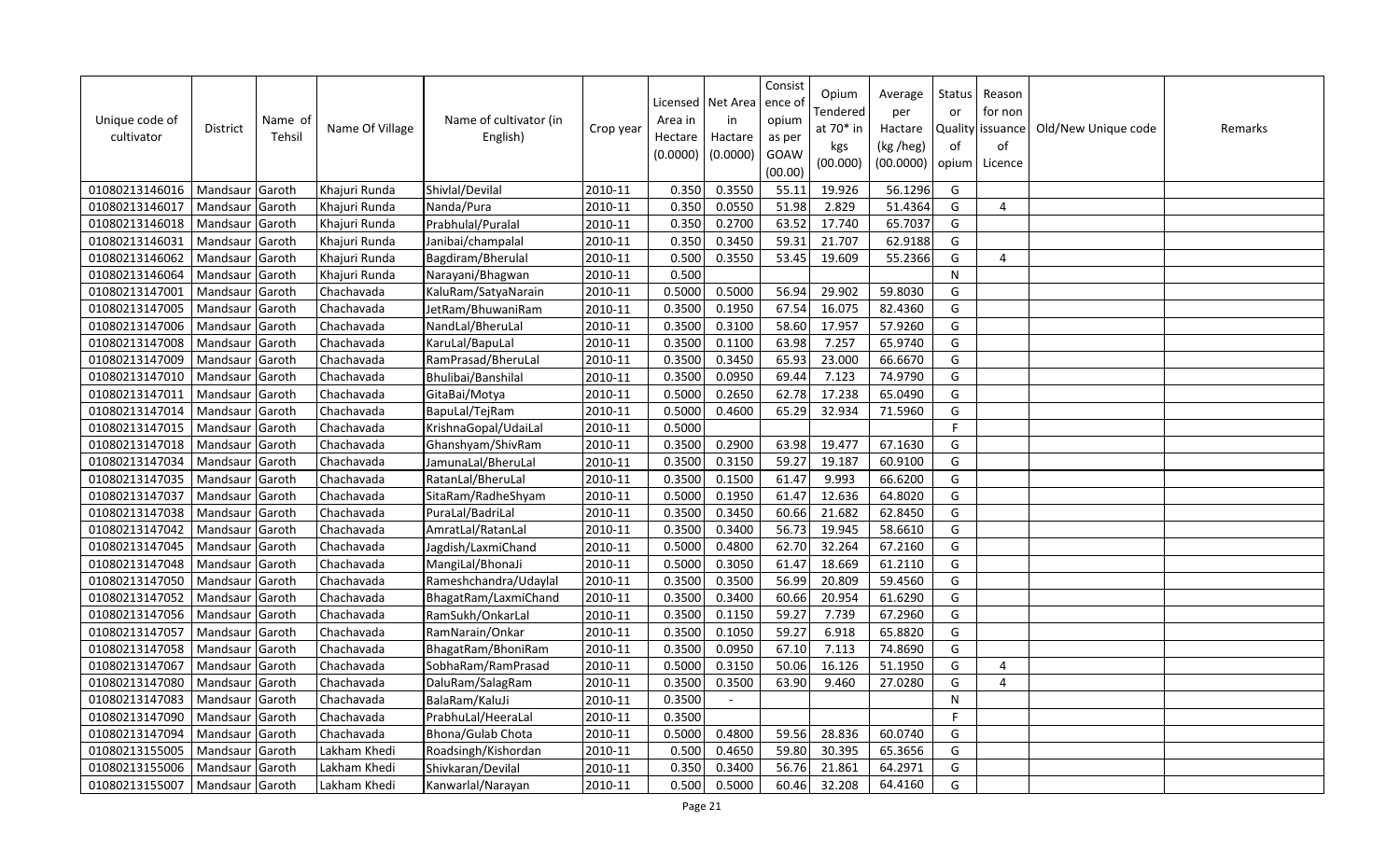| Unique code of<br>cultivator | <b>District</b> | Name of<br>Tehsil | Name Of Village | Name of cultivator (in<br>English) | Crop year | Licensed<br>Area in<br>Hectare<br>(0.0000) | Net Area<br>in<br>Hactare<br>(0.0000) | Consist<br>ence of<br>opium<br>as per<br>GOAW<br>(00.00) | Opium<br>Tendered<br>at $70*$ in<br>kgs<br>(00.000) | Average<br>per<br>Hactare<br>(kg /heg)<br>(00.0000) | Status<br>or<br>of<br>opium | Reason<br>for non<br>Quality   issuance<br>of<br>Licence | Old/New Unique code | Remarks |
|------------------------------|-----------------|-------------------|-----------------|------------------------------------|-----------|--------------------------------------------|---------------------------------------|----------------------------------------------------------|-----------------------------------------------------|-----------------------------------------------------|-----------------------------|----------------------------------------------------------|---------------------|---------|
| 01080213155016               | Mandsaur        | Garoth            | Lakham Khedi    | Geetabai/Hariram                   | 2010-11   | 0.500                                      | 0.4850                                | 60.46                                                    | 29.289                                              | 60.3897                                             | G                           |                                                          |                     |         |
| 01080213155018               | Mandsaur        | Garoth            | Lakham Khedi    | NojanBai/Shivlal                   | 2010-11   | 0.350                                      | 0.3450                                | 59.80                                                    | 23.288                                              | 67.5014                                             | G                           |                                                          |                     |         |
| 01080213155020               | Mandsaur        | Garoth            | Lakham Khedi    | Kachrulal / Bheru ji               | 2010-11   | 0.500                                      | 0.4850                                | 58.24                                                    | 30.817                                              | 63.5402                                             | G                           |                                                          |                     |         |
| 01080213155023               | Mandsaur        | Garoth            | Lakham Khedi    | Kalusingh/Ramsingh                 | 2010-11   | 0.500                                      | 0.5000                                | 59.80                                                    | 30.934                                              | 61.8680                                             | G                           |                                                          |                     |         |
| 01080213155024               | Mandsaur        | Garoth            | Lakham Khedi    | Ghisibai/Ratanlal                  | 2010-11   | 0.3500                                     | 0.3500                                | 64.48                                                    | 23.655                                              | 67.5857                                             | G                           |                                                          |                     |         |
| 01080213155035               | Mandsaur        | Garoth            | Lakham Khedi    | Rameshchandra/Kishanlal            | 2010-11   | 0.350                                      | 0.3250                                | 58.37                                                    | 20.796                                              | 63.9877                                             | G                           |                                                          |                     |         |
| 01080213155042               | Mandsaur        | Garoth            | Lakham Khedi    | Kishansingh/Bhanwarsingh           | 2010-11   | 0.350                                      | 0.1950                                | 61.93                                                    | 12.227                                              | 62.7026                                             | G                           |                                                          |                     |         |
| 01080213155043               | Mandsaur        | Garoth            | Lakham Khedi    | Bhuwanisingh/Bhanwarsingh 2010-11  |           | 0.500                                      | 0.3000                                | 63.17                                                    | 19.240                                              | 64.1333                                             | G                           |                                                          |                     |         |
| 01080213155044               | Mandsaur        | Garoth            | Lakham Khedi    | Janibai/Dalu                       | 2010-11   | 0.350                                      | 0.3350                                | 57.99                                                    | 21.589                                              | 64.4448                                             | G                           |                                                          |                     |         |
| 01080213155048               | Mandsaur        | Garoth            | Lakham Khedi    | PrayagRaj/Narayan                  | 2010-11   | 0.350                                      | 0.1100                                | 64.48                                                    | 7.268                                               | 66.0727                                             | G                           |                                                          |                     |         |
| 01080213155050               | Mandsaur        | Garoth            | Lakham Khedi    | Ramsingh/Amarsingh                 | 2010-11   | 0.500                                      | 0.3100                                | 59.80                                                    | 20.101                                              | 64.8419                                             | G                           |                                                          |                     |         |
| 01080213155051               | Mandsaur        | Garoth            | Lakham Khedi    | Ramsingh/Gokulsingh                | 2010-11   | 0.3500                                     | 0.3350                                | 57.58                                                    | 21.296                                              | 63.5701                                             | G                           |                                                          |                     |         |
| 01080213155052               | Mandsaur        | Garoth            | Lakham Khedi    | Balusingh/Girvarsingh              | 2010-11   | 0.3500                                     | 0.3450                                | 55.35                                                    | 20.393                                              | 59.1101                                             | G                           |                                                          |                     |         |
| 01080213163001               | Mandsaur        | Garoth            | Ralayti         | DhapuBai/BagdiRam                  | 2010-11   | 0.5000                                     | 0.1950                                | 64.82                                                    | 13.797                                              | 70.7538                                             | G                           |                                                          |                     |         |
| 01080213163008               | Mandsaur        | Garoth            | Ralayti         | BhanwariBai/AtmaRam                | 2010-11   | 0.5000                                     | 0.3150                                | 64.23                                                    | 21.379                                              | 67.8698                                             | G                           |                                                          |                     |         |
| 01080213163013               | Mandsaur        | Garoth            | Ralayti         | MunniBai/Gabba                     | 2010-11   | 0.5000                                     | 0.3000                                | 58.81                                                    | 17.887                                              | 59.6233                                             | G                           |                                                          |                     |         |
| 01080213163018               | Mandsaur        | Garoth            | Ralayti         | BhuliBai/SitaRam                   | 2010-11   | 0.5000                                     | 0.1450                                | 64.05                                                    | 9.919                                               | 68.4069                                             | G                           |                                                          |                     |         |
| 01080213163024               | Mandsaur        | Garoth            | Ralayti         | Bagdu/Deepa                        | 2010-11   | 0.5000                                     | 0.1400                                | 59.20                                                    | 8.821                                               | 63.0071                                             | G                           |                                                          |                     |         |
| 01080213163029               | Mandsaur        | Garoth            | Ralayti         | JaniBai/Nanda                      | 2010-11   | 0.3500                                     | 0.0900                                | 62.00                                                    | 6.661                                               | 74.0111                                             | G                           |                                                          |                     |         |
| 01080213163030               | Mandsaur        | Garoth            | Ralayti         | KaruLal/MangiLal                   | 2010-11   | 0.5000                                     | 0.4200                                | 58.82                                                    | 24.948                                              | 59.4000                                             | G                           |                                                          |                     |         |
| 01080213163035               | Mandsaur        | Garoth            | Ralayti         | RamKanyaBai/RadheShyam             | 2010-11   | 0.3500                                     | 0.1000                                | 63.07                                                    | 6.767                                               | 67.6700                                             | G                           |                                                          |                     |         |
| 01080213163039               | Mandsaur        | Garoth            | Ralayti         | BapuLal/JaganNath                  | 2010-11   | 0.5000                                     | 0.3600                                | 63.07                                                    | 24.075                                              | 66.8750                                             | G                           |                                                          |                     |         |
| 01080213163040               | Mandsaur        | Garoth            | Ralayti         | BhoniShankar/RamChandra            | 2010-11   | 0.3500                                     | 0.1900                                | 64.23                                                    | 13.002                                              | 68.4316                                             | G                           |                                                          |                     |         |
| 01080213163043               | Mandsaur        | Garoth            | Ralayti         | SitaRam/Lala                       | 2010-11   | 0.3500                                     | 0.3000                                | 62.91                                                    | 20.320                                              | 67.7333                                             | G                           |                                                          |                     |         |
| 01080213163045               | Mandsaur        | Garoth            | Ralayti         | KanhaiyaLal/JaganNath              | 2010-11   | 0.5000                                     | 0.1150                                | 62.91                                                    | 7.774                                               | 67.6000                                             | G                           |                                                          |                     |         |
| 01080213163051               | Mandsaur        | Garoth            | Ralayti         | KeshuRam/PrabhuLal                 | 2010-11   | 0.5000                                     | 0.1050                                | 62.00                                                    | 7.033                                               | 66.9810                                             | G                           |                                                          |                     |         |
| 01080213163053               | Mandsaur        | Garoth            | Ralayti         | RamGopal/KashiRam                  | 2010-11   | 0.5000                                     | 0.1950                                | 63.07                                                    | 13.055                                              | 66.9487                                             | G                           |                                                          |                     |         |
| 01080213163054               | Mandsaur        | Garoth            | Ralayti         | BagdiRam/Panna                     | 2010-11   | 0.3500                                     | 0.1000                                | 61.18                                                    | 6.555                                               | 65.5500                                             | G                           |                                                          |                     |         |
| 01080213163057               | Mandsaur        | Garoth            | Ralayti         | SamdiBai/Rameswar                  | 2010-11   | 0.3500                                     | 0.3500                                | 61.01                                                    | 22.565                                              | 64.4714                                             | G                           |                                                          |                     |         |
| 01080213163065               | Mandsaur        | Garoth            | Ralayti         | RamKishan/RamLal                   | 2010-11   | 0.5000                                     | 0.4750                                | 58.86                                                    | 29.220                                              | 61.5158                                             | G                           |                                                          |                     |         |
| 01080213163067               | Mandsaur        | Garoth            | Ralayti         | RamNiwas/RodruLal                  | 2010-11   | 0.5000                                     | 0.2450                                | 60.77                                                    | 15.427                                              | 62.9673                                             | G                           |                                                          |                     |         |
| 01080213163068               | Mandsaur        | Garoth            | Ralayti         | SambhuLal/BadriLal                 | 2010-11   | 0.3500                                     | 0.2000                                | 67.88                                                    | 13.789                                              | 68.9450                                             | G                           |                                                          |                     |         |
| 01080213163070               | Mandsaur        | Garoth            | Ralayti         | RamDayal/RamLal                    | 2010-11   | 0.3500                                     | 0.2650                                | 54.40                                                    | 15.131                                              | 57.0981                                             | G                           | 5                                                        |                     |         |
| 01080213163071               | Mandsaur        | Garoth            | Ralayti         | SitaRam/PrabhuLal                  | 2010-11   | 0.5000                                     | 0.1200                                | 64.05                                                    | 8.464                                               | 70.5333                                             | G                           |                                                          |                     |         |
| 01080213163073               | Mandsaur        | Garoth            | Ralayti         | Dashrath/SambhuLal                 | 2010-11   | 0.5000                                     | 0.2300                                | 64.05                                                    | 15.033                                              | 65.3609                                             | G                           |                                                          |                     |         |
| 01080213163075               | Mandsaur Garoth |                   | Ralayti         | HimmatSingh/KuberSingh             | 2010-11   | 0.3500                                     | 0.2950                                | 58.82                                                    | 17.780                                              | 60.2712                                             | G                           |                                                          |                     |         |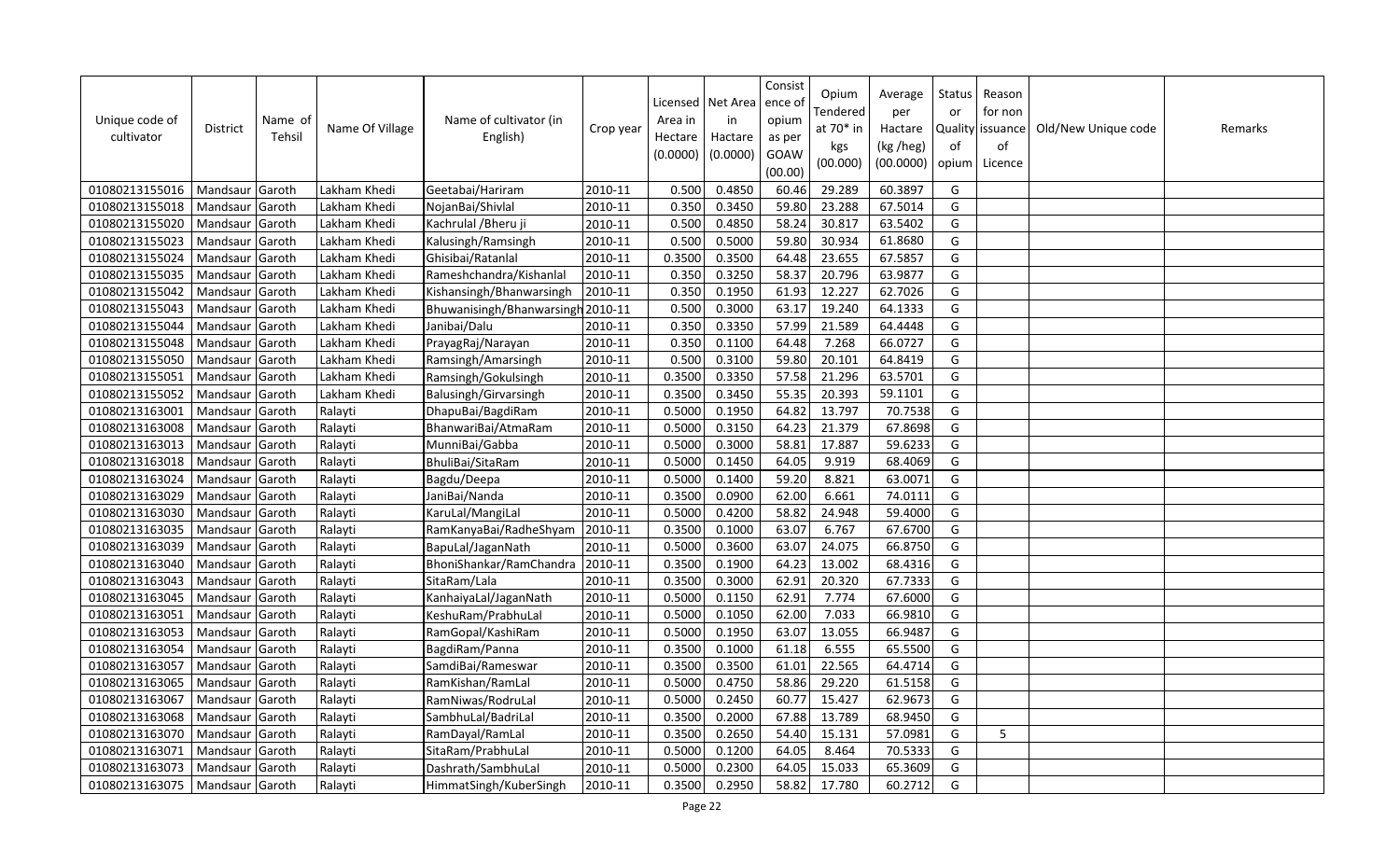| Unique code of<br>cultivator | <b>District</b>   | Name of<br>Tehsil | Name Of Village | Name of cultivator (in<br>English) | Crop year | Licensed<br>Area in<br>Hectare<br>(0.0000) | Net Area<br>in<br>Hactare<br>(0.0000) | Consist<br>ence of<br>opium<br>as per<br>GOAW<br>(00.00) | Opium<br>Tendered<br>at 70* in<br>kgs<br>(00.000) | Average<br>per<br>Hactare<br>(kg /heg)<br>(00.0000) | <b>Status</b><br>or<br>of<br>opium | Reason<br>for non<br>Quality issuance<br>of<br>Licence | Old/New Unique code | Remarks     |
|------------------------------|-------------------|-------------------|-----------------|------------------------------------|-----------|--------------------------------------------|---------------------------------------|----------------------------------------------------------|---------------------------------------------------|-----------------------------------------------------|------------------------------------|--------------------------------------------------------|---------------------|-------------|
| 01080213163078               | Mandsaur          | Garoth            | Ralayti         | SureshChand/BhanwarLal             | 2010-11   | 0.3500                                     | 0.3450                                | 62.00                                                    | 22.462                                            | 65.1072                                             | G                                  |                                                        |                     |             |
| 01080213163080               | Mandsaur          | Garoth            | Ralayti         | Jiva/Panna                         | 2010-11   | 0.5000                                     |                                       |                                                          |                                                   |                                                     | F                                  |                                                        |                     |             |
| 01080213163081               | Mandsaur          | Garoth            | Ralayti         | RamGopal/Prabhu                    | 2010-11   | 0.5000                                     | 0.2700                                | 62.91                                                    | 17.390                                            | 64.4074                                             | G                                  |                                                        |                     |             |
| 01080213164004               | Mandsaur          | Garoth            | Lasudiya        | Bapulal/Kashiram                   | 2010-11   | 0.5000                                     | 0.4850                                | 62.77                                                    | 31.681                                            | 65.3216                                             | G                                  |                                                        |                     | NAME CHANGE |
| 01080213164008               | Mandsaur          | Garoth            | Lasudiya        | Chenram/Mangilal                   | 2010-11   | 0.5000                                     | 0.3100                                | 62.53                                                    | 19.929                                            | 64.2871                                             | G                                  |                                                        |                     |             |
| 01080213164009               | Mandsaur          | Garoth            | Lasudiya        | Ramprahlad/Ramnarayan              | 2010-11   | 0.5000                                     | 0.3250                                | 65.15                                                    | 21.509                                            | 66.1815                                             | G                                  |                                                        |                     |             |
| 01080213164015               | Mandsaur          | Garoth            | Lasudiya        | Radhabai/Bhagatram                 | 2010-11   | 0.5000                                     | 0.2300                                | 62.07                                                    | 15.074                                            | 65.5391                                             | G                                  |                                                        |                     |             |
| 01080213164023               | Mandsaur          | Garoth            | Lasudiya        | Ramchandra/Pura                    | 2010-11   | 0.5000                                     | $\overline{\phantom{a}}$              |                                                          |                                                   |                                                     | ${\sf N}$                          |                                                        |                     |             |
| 01080213164027               | Mandsaur          | Garoth            | Lasudiya        | Bherulal/Prabhulal                 | 2010-11   | 0.5000                                     |                                       |                                                          |                                                   |                                                     | $\mathsf{N}$                       |                                                        |                     |             |
| 01080213164035               | Mandsaur          | Garoth            | Lasudiya        | Rughnath/Kashiram                  | 2010-11   | 0.3500                                     | 0.2750                                | 61.26                                                    | 16.733                                            | 60.8473                                             | G                                  |                                                        |                     |             |
| 01080213164039               | Mandsaur          | Garoth            | Lasudiya        | Kanheyalal/Bhanwarlal              | 2010-11   | 0.5000                                     |                                       |                                                          |                                                   |                                                     | N                                  |                                                        |                     |             |
| 01080213164050               | Mandsaur          | Garoth            | Lasudiya        | Bagdu/Champalal                    | 2010-11   | 0.3500                                     | 0.2650                                | 60.78                                                    | 15.369                                            | 57.9962                                             | G                                  |                                                        |                     |             |
| 01080213164054               | Mandsaur          | Garoth            | Lasudiya        | Ramchandra/Ramnarayan              | 2010-11   | 0.3500                                     | 0.2950                                | 62.07                                                    | 20.164                                            | 68.3525                                             | G                                  |                                                        |                     |             |
| 01080213164055               | Mandsaur          | Garoth            | Lasudiya        | Kanwarlal/Champalal                | 2010-11   | 0.5000                                     | 0.1900                                | 57.67                                                    | 11.270                                            | 59.3158                                             | G                                  |                                                        |                     |             |
| 01080213164056               | Mandsaur          | Garoth            | Lasudiya        | RatanLal/ChampaLal                 | 2010-11   | 0.5000                                     | 0.1300                                | 65.68                                                    | 8.416                                             | 64.7385                                             |                                    | $\overline{2}$                                         |                     |             |
| 01080213164065               | Mandsaur          | Garoth            | Lasudiya        | Devisingh/Kishansingh              | 2010-11   | 0.3500                                     | 0.1050                                | 62.07                                                    | 6.845                                             | 65.1905                                             | G                                  |                                                        |                     |             |
| 01080213164070               | Mandsaur          | Garoth            | Lasudiya        | Karulal/Kanheyalal                 | 2010-11   | 0.3500                                     |                                       |                                                          |                                                   |                                                     | E                                  |                                                        |                     |             |
| 01080213164072               | Mandsaur          | Garoth            | Lasudiya        | Nandubai/Kanji                     | 2010-11   | 0.3500                                     | 0.3350                                | 60.26                                                    | 19.774                                            | 59.0269                                             | G                                  |                                                        |                     |             |
| 01080213164073               | Mandsaur          | Garoth            | Lasudiya        | Lachhilal/Bapulal                  | 2010-11   | 0.3500                                     | 0.2400                                | 59.26                                                    | 14.654                                            | 61.0583                                             | G                                  |                                                        |                     |             |
| 01080213166004               | Mandsaur          | Garoth            | Punya Khedi     | NaniBai/Narain                     | 2010-11   | 0.3500                                     | 0.2850                                | 65.48                                                    | 18.746                                            | 65.7754                                             | G                                  |                                                        |                     |             |
| 01080213166019               | Mandsaur          | Garoth            | Punya Khedi     | RamSingh/BapuLal                   | 2010-11   | 0.5000                                     | 0.4950                                | 61.26                                                    | 30.096                                            | 60.8000                                             | G                                  |                                                        |                     |             |
| 01080213166021               | Mandsaur          | Garoth            | Punya Khedi     | TulsiRam/LuxmiNarain               | 2010-11   | 0.3500                                     |                                       |                                                          |                                                   |                                                     | F                                  |                                                        |                     |             |
| 01080213166031               | Mandsaur          | Garoth            | Punya Khedi     | KaluRam/Pura                       | 2010-11   | 0.5000                                     | 0.4050                                | 64.66                                                    | 26.631                                            | 65.7556                                             | G                                  |                                                        |                     |             |
| 01080213166032               | Mandsaur          | Garoth            | Punya Khedi     | MangiLal/LaxmiNarain               | 2010-11   | 0.5000                                     | 0.4900                                | 65.52                                                    | 7.479                                             | 15.2633                                             | G                                  | $\overline{4}$                                         |                     |             |
| 01080213166037               | Mandsaur          | Garoth            | Punya Khedi     | DhuriLal/DaulatRam                 | 2010-11   | 0.3500                                     | 0.2900                                | 61.26                                                    | 18.413                                            | 63.4931                                             | G                                  |                                                        |                     |             |
| 01080213166048               | Mandsaur          | Garoth            | Punya Khedi     | SatyaNarain/Kalu                   | 2010-11   | 0.3500                                     |                                       |                                                          |                                                   |                                                     | F                                  |                                                        |                     |             |
| 01080213166055               | Mandsaur          | Garoth            | Punya Khedi     | Atmaram/Seva                       | 2010-11   | 0.5000                                     | 0.4900                                | 65.52                                                    | 32.114                                            | 65.5388                                             | G                                  |                                                        | 01080213119037      |             |
| 01080214002010               | Mandsaur          | Bhanpura          | Lotkhedi        | Keshuram/Dhuraji                   | 2010-11   | 0.3500                                     | 0.3250                                | 65.68                                                    | 19.648                                            | 60.4554                                             | G                                  |                                                        |                     |             |
| 01080214002018               | Mandsaur          | Bhanpura          | Lotkhedi        | Shankarlal/Tulsiram                | 2010-11   | 0.5000                                     | 0.2850                                | 65.96                                                    | 18.978                                            | 66.5895                                             | G                                  |                                                        |                     |             |
| 01080214002021               | Mandsaur Bhanpura |                   | Lotkhedi        | Ramchandra/Dhannalal               | 2010-11   | 0.3500                                     | 0.2100                                | 57.37                                                    | 3.959                                             | 18.8524                                             | G                                  | 4                                                      |                     |             |
| 01080214002023               | Mandsaur Bhanpura |                   | Lotkhedi        | Lekharaj/Kishanlal                 | 2010-11   | 0.3500                                     | 0.2000                                | 67.88                                                    | 13.256                                            | 66.2800                                             | G                                  |                                                        |                     |             |
| 01080214002025               | Mandsaur Bhanpura |                   | Lotkhedi        | Mohanbai/Ramchandra                | 2010-11   | 0.3500                                     | 0.1600                                | 65.68                                                    | 10.331                                            | 64.5688                                             | G                                  |                                                        |                     |             |
| 01080214002028               | Mandsaur          | Bhanpura          | Lotkhedi        | Shankarlal/Badrilal                | 2010-11   | 0.5000                                     | 0.3100                                | 61.69                                                    | 20.305                                            | 65.5000                                             | G                                  |                                                        |                     |             |
| 01080214002030               | Mandsaur          | Bhanpura          | Lotkhedi        | Durgashankar/Nanuram               | 2010-11   | 0.5000                                     | 0.5100                                | 57.58                                                    | 29.829                                            | 58.4882                                             | G                                  |                                                        |                     |             |
| 01080214002042               | Mandsaur          | Bhanpura          | Lotkhedi        | Ramkunwarbai/Kashiram              | 2010-11   | 0.5000                                     | 0.1950                                | 59.64                                                    | 11.868                                            | 60.8615                                             | G                                  |                                                        |                     |             |
| 01080214002044               | Mandsaur Bhanpura |                   | Lotkhedi        | Chothmal/Bhuwan                    | 2010-11   | 0.3500                                     | 0.2050                                | 59.37                                                    | 12.493                                            | 60.9415                                             | G                                  |                                                        |                     |             |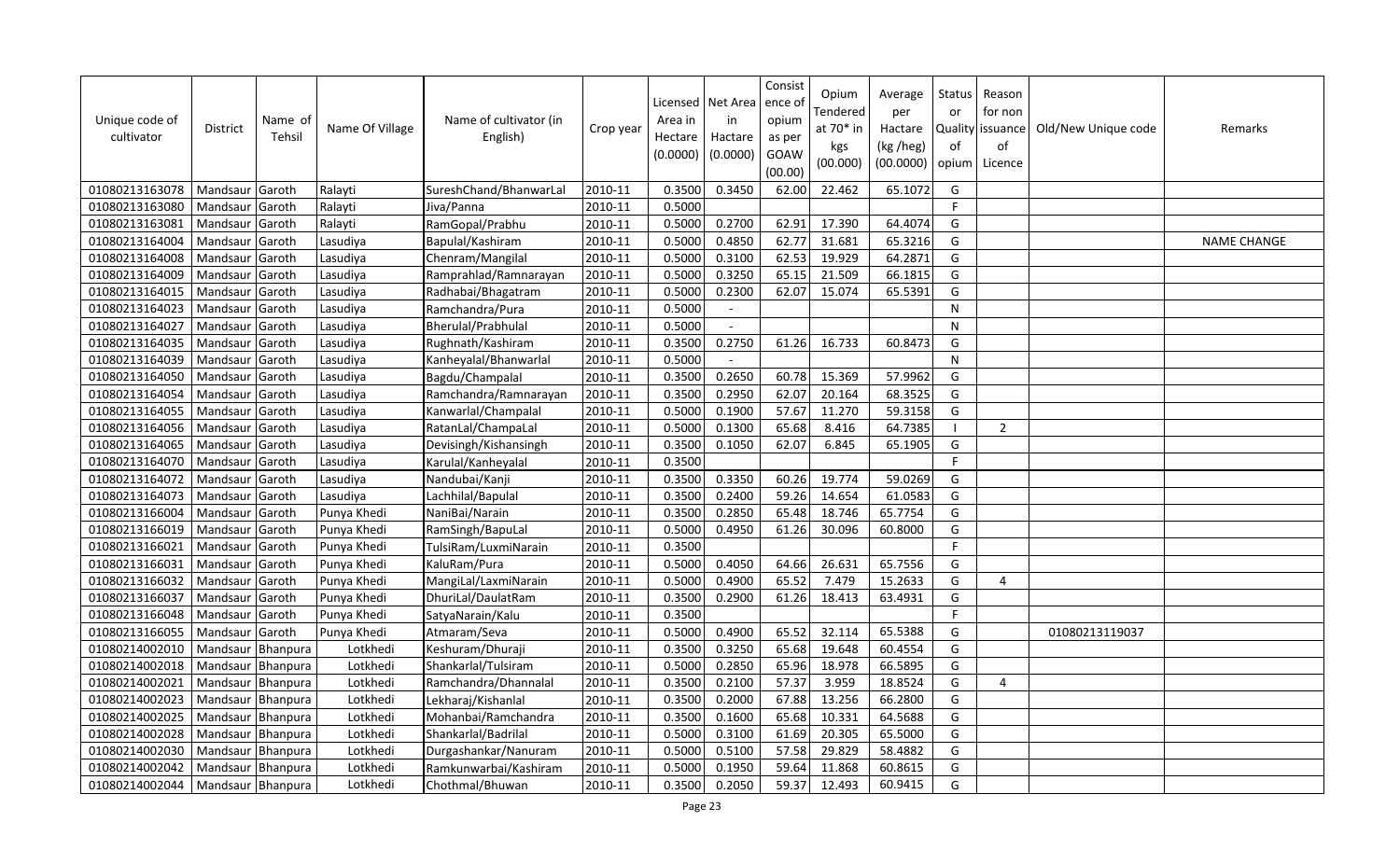| Unique code of<br>cultivator | <b>District</b>     | Name of<br>Tehsil | Name Of Village | Name of cultivator (in<br>English) | Crop year | Area in<br>Hectare<br>(0.0000) | Licensed   Net Area<br>in<br>Hactare<br>(0.0000) | Consist<br>ence of<br>opium<br>as per<br>GOAW<br>(00.00) | Opium<br>Tendered<br>at 70* in<br>kgs<br>(00.000) | Average<br>per<br>Hactare<br>(kg /heg)<br>(00.0000) | Status<br>or<br>of<br>opium | Reason<br>for non<br>Quality issuance<br>of<br>Licence | Old/New Unique code | Remarks |
|------------------------------|---------------------|-------------------|-----------------|------------------------------------|-----------|--------------------------------|--------------------------------------------------|----------------------------------------------------------|---------------------------------------------------|-----------------------------------------------------|-----------------------------|--------------------------------------------------------|---------------------|---------|
| 01080214002045               | Mandsaur Bhanpura   |                   | Lotkhedi        | Geetabai/Bhuwan                    | 2010-11   | 0.3500                         | 0.2000                                           | 61.69                                                    | 12.928                                            | 64.6400                                             | G                           |                                                        |                     |         |
| 01080214002052               | Mandsaur Bhanpura   |                   | Lotkhedi        | Mangilal/Bhuwan                    | 2010-11   | 0.3500                         | 0.3550                                           | 65.96                                                    | 21.880                                            | 61.6338                                             | G                           |                                                        |                     |         |
| 01080214002065               | Mandsaur            | Bhanpura          | Lotkhedi        | Tabbubai/Ramchandra                | 2010-11   | 0.5000                         | 0.5150                                           | 60.94                                                    | 31.584                                            | 61.3282                                             | G                           |                                                        |                     |         |
| 01080214002067               | Mandsaur Bhanpura   |                   | Lotkhedi        | Radheshyam/Dhannalal               | 2010-11   | 0.5000                         | 0.3100                                           | 61.69                                                    | 19.441                                            | 62.7129                                             | G                           |                                                        |                     |         |
| 01080214002069               | Mandsaur Bhanpura   |                   | Lotkhedi        | Ramkishan/Mangilal                 | 2010-11   | 0.3500                         | 0.2500                                           | 60.94                                                    | 15.296                                            | 61.1840                                             | G                           |                                                        |                     |         |
| 01080214002070               | Mandsaur Bhanpura   |                   | Lotkhedi        | Kana/Sitaram                       | 2010-11   | 0.5000                         |                                                  |                                                          |                                                   |                                                     | $\mathsf{F}$                |                                                        |                     |         |
| 01080214002072               | Mandsaur Bhanpura   |                   | Lotkhedi        | Ramchandra/Modiram                 | 2010-11   | 0.3500                         | 0.3350                                           | 57.26                                                    | 19.395                                            | 57.8955                                             | G                           |                                                        |                     |         |
| 01080214002073               | Mandsaur   Bhanpura |                   | Lotkhedi        | Devilal/Mangilal                   | 2010-11   | 0.5000                         | 0.3800                                           | 60.94                                                    | 23.401                                            | 61.5816                                             | G                           |                                                        |                     |         |
| 01080214002077               | Mandsaur Bhanpura   |                   | Lotkhedi        | Ramchandra/Puraji                  | 2010-11   | 0.3500                         | 0.3450                                           | 57.36                                                    | 20.773                                            | 60.2116                                             | G                           |                                                        |                     |         |
| 01080214002089               | Mandsaur Bhanpura   |                   | Lotkhedi        | Jasvantsingh/Jaisingh              | 2010-11   | 0.3500                         | 0.0800                                           | 62.10                                                    | 5.021                                             | 62.7625                                             | G                           |                                                        |                     |         |
| 01080214002092               | Mandsaur            | Bhanpura          | Lotkhedi        | Devilal/Nanda                      | 2010-11   | 0.5000                         | 0.2500                                           | 59.37                                                    | 14.834                                            | 59.3360                                             | G                           |                                                        |                     |         |
| 01080214002093               | Mandsaur            | Bhanpura          | Lotkhedi        | Devisingh/Bhanwarsingh             | 2010-11   | 0.5000                         | 0.2750                                           | 62.10                                                    | 18.115                                            | 65.8727                                             | G                           |                                                        |                     |         |
| 01080214002094               | Mandsaur            | Bhanpura          | Lotkhedi        | Sitabai/Hira                       | 2010-11   | 0.3500                         | 0.2550                                           | 62.32                                                    | 14.396                                            | 56.4549                                             |                             | 2                                                      |                     |         |
| 01080214002095               | Mandsaur Bhanpura   |                   | Lotkhedi        | Balibai/Nanda                      | 2010-11   | 0.3500                         | 0.2200                                           | 59.47                                                    | 12.370                                            | 56.2273                                             | G                           |                                                        |                     |         |
| 01080214031001               | Mandsaur Bhanpura   |                   | KuntalKhedi     | Ramkanyabai/Nanuram                | 2010-11   | 0.5000                         | 0.4850                                           | 64.45                                                    | 31.811                                            | 65.5897                                             | G                           |                                                        |                     |         |
| 01080214031005               | Mandsaur Bhanpura   |                   | KuntalKhedi     | Mangilal/champa                    | 2010-11   | 0.5000                         | 0.4950                                           | 63.37                                                    | 33.007                                            | 66.6808                                             | G                           |                                                        |                     |         |
| 01080214031011               | Mandsaur Bhanpura   |                   | KuntalKhedi     | Narayan/Motiram                    | 2010-11   | 0.5000                         | 0.3750                                           | 62.28                                                    | 23.399                                            | 62.3973                                             | G                           |                                                        |                     |         |
| 01080214031012               | Mandsaur            | Bhanpura          | KuntalKhedi     | Devilal/Nanuram                    | 2010-11   | 0.3500                         | 0.3500                                           | 62.28                                                    | 22.492                                            | 64.2629                                             | G                           |                                                        |                     |         |
| 01080214031014               | Mandsaur Bhanpura   |                   | KuntalKhedi     | Shobharam/Nanda                    | 2010-11   | 0.5000                         | 0.1100                                           | 62.28                                                    | 7.358                                             | 66.8909                                             | G                           |                                                        |                     |         |
| 01080214031015               | Mandsaur            | Bhanpura          | KuntalKhedi     | Kishan/Nanda                       | 2010-11   | 0.5000                         | 0.4500                                           | 63.38                                                    | 29.273                                            | 65.0511                                             | G                           |                                                        |                     |         |
| 01080214031020               | Mandsaur Bhanpura   |                   | KuntalKhedi     | UdaDas/Ratandas                    | 2010-11   | 0.5000                         | 0.4950                                           | 64.02                                                    | 32.650                                            | 65.9596                                             | G                           |                                                        |                     |         |
| 01080214031026               | Mandsaur Bhanpura   |                   | KuntalKhedi     | Rukmanibai/Parasram                | 2010-11   | 0.5000                         | 0.2850                                           | 64.02                                                    | 18.721                                            | 65.6877                                             | G                           |                                                        |                     |         |
| 01080214031027               | Mandsaur Bhanpura   |                   | KuntalKhedi     | Basantibai/Kaluram                 | 2010-11   | 0.3500                         | 0.3400                                           | 64.38                                                    | 22.413                                            | 65.9206                                             | G                           |                                                        |                     |         |
| 01080214031030               | Mandsaur Bhanpura   |                   | KuntalKhedi     | Ramchandra/Ratanlal                | 2010-11   | 0.5000                         | 0.2250                                           | 61.61                                                    | 14.646                                            | 65.0933                                             | G                           |                                                        |                     |         |
| 01080214031032               | Mandsaur Bhanpura   |                   | KuntalKhedi     | Shambhulal/Mathuralal              | 2010-11   | 0.5000                         | 0.3100                                           | 61.06                                                    | 19.443                                            | 62.7194                                             | G                           |                                                        |                     |         |
| 01080214031035               | Mandsaur Bhanpura   |                   | KuntalKhedi     | Karulal/Sitaram                    | 2010-11   | 0.5000                         | 0.1400                                           | 64.45                                                    | 9.005                                             | 64.3214                                             | G                           |                                                        |                     |         |
| 01080214031038               | Mandsaur Bhanpura   |                   | KuntalKhedi     | BhuliBai/Maganji                   | 2010-11   | 0.5000                         | 0.2200                                           | 64.02                                                    | 14.871                                            | 67.5955                                             | G                           |                                                        |                     |         |
| 01080214031042               | Mandsaur            | Bhanpura          | KuntalKhedi     | Shambhulal/Prabhulal               | 2010-11   | 0.5000                         | 0.4400                                           | 59.99                                                    | 28.298                                            | 64.3136                                             | G                           |                                                        |                     |         |
| 01080214031047               | Mandsaur            | Bhanpura          | KuntalKhedi     | HariRam/Dhulji                     | 2010-11   | 0.5000                         | 0.3800                                           | 64.38                                                    | 24.704                                            | 65.0105                                             | G                           |                                                        |                     |         |
| 01080214031056               | Mandsaur            | Bhanpura          | KuntalKhedi     | Ramlal/Rajaram                     | 2010-11   | 0.3500                         | 0.3350                                           | 61.61                                                    | 21.634                                            | 64.5791                                             | G                           |                                                        |                     |         |
| 01080214031057               | Mandsaur Bhanpura   |                   | KuntalKhedi     | Bhulibai/Laksyaman                 | 2010-11   | 0.3500                         | 0.3500                                           | 63.38                                                    | 23.152                                            | 66.1486                                             | G                           |                                                        |                     |         |
| 01080214031060               | Mandsaur Bhanpura   |                   | KuntalKhedi     | Bhagatram/Bherulal                 | 2010-11   | 0.5000                         | 0.2050                                           | 64.28                                                    | 13.508                                            | 65.8927                                             | G                           |                                                        |                     |         |
| 01080214031066               | Mandsaur            | Bhanpura          | KuntalKhedi     | Pratapsingh/Kalu                   | 2010-11   | 0.5000                         | 0.2650                                           | 64.10                                                    | 18.378                                            | 69.3509                                             | G                           |                                                        |                     |         |
| 01080214031067               | Mandsaur Bhanpura   |                   | KuntalKhedi     | Gopal/Ratanlal                     | 2010-11   | 0.3500                         | 0.1000                                           | 64.38                                                    | 6.659                                             | 66.5900                                             | G                           |                                                        |                     |         |
| 01080214031069               | Mandsaur Bhanpura   |                   | KuntalKhedi     | Bhagirath/Mangilal                 | 2010-11   | 0.5000                         | 0.1300                                           | 61.61                                                    | 8.423                                             | 64.7923                                             | G                           |                                                        |                     |         |
| 01080214031071               | Mandsaur Bhanpura   |                   | KuntalKhedi     | Badrilal/Ratanlal                  | 2010-11   | 0.5000                         | 0.2400                                           | 64.28                                                    | 15.721                                            | 65.5042                                             | G                           |                                                        |                     |         |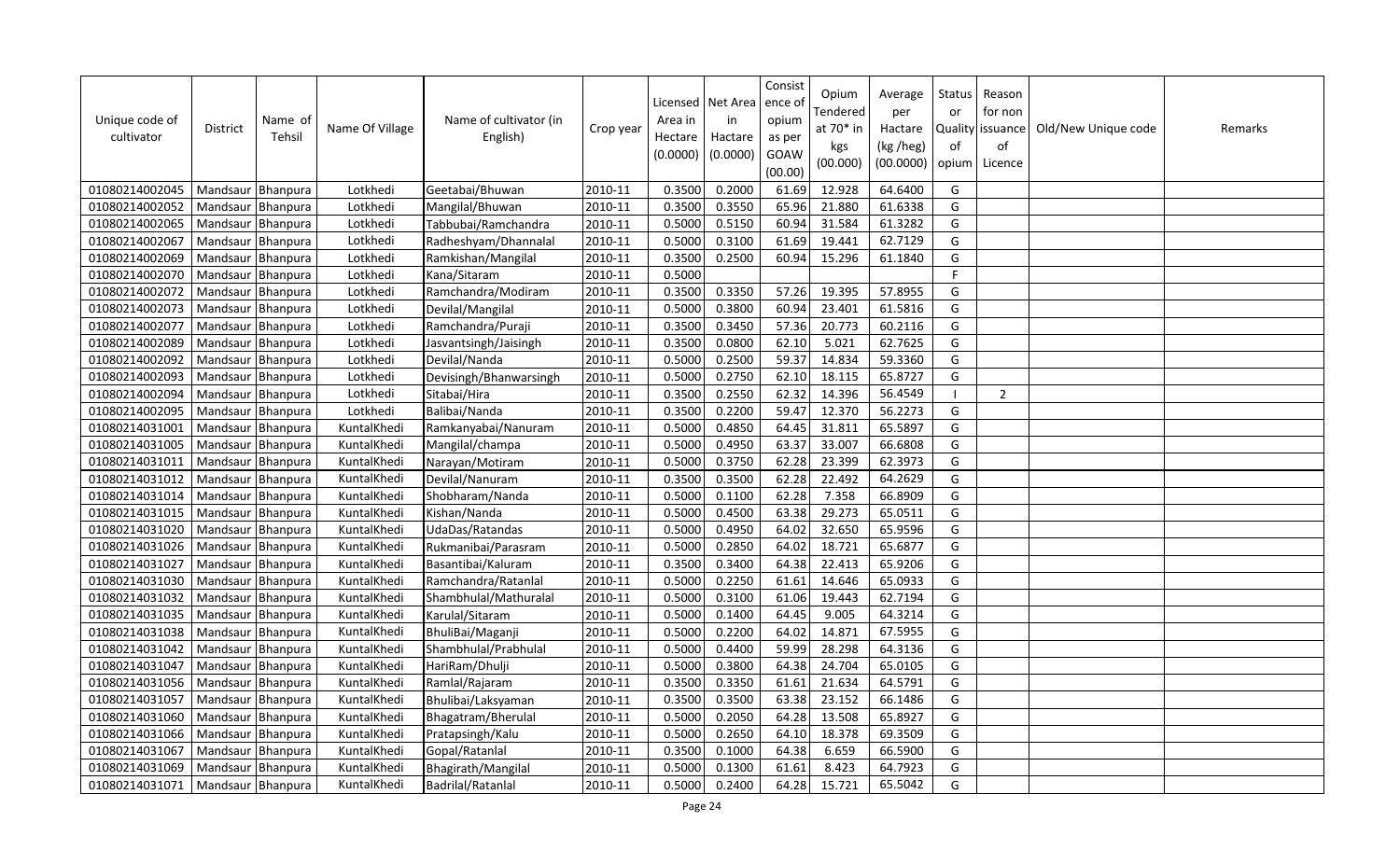| Unique code of<br>cultivator | <b>District</b>   | Name of<br>Tehsil | Name Of Village | Name of cultivator (in<br>English) | Crop year | Area in<br>Hectare<br>(0.0000) | Licensed   Net Area<br>in<br>Hactare<br>(0.0000) | Consist<br>ence of<br>opium<br>as per<br>GOAW<br>(00.00) | Opium<br>Tendered<br>at 70* in<br>kgs<br>(00.000) | Average<br>per<br>Hactare<br>(kg /heg)<br>(00.0000) | Status<br>or<br>of<br>opium | Reason<br>for non<br>Quality issuance<br>of<br>Licence | Old/New Unique code | Remarks |
|------------------------------|-------------------|-------------------|-----------------|------------------------------------|-----------|--------------------------------|--------------------------------------------------|----------------------------------------------------------|---------------------------------------------------|-----------------------------------------------------|-----------------------------|--------------------------------------------------------|---------------------|---------|
| 01080214031072               | Mandsaur Bhanpura |                   | KuntalKhedi     | Guman/Bheru                        | 2010-11   | 0.5000                         | 0.1300                                           | 64.28                                                    | 8.981                                             | 69.0846                                             | G                           |                                                        |                     |         |
| 01080214031082               | Mandsaur Bhanpura |                   | KuntalKhedi     | DhapuBai/Jagdish                   | 2010-11   | 0.5000                         | 0.5000                                           | 61.06                                                    | 32.100                                            | 64.2000                                             | G                           |                                                        |                     |         |
| 01080214031084               | Mandsaur          | Bhanpura          | KuntalKhedi     | Radheshyam/Parasram                | 2010-11   | 0.5000                         | 0.1350                                           | 64.10                                                    | 9.139                                             | 67.6963                                             | G                           |                                                        |                     |         |
| 01080214031088               | Mandsaur Bhanpura |                   | KuntalKhedi     | Ramnarayan/Mathura                 | 2010-11   | 0.5000                         | 0.1100                                           | 61.61                                                    | 7.376                                             | 67.0545                                             | G                           |                                                        |                     |         |
| 01080214031092               | Mandsaur Bhanpura |                   | KuntalKhedi     | Devilal/Hiralal                    | 2010-11   | 0.5000                         | 0.3300                                           | 64.10                                                    | 22.508                                            | 68.2061                                             | G                           |                                                        |                     |         |
| 01080214031099               | Mandsaur Bhanpura |                   | KuntalKhedi     | Gopalsingh/Ratansingh              | 2010-11   | 0.5000                         | 0.4750                                           | 62.33                                                    | 31.708                                            | 66.7537                                             | G                           |                                                        |                     |         |
| 01080214031101               | Mandsaur Bhanpura |                   | KuntalKhedi     | Shankarlal/Kuka                    | 2010-11   | 0.5000                         | 0.2150                                           | 59.99                                                    | 13.472                                            | 62.6605                                             | G                           |                                                        |                     |         |
| 01080214031119               | Mandsaur Bhanpura |                   | KuntalKhedi     | Mangilal/Unkar                     | 2010-11   | 0.3500                         | 0.0900                                           | 52.77                                                    | 5.021                                             | 55.7889                                             | G                           | 5                                                      |                     |         |
| 01080214040038               | Mandsaur Bhanpura |                   | Dudhakhedi      | Salagram/Kanwarlal                 | 2010-11   | 0.5000                         | 0.4050                                           | 61.55                                                    | 26.299                                            | 64.9358                                             | G                           |                                                        |                     |         |
| 01080214040054               | Mandsaur Bhanpura |                   | Dudhakhedi      | Manohar/Amratram                   | 2010-11   | 0.5000                         | 0.2150                                           | 56.22                                                    | 12.248                                            | 56.9674                                             | G                           |                                                        |                     |         |
| 01080214040066               | Mandsaur          | Bhanpura          | Dudhakhedi      | Nandkishor/Bherulal                | 2010-11   | 0.3500                         | 0.3200                                           | 63.52                                                    | 20.680                                            | 64.6250                                             | G                           |                                                        |                     |         |
| 01080214040068               | Mandsaur          | Bhanpura          | Dudhakhedi      | Kanwarlal/Ratanlal                 | 2010-11   | 0.5000                         | 0.4100                                           | 65.15                                                    | 27.037                                            | 65.9439                                             | G                           |                                                        |                     |         |
| 01080214040069               | Mandsaur          | Bhanpura          | Dudhakhedi      | Bhagatram/Kachru                   | 2010-11   | 0.3500                         | 0.3500                                           | 59.31                                                    | 21.199                                            | 60.5686                                             | G                           |                                                        |                     |         |
| 01080214040074               | Mandsaur Bhanpura |                   | Dudhakhedi      | Ghanshyam/Ratanlal                 | 2010-11   | 0.5000                         | 0.1950                                           | 59.31                                                    | 11.633                                            | 59.6564                                             | G                           |                                                        |                     |         |
| 01080214040081               | Mandsaur Bhanpura |                   | Dudhakhedi      | Kelashchandra/Radhakishan          | 2010-11   | 0.5000                         | 0.4950                                           | 61.33                                                    | 30.823                                            | 62.2687                                             | G                           |                                                        |                     |         |
| 01080214040082               | Mandsaur Bhanpura |                   | Dudhakhedi      | Goradhannath/Champanath            | 2010-11   | 0.3500                         | 0.3300                                           | 61.33                                                    | 20.703                                            | 62.7364                                             | G                           |                                                        |                     |         |
| 01080214040084               | Mandsaur Bhanpura |                   | Dudhakhedi      | Harisingh/Kesharsingh              | 2010-11   | 0.3500                         | 0.3350                                           | 61.55                                                    | 20.672                                            | 61.7075                                             | G                           |                                                        |                     |         |
| 01080214040086               | Mandsaur          | Bhanpura          | Dudhakhedi      | Bherusingh/Kanwarsingh             | 2010-11   | 0.5000                         | 0.5000                                           | 61.33                                                    | 31.602                                            | 63.2040                                             | G                           |                                                        |                     |         |
| 01080214040089               | Mandsaur Bhanpura |                   | Dudhakhedi      | Sampatbai/Phatesingh               | 2010-11   | 0.5000                         | 0.4950                                           | 57.08                                                    | 29.054                                            | 58.6949                                             | G                           |                                                        |                     |         |
| 01080214040091               | Mandsaur          | Bhanpura          | Dudhakhedi      | Hemraj/Sonaji                      | 2010-11   | 0.3500                         | 0.3000                                           | 59.95                                                    | 18.122                                            | 60.4067                                             | G                           |                                                        |                     |         |
| 01080214040092               | Mandsaur          | Bhanpura          | Dudhakhedi      | MohanBai/Mangilal                  | 2010-11   | 0.5000                         | 0.4950                                           | 61.26                                                    | 30.551                                            | 61.7192                                             | G                           |                                                        |                     |         |
| 01080214040093               | Mandsaur Bhanpura |                   | Dudhakhedi      | Bhanwarnath/Motinath               | 2010-11   | 0.3500                         | 0.2050                                           | 64.46                                                    | 11.640                                            | 56.7805                                             | G                           |                                                        |                     |         |
| 01080214040094               | Mandsaur Bhanpura |                   | Dudhakhedi      | Ghanshyam/Jagannath                | 2010-11   | 0.3500                         | 0.3600                                           | 61.26                                                    | 22.771                                            | 63.2528                                             | G                           |                                                        | 01080214015006      |         |
| 01080214041007               | Mandsaur          | Bhanpura          | Torniya         | AshokKumar/Kishanlal               | 2010-11   | 0.5000                         | 0.4800                                           | 65.68                                                    | 33.140                                            | 69.0417                                             | G                           |                                                        |                     |         |
| 01080214041008               | Mandsaur Bhanpura |                   | Torniya         | Nanda/Bhona                        | 2010-11   | 0.5000                         | 0.4500                                           | 64.15                                                    | 28.657                                            | 63.6822                                             | G                           |                                                        |                     |         |
| 01080214041009               | Mandsaur          | Bhanpura          | Torniya         | Bapulal/Mangilal                   | 2010-11   | 0.5000                         | 0.2700                                           | 64.15                                                    | 17.696                                            | 65.5407                                             | G                           |                                                        |                     |         |
| 01080214041010               | Mandsaur Bhanpura |                   | Torniya         | Berulal/Nanuram                    | 2010-11   | 0.5000                         | 0.4200                                           | 67.57                                                    | 29.856                                            | 71.0857                                             | G                           |                                                        |                     |         |
| 01080214041014               | Mandsaur          | Bhanpura          | Torniya         | Devilal/Kanheyalal                 | 2010-11   | 0.5000                         | 0.4350                                           | 61.96                                                    | 27.165                                            | 62.4483                                             | G                           |                                                        |                     |         |
| 01080214041015               | Mandsaur          | Bhanpura          | Torniya         | Kanheyalal/Shivlal                 | 2010-11   | 0.3500                         | 0.3450                                           | 61.96                                                    | 21.429                                            | 62.1130                                             | G                           |                                                        |                     |         |
| 01080214041016               | Mandsaur          | Bhanpura          | Torniya         | Bhanwarlal/Mangilal                | 2010-11   | 0.5000                         | 0.1500                                           | 64.74                                                    | 9.600                                             | 64.0000                                             | G                           |                                                        |                     |         |
| 01080214041020               | Mandsaur Bhanpura |                   | Torniya         | Badrilal/Laxminarayan              | 2010-11   | 0.5000                         | 0.3000                                           | 61.96                                                    | 19.385                                            | 64.6167                                             | G                           |                                                        |                     |         |
| 01080214041021               | Mandsaur Bhanpura |                   | Torniya         | Chandribai/Gopal                   | 2010-11   | 0.5000                         | 0.5000                                           | 59.37                                                    | 30.355                                            | 60.7100                                             | G                           |                                                        |                     |         |
| 01080214041026               | Mandsaur          | Bhanpura          | Torniya         | Bhuli/Jagannath                    | 2010-11   | 0.3500                         | 0.3500                                           | 64.74                                                    | 23.094                                            | 65.9829                                             | G                           |                                                        |                     |         |
| 01080214041029               | Mandsaur          | Bhanpura          | Torniya         | Mohanlal/Narayan                   | 2010-11   | 0.5000                         | 0.3100                                           | 64.74                                                    | 20.597                                            | 66.4419                                             | G                           |                                                        |                     |         |
| 01080214046003               | Mandsaur Bhanpura |                   | Kukdeshwara     | Geetabai/Hariram                   | 2010-11   | 0.3500                         | 0.1800                                           | 64.32                                                    | 11.862                                            | 65.9000                                             | G                           |                                                        |                     |         |
| 01080214046008               | Mandsaur Bhanpura |                   | Kukdeshwara     | Ramibai/Mohanlal                   | 2010-11   | 0.3500                         | 0.1750                                           | 64.13                                                    | 11.452                                            | 65.4400                                             | G                           |                                                        |                     |         |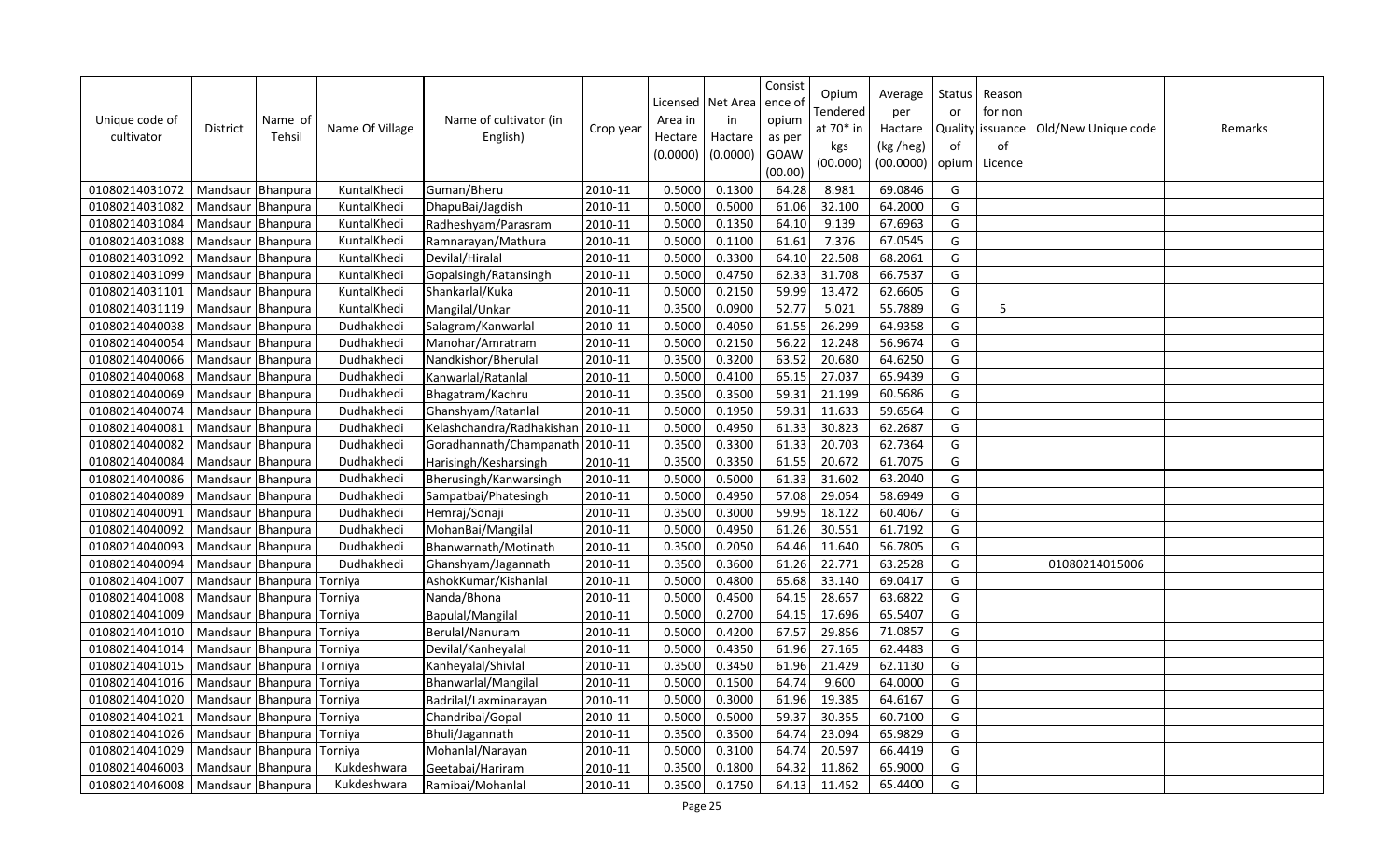| Unique code of<br>cultivator | District                  | Name of<br>Tehsil | Name Of Village | Name of cultivator (in<br>English) | Crop year | Area in<br>Hectare<br>(0.0000) | Licensed   Net Area<br>in<br>Hactare<br>(0.0000) | Consist<br>ence of<br>opium<br>as per<br>GOAW<br>(00.00) | Opium<br>Tendered<br>at 70* in<br>kgs<br>(00.000) | Average<br>per<br>Hactare<br>(kg /heg)<br>(00.0000) | Status<br>or<br><b>Quality</b><br>of<br>opium | Reason<br>for non<br>issuance<br>οf<br>Licence | Old/New Unique code | Remarks |
|------------------------------|---------------------------|-------------------|-----------------|------------------------------------|-----------|--------------------------------|--------------------------------------------------|----------------------------------------------------------|---------------------------------------------------|-----------------------------------------------------|-----------------------------------------------|------------------------------------------------|---------------------|---------|
| 01080214046010               | Mandsaur Bhanpura         |                   | Kukdeshwara     | Rupabai/Mangilal                   | 2010-11   | 0.5000                         | 0.2950                                           | 61.89                                                    | 18.673                                            | 63.2983                                             | G                                             |                                                |                     |         |
| 01080214046011               | Mandsaur Bhanpura         |                   | Kukdeshwara     | SitaRam/NanuRam                    | 2010-11   | 0.3500                         | 0.2050                                           | 58.88                                                    | 12.449                                            | 60.7268                                             | G                                             |                                                |                     |         |
| 01080214046012               | Mandsaur                  | Bhanpura          | Kukdeshwara     | Mohanlal/Ramgopal                  | 2010-11   | 0.5000                         | 0.3100                                           | 61.89                                                    | 19.336                                            | 62.3742                                             | G                                             |                                                |                     |         |
| 01080214046013               | Mandsaur Bhanpura         |                   | Kukdeshwara     | Kanheyalal/Rughnath                | 2010-11   | 0.3500                         | 0.3050                                           | 61.21                                                    | 18.975                                            | 62.2131                                             | G                                             |                                                |                     |         |
| 01080214046027               | Mandsaur Bhanpura         |                   | Kukdeshwara     | Banshilal/Laxminarayan             | 2010-11   | 0.3500                         | 0.2450                                           | 61.89                                                    | 15.207                                            | 62.0694                                             | G                                             |                                                |                     |         |
| 01080214046029               | Mandsaur Bhanpura         |                   | Kukdeshwara     | Kamlabai/Bhuwaniram                | 2010-11   | 0.3500                         | 0.1000                                           | 68.43                                                    | 6.832                                             | 68.3200                                             | G                                             |                                                |                     |         |
| 01080214046034               | Mandsaur Bhanpura         |                   | Kukdeshwara     | Ramnarayan/Kalu                    | 2010-11   | 0.3500                         | 0.3400                                           | 60.17                                                    | 20.475                                            | 60.2206                                             | G                                             |                                                |                     |         |
| 01080214046035               | Mandsaur Bhanpura         |                   | Kukdeshwara     | Prahladsingh/Devisingh             | 2010-11   | 0.5000                         | 0.4850                                           | 61.21                                                    | 30.343                                            | 62.5629                                             | G                                             |                                                |                     |         |
| 01080214046041               | Mandsaur                  | Bhanpura          | Kukdeshwara     | Mathuralal/Hemraj                  | 2010-11   | 0.3500                         | 0.3400                                           | 61.69                                                    | 21.345                                            | 62.7794                                             | G                                             |                                                |                     |         |
| 01080214046047               | Mandsaur Bhanpura         |                   | Kukdeshwara     | Kanheyalal/Ramgopal                | 2010-11   | 0.5000                         | 0.4800                                           | 60.17                                                    | 29.612                                            | 61.6917                                             | G                                             |                                                |                     |         |
| 01080214046050               | Mandsaur                  | Bhanpura          | Kukdeshwara     | Shivlal/Uda                        | 2010-11   | 0.3500                         | 0.1000                                           | 65.06                                                    | 7.482                                             | 74.8200                                             | G                                             |                                                |                     |         |
| 01080214046052               | Mandsaur                  | Bhanpura          | Kukdeshwara     | RamKumar/Mohanlal                  | 2010-11   | 0.5000                         | 0.2500                                           | 65.06                                                    | 17.036                                            | 68.1440                                             | G                                             |                                                |                     |         |
| 01080214046053               | Mandsaur                  | Bhanpura          | Kukdeshwara     | NanuBai/Salagram                   | 2010-11   | 0.5000                         | 0.3200                                           | 64.41                                                    | 21.669                                            | 67.7156                                             | G                                             |                                                |                     |         |
| 01080214046055               | Mandsaur Bhanpura         |                   | Kukdeshwara     | Kanheyalal/Uda                     | 2010-11   | 0.5000                         | 0.1000                                           | 64.88                                                    | 7.257                                             | 72.5700                                             | G                                             |                                                |                     |         |
| 01080214046059               | Mandsaur Bhanpura         |                   | Kukdeshwara     | Bagdiram/Hemraj                    | 2010-11   | 0.5000                         | 0.3850                                           | 61.69                                                    | 23.839                                            | 61.9195                                             | G                                             |                                                |                     |         |
| 01080214046060               | Mandsaur                  | Bhanpura          | Kukdeshwara     | Gyanchan/Lachhiram                 | 2010-11   | 0.3500                         | 0.1450                                           | 61.69                                                    | 8.892                                             | 61.3241                                             | G                                             |                                                |                     |         |
| 01080214046061               | Mandsaur Bhanpura         |                   | Kukdeshwara     | Bhagatram/Bhoniram                 | 2010-11   | 0.5000                         | 0.4700                                           | 62.03                                                    | 29.544                                            | 62.8596                                             | G                                             |                                                |                     |         |
| 01080214046064               | Mandsaur                  | Bhanpura          | Kukdeshwara     | NirbhaySingh/Kanheyalal            | 2010-11   | 0.3500                         | 0.2900                                           | 64.71                                                    | 18.886                                            | 65.1241                                             | G                                             |                                                |                     |         |
| 01080214046065               | Mandsaur Bhanpura         |                   | Kukdeshwara     | Rameshchandra/Ramnarayar 2010-11   |           | 0.5000                         | 0.3100                                           | 64.71                                                    | 19.949                                            | 64.3516                                             | G                                             |                                                |                     |         |
| 01080214046069               | Mandsaur                  | Bhanpura          | Kukdeshwara     | Shankarlal/Mohanlal                | 2010-11   | 0.5000                         | 0.1300                                           | 64.71                                                    | 8.754                                             | 67.3385                                             | G                                             |                                                |                     |         |
| 01080214046070               | Mandsaur                  | Bhanpura          | Kukdeshwara     | Karuram/Bhoniram                   | 2010-11   | 0.5000                         | 0.3900                                           | 60.17                                                    | 23.681                                            | 60.7205                                             | G                                             |                                                |                     |         |
| 01080214046071               | Mandsaur Bhanpura         |                   | Kukdeshwara     | Gangaram/Nanuram                   | 2010-11   | 0.5000                         | 0.3650                                           | 57.92                                                    | 21.695                                            | 59.4384                                             | G                                             |                                                |                     |         |
| 01080214046074               | Mandsaur Bhanpura         |                   | Kukdeshwara     | Mangilal/Nanda                     | 2010-11   | 0.3500                         | 0.3500                                           | 62.03                                                    | 22.030                                            | 62.9429                                             | G                                             |                                                |                     |         |
| 01080214046075               | Mandsaur Bhanpura         |                   | Kukdeshwara     | Nandkishor/Ramnarayan              | 2010-11   | 0.3500                         | 0.1750                                           | 61.21                                                    | 10.895                                            | 62.2571                                             | G                                             |                                                |                     |         |
| 01080214046077               | Mandsaur                  | Bhanpura          | Kukdeshwara     | Karansingh/Jagannath               | 2010-11   | 0.5000                         | 0.4450                                           | 62.03                                                    | 28.383                                            | 63.7820                                             | G                                             |                                                |                     |         |
| 01080214046092               | Mandsaur                  | Bhanpura          | Kukdeshwara     | Bihari/Nathu                       | 2010-11   | 0.5000                         | 0.3700                                           | 57.92                                                    | 21.463                                            | 58.0081                                             | G                                             |                                                |                     |         |
| 01080214056001               | Mandsaur Bhanpura         |                   | Babulda         | Dhapubai/Ramgopal                  | 2010-11   | 0.5000                         | 0.5050                                           | 61.78                                                    | 32.108                                            | 63.5802                                             | G                                             |                                                |                     |         |
| 01080214056002               | Mandsaur Bhanpura Babulda |                   |                 | Radheshyam/Ramprasad               | 2010-11   | 0.5000                         | 0.4800                                           | 59.78                                                    | 29.958                                            | 62.4125                                             | G                                             |                                                |                     |         |
| 01080214056003               | Mandsaur                  | Bhanpura Babulda  |                 | Rameshvar/Kanwarlal                | 2010-11   | 0.5000                         | 0.4900                                           | 59.55                                                    | 29.690                                            | 60.5918                                             |                                               | $\overline{2}$                                 |                     |         |
| 01080214056009               | Mandsaur Bhanpura         |                   | Babulda         | Dhankunwarbai/Bhanwarlal           | 2010-11   | 0.5000                         | 0.2900                                           | 58.52                                                    | 17.288                                            | 59.6138                                             | G                                             |                                                |                     |         |
| 01080214056010               | Mandsaur Bhanpura         |                   | Babulda         | Prabhulal/Rampratp                 | 2010-11   | 0.5000                         | 0.3000                                           | 65.96                                                    | 20.400                                            | 68.0000                                             | G                                             |                                                |                     |         |
| 01080214056011               | Mandsaur Bhanpura Babulda |                   |                 | Motilal/Uda                        | 2010-11   | 0.5000                         | 0.3350                                           | 62.93                                                    | 21.216                                            | 63.3313                                             | G                                             |                                                |                     |         |
| 01080214056012               | Mandsaur                  | Bhanpura Babulda  |                 | Kalu/Sitaram                       | 2010-11   | 0.3500                         | 0.3450                                           | 58.45                                                    | 21.501                                            | 62.3217                                             | G                                             |                                                |                     |         |
| 01080214056016               | Mandsaur                  | Bhanpura          | Babulda         | Deubai/Salagram                    | 2010-11   | 0.3500                         | 0.1950                                           | 65.61                                                    | 13.394                                            | 68.6872                                             | G                                             |                                                |                     |         |
| 01080214056017               | Mandsaur Bhanpura         |                   | <b>Babulda</b>  | Shivlal/Bhagwan                    | 2010-11   | 0.3500                         | 0.1950                                           | 63.68                                                    | 12.008                                            | 61.5795                                             | G                                             |                                                |                     |         |
| 01080214056019               | Mandsaur Bhanpura Babulda |                   |                 | Nandlal/Nanuram                    | 2010-11   | 0.5000                         | 0.4500                                           | 63.28                                                    | 29.525                                            | 65.6111                                             | G                                             |                                                |                     |         |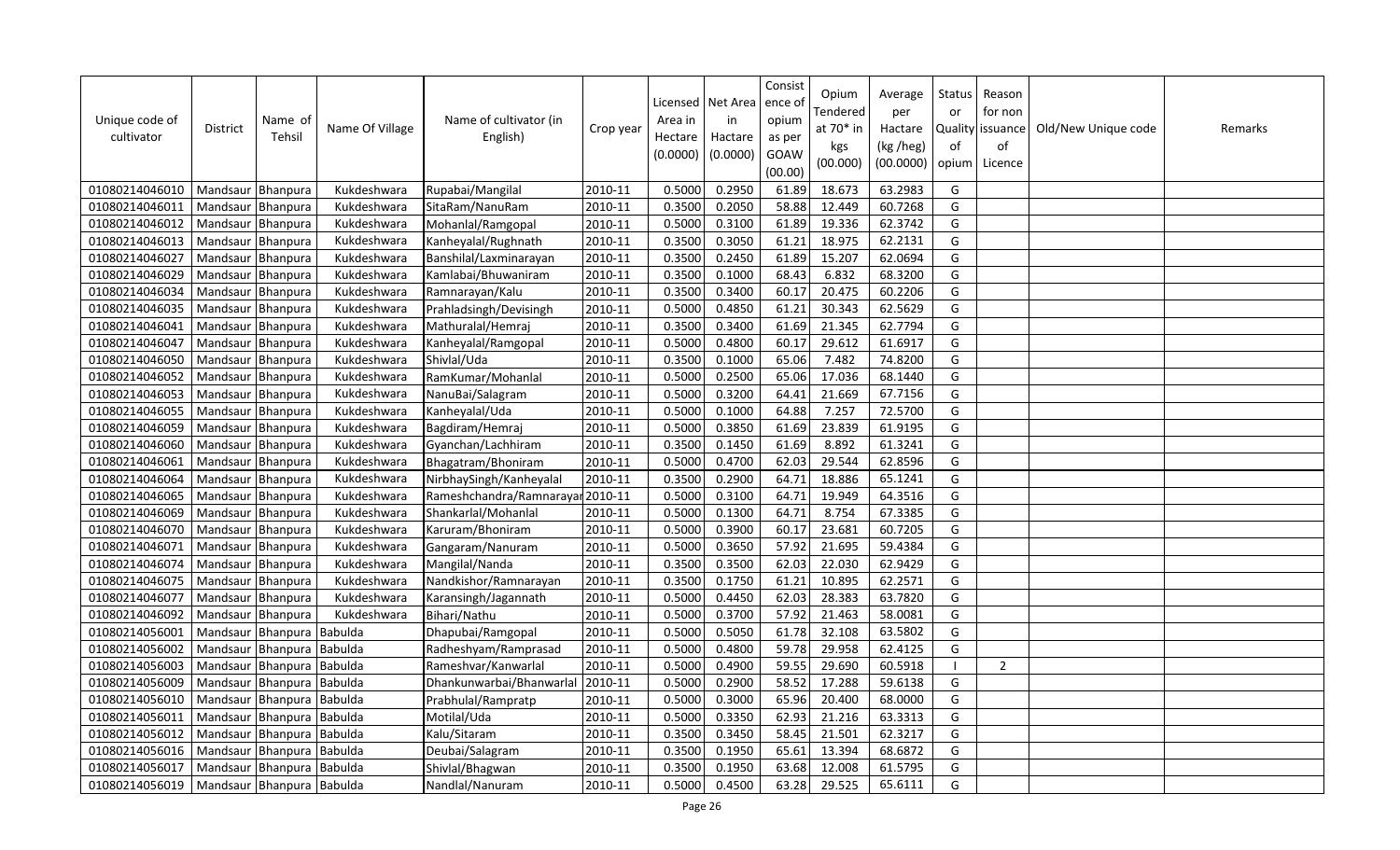| Unique code of<br>cultivator | <b>District</b>           | Name of<br>Tehsil | Name Of Village | Name of cultivator (in<br>English) | Crop year | Area in<br>Hectare<br>(0.0000) | Licensed   Net Area<br>in<br>Hactare<br>(0.0000) | Consist<br>ence o<br>opium<br>as per<br>GOAW<br>(00.00) | Opium<br>Tendered<br>at 70* in<br>kgs<br>(00.000) | Average<br>per<br>Hactare<br>(kg /heg)<br>(00.0000) | Status<br>or<br><b>Quality</b><br>of<br>opium | Reason<br>for non<br>issuance<br>of<br>Licence | Old/New Unique code | Remarks |
|------------------------------|---------------------------|-------------------|-----------------|------------------------------------|-----------|--------------------------------|--------------------------------------------------|---------------------------------------------------------|---------------------------------------------------|-----------------------------------------------------|-----------------------------------------------|------------------------------------------------|---------------------|---------|
| 01080214056020               | Mandsaur Bhanpura         |                   | Babulda         | Lalchand/Laxminarayan              | 2010-11   | 0.3500                         | 0.3200                                           | 62.71                                                   | 20.040                                            | 62.6250                                             | G                                             |                                                |                     |         |
| 01080214056021               | Mandsaur Bhanpura         |                   | <b>Babulda</b>  | Kanheyalal/Laxminarayan Ra 2010-11 |           | 0.3500                         | 0.3550                                           | 62.82                                                   | 22.849                                            | 64.3634                                             | G                                             |                                                |                     |         |
| 01080214056024               | Mandsaur                  | Bhanpura          | Babulda         | Kanheyalal/Kishanlal               | 2010-11   | 0.3500                         | 0.2200                                           | 64.09                                                   | 13.789                                            | 62.6773                                             | G                                             |                                                |                     |         |
| 01080214056028               | Mandsaur Bhanpura         |                   | Babulda         | Vardichand/Nanuram                 | 2010-11   | 0.5000                         | 0.4950                                           | 56.30                                                   | 28.053                                            | 56.6727                                             | G                                             |                                                |                     |         |
| 01080214056029               | Mandsaur Bhanpura         |                   | Babulda         | Nanuram/Bhagirath                  | 2010-11   | 0.5000                         | 0.3400                                           | 64.39                                                   | 23.171                                            | 68.1500                                             | G                                             |                                                |                     |         |
| 01080214056030               | Mandsaur Bhanpura Babulda |                   |                 | Motilal/Kanwarlal                  | 2010-11   | 0.5000                         | 0.4850                                           | 65.46                                                   | 32.459                                            | 66.9258                                             | G                                             |                                                |                     |         |
| 01080214056032               | Mandsaur                  | Bhanpura          | <b>Babulda</b>  | AshokKumar/Ramgopal                | 2010-11   | 0.5000                         | 0.2900                                           | 62.01                                                   | 18.320                                            | 63.1724                                             | G                                             |                                                |                     |         |
| 01080214056033               | Mandsaur Bhanpura         |                   | Babulda         | Karibai/Kanheyalal                 | 2010-11   | 0.3500                         | 0.1650                                           | 63.16                                                   | 11.080                                            | 67.1515                                             | G                                             |                                                |                     |         |
| 01080214056034               | Mandsaur                  | Bhanpura          | Babulda         | Bhuwanisingh/Ratanlal              | 2010-11   | 0.3500                         | 0.2400                                           | 61.95                                                   | 14.771                                            | 61.5458                                             | G                                             |                                                |                     |         |
| 01080214056036               | Mandsaur                  | Bhanpura          | Babulda         | Devilal/Ranglal                    | 2010-11   | 0.5000                         | 0.4850                                           | 61.95                                                   | 30.621                                            | 63.1361                                             | G                                             |                                                |                     |         |
| 01080214056038               | Mandsaur                  | Bhanpura          | Babulda         | Rodu/Pura                          | 2010-11   | 0.5000                         | 0.4750                                           | 61.95                                                   | 29.957                                            | 63.0674                                             | G                                             |                                                |                     |         |
| 01080214056039               | Mandsaur                  | Bhanpura          | Babulda         | Hardev/Kuka                        | 2010-11   | 0.5000                         | 0.2250                                           | 65.46                                                   | 15.000                                            | 66.6667                                             | G                                             |                                                |                     |         |
| 01080214056041               | Mandsaur                  | Bhanpura          | Babulda         | Chunnilal/Bhagwan                  | 2010-11   | 0.5000                         | 0.4950                                           | 62.50                                                   | 31.402                                            | 63.4384                                             | G                                             |                                                |                     |         |
| 01080214056042               | Mandsaur Bhanpura         |                   | Babulda         | Kamlabai/Satyanarayan              | 2010-11   | 0.5000                         | 0.5000                                           | 60.20                                                   | 30.349                                            | 60.6980                                             | G                                             |                                                |                     |         |
| 01080214056053               | Mandsaur Bhanpura         |                   | Babulda         | Jaiprakash/Nandlal                 | 2010-11   | 0.5000                         | 0.3050                                           | 60.79                                                   | 18.819                                            | 61.7016                                             | G                                             |                                                |                     |         |
| 01080214056056               | Mandsaur                  | Bhanpura          | Babulda         | Ramchandra/Ramgopal                | 2010-11   | 0.5000                         | 0.3400                                           | 61.74                                                   | 21.265                                            | 62.5441                                             | G                                             |                                                |                     |         |
| 01080214056058               | Mandsaur Bhanpura         |                   | Babulda         | Jagdish/Hiralal                    | 2010-11   | 0.5000                         | 0.4700                                           | 59.78                                                   | 28.387                                            | 60.3979                                             | G                                             |                                                |                     |         |
| 01080214056060               | Mandsaur                  | Bhanpura          | Babulda         | Jeetmal/Kishanlal                  | 2010-11   | 0.5000                         | 0.3350                                           | 61.74                                                   | 22.588                                            | 67.4269                                             | G                                             |                                                |                     |         |
| 01080214056061               | Mandsaur Bhanpura Babulda |                   |                 | Ramkanwaribai/Satyanarayai 2010-11 |           | 0.3500                         | 0.1950                                           | 59.78                                                   | 12.400                                            | 63.5897                                             | G                                             |                                                |                     |         |
| 01080214056062               | Mandsaur                  | Bhanpura          | Babulda         | Kanchanbai/Hemraj                  | 2010-11   | 0.5000                         | 0.3900                                           | 63.76                                                   | 25.058                                            | 64.2513                                             | G                                             |                                                |                     |         |
| 01080214056066               | Mandsaur Bhanpura         |                   | Babulda         | Kanheyalal/Deva                    | 2010-11   | 0.5000                         | 0.3500                                           | 63.91                                                   | 22.341                                            | 63.8314                                             | G                                             |                                                |                     |         |
| 01080214056070               | Mandsaur Bhanpura         |                   | Babulda         | Kanheyalal/Laxminarayan            | 2010-11   | 0.5000                         | 0.3100                                           | 61.74                                                   | 19.642                                            | 63.3613                                             | G                                             |                                                |                     |         |
| 01080214056071               | Mandsaur                  | Bhanpura Babulda  |                 | Ishvarchand/Jagannath              | 2010-11   | 0.3500                         | 0.2300                                           | 66.83                                                   | 15.858                                            | 68.9478                                             | G                                             |                                                |                     |         |
| 01080214056072               | Mandsaur Bhanpura Babulda |                   |                 | Rameshvar/Kanwarlal                | 2010-11   | 0.5000                         | 0.2500                                           | 64.39                                                   | 16.465                                            | 65.8600                                             | G                                             |                                                |                     |         |
| 01080214056073               | Mandsaur                  | Bhanpura          | Babulda         | Ramnarayan/Mannalal                | 2010-11   | 0.5000                         | 0.3050                                           | 61.90                                                   | 19.092                                            | 62.5967                                             | G                                             |                                                |                     |         |
| 01080214056075               | Mandsaur                  | Bhanpura          | Babulda         | Ramchandra/Kalu                    | 2010-11   | 0.5000                         | 0.4900                                           | 62.93                                                   | 31.285                                            | 63.8469                                             | G                                             |                                                |                     |         |
| 01080214056076               | Mandsaur                  | Bhanpura          | Babulda         | Prabhulal/Nanuram                  | 2010-11   | 0.3500                         | 0.2450                                           | 61.90                                                   | 15.387                                            | 62.8041                                             | G                                             |                                                |                     |         |
| 01080214056079               | Mandsaur Bhanpura         |                   | Babulda         | Dhannalal/Ramnarayan               | 2010-11   | 0.5000                         | 0.3950                                           | 61.90                                                   | 24.893                                            | 63.0203                                             | G                                             |                                                |                     |         |
| 01080214056081               | Mandsaur                  | Bhanpura          | Babulda         | AshokKumar/Prabhulal               | 2010-11   | 0.5000                         | 0.4900                                           | 64.39                                                   | 32.250                                            | 65.8163                                             | G                                             |                                                |                     |         |
| 01080214056082               | Mandsaur Bhanpura         |                   | Babulda         | Ghanshyam/Ramnarayan               | 2010-11   | 0.5000                         | 0.3250                                           | 64.18                                                   | 21.445                                            | 65.9846                                             | G                                             |                                                |                     |         |
| 01080214056084               | Mandsaur Bhanpura         |                   | Babulda         | Yashodabai/Radheshyam              | 2010-11   | 0.5000                         | 0.2800                                           | 63.11                                                   | 18.320                                            | 65.4286                                             | G                                             |                                                |                     |         |
| 01080214056086               | Mandsaur Bhanpura Babulda |                   |                 | Shyamlal/Motilal                   | 2010-11   | 0.5000                         | 0.5000                                           | 60.56                                                   | 31.604                                            | 63.2080                                             | G                                             |                                                |                     |         |
| 01080214056087               | Mandsaur Bhanpura         |                   | Babulda         | Kesarbai/Rodilal                   | 2010-11   | 0.3500                         | 0.3450                                           | 63.91                                                   | 23.190                                            | 67.2174                                             | G                                             |                                                |                     |         |
| 01080214056088               | Mandsaur                  | Bhanpura          | Babulda         | Kalu/Prabhulal                     | 2010-11   | 0.5000                         | 0.4950                                           | 69.76                                                   | 35.906                                            | 72.5374                                             | G                                             |                                                |                     |         |
| 01080214056089               | Mandsaur Bhanpura         |                   | <b>Babulda</b>  | Gangabai/Mangilal                  | 2010-11   | 0.5000                         | 0.4650                                           | 61.20                                                   | 28.956                                            | 62.2710                                             | G                                             |                                                |                     |         |
| 01080214056093               | Mandsaur Bhanpura Babulda |                   |                 | Badrilal/Satyanarayan              | 2010-11   | 0.5000                         | 0.3700                                           | 58.65                                                   | 21.784                                            | 58.8757                                             | G                                             |                                                |                     |         |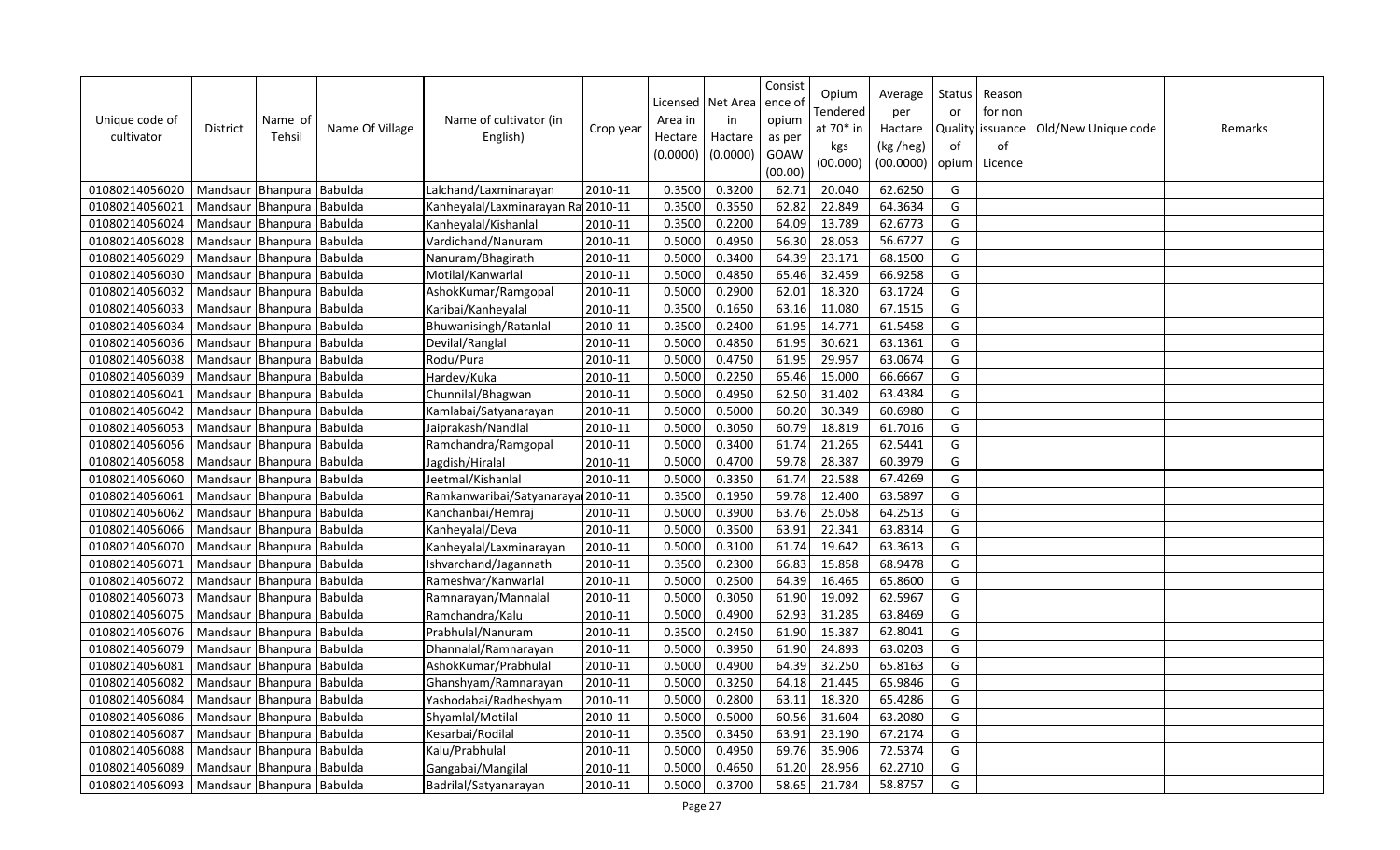| Unique code of<br>cultivator | <b>District</b>           | Name of<br>Tehsil | Name Of Village | Name of cultivator (in<br>English) | Crop year | Licensed<br>Area in<br>Hectare<br>(0.0000) | Net Area<br>in<br>Hactare<br>(0.0000) | Consist<br>ence o<br>opium<br>as per<br>GOAW<br>(00.00) | Opium<br>Tendered<br>at 70* in<br>kgs<br>(00.000) | Average<br>per<br>Hactare<br>(kg /heg)<br>(00.0000) | Status<br>or<br>of<br>opium | Reason<br>for non<br>Quality issuance<br>of<br>Licence | Old/New Unique code | Remarks |
|------------------------------|---------------------------|-------------------|-----------------|------------------------------------|-----------|--------------------------------------------|---------------------------------------|---------------------------------------------------------|---------------------------------------------------|-----------------------------------------------------|-----------------------------|--------------------------------------------------------|---------------------|---------|
| 01080214056094               | Mandsaur Bhanpura         |                   | Babulda         | Laxminarayan/Gulab                 | 2010-11   | 0.3500                                     | 0.3500                                | 61.36                                                   | 21.748                                            | 62.1371                                             | G                           |                                                        |                     |         |
| 01080214056096               | Mandsaur Bhanpura Babulda |                   |                 | Badrilal/Udayram                   | 2010-11   | 0.5000                                     | 0.4850                                | 62.13                                                   | 31.225                                            | 64.3814                                             | G                           |                                                        |                     |         |
| 01080214056097               | Mandsaur                  | Bhanpura Babulda  |                 | Bagwatibai/Kishanlal               | 2010-11   | 0.3500                                     | 0.1950                                | 58.65                                                   | 13.146                                            | 67.4154                                             | G                           |                                                        |                     |         |
| 01080214056098               | Mandsaur Bhanpura         |                   | Babulda         | Rameshchandra/Bhonibai             | 2010-11   | 0.5000                                     | 0.2000                                | 61.26                                                   | 12.383                                            | 61.9150                                             | G                           |                                                        |                     |         |
| 01080214056100               | Mandsaur Bhanpura         |                   | Babulda         | Bhuwaniram/Rama                    | 2010-11   | 0.5000                                     | 0.3100                                | 58.65                                                   | 18.441                                            | 59.4871                                             | G                           |                                                        |                     |         |
| 01080214056103               | Mandsaur                  | Bhanpura Babulda  |                 | Vishnukumar/Amratram               | 2010-11   | 0.5000                                     | 0.0950                                | 69.76                                                   | 7.664                                             | 80.6737                                             | G                           |                                                        |                     |         |
| 01080214056107               | Mandsaur Bhanpura Babulda |                   |                 | Basantibai/Bherulal                | 2010-11   | 0.5000                                     | 0.3450                                | 69.76                                                   | 25.512                                            | 73.9478                                             | G                           |                                                        |                     |         |
| 01080214056109               | Mandsaur Bhanpura         |                   | Babulda         | DropatiBai/Nathulal                | 2010-11   | 0.5000                                     | 0.3000                                | 61.26                                                   | 19.612                                            | 65.3733                                             | G                           |                                                        |                     |         |
| 01080214056111               | Mandsaur                  | Bhanpura          | Babulda         | RamNiwas/Bhagwan                   | 2010-11   | 0.5000                                     | 0.4750                                | 61.26                                                   | 29.527                                            | 62.1621                                             | G                           |                                                        |                     |         |
| 01080214056112               | Mandsaur                  | Bhanpura          | Babulda         | Nirbhayram/Laxmichand              | 2010-11   | 0.3500                                     | 0.2500                                | 60.85                                                   | 15.760                                            | 63.0400                                             | G                           |                                                        |                     |         |
| 01080214056115               | Mandsaur Bhanpura         |                   | Babulda         | Sohanbai/Khemraj                   | 2010-11   | 0.5000                                     | 0.4550                                | 54.33                                                   | 6.178                                             | 13.5780                                             |                             | 2                                                      |                     |         |
| 01080214056116               | Mandsaur                  | Bhanpura          | Babulda         | Sohanbai/Shankarlal                | 2010-11   | 0.5000                                     | 0.1600                                | 65.59                                                   | 10.110                                            | 63.1875                                             | G                           |                                                        |                     |         |
| 01080214056118               | Mandsaur                  | Bhanpura          | Babulda         | Vishnukumar/Badrilal               | 2010-11   | 0.5000                                     | 0.4800                                | 63.64                                                   | 32.475                                            | 67.6563                                             | G                           |                                                        |                     |         |
| 01080214056122               | Mandsaur                  | Bhanpura          | Babulda         | Satyanarayan/Nanda                 | 2010-11   | 0.5000                                     | 0.2400                                | 69.29                                                   | 15.422                                            | 64.2583                                             | G                           |                                                        |                     |         |
| 01080214056123               | Mandsaur Bhanpura Babulda |                   |                 | Kamlabai/Shankarlal                | 2010-11   | 0.5000                                     | 0.2750                                | 61.78                                                   | 17.828                                            | 64.8291                                             | G                           |                                                        |                     |         |
| 01080214056127               | Mandsaur                  | Bhanpura          | Babulda         | Sampatbai/Babulal                  | 2010-11   | 0.5000                                     | 0.3850                                | 65.59                                                   | 27.107                                            | 70.4078                                             | G                           |                                                        |                     |         |
| 01080214056128               | Mandsaur Bhanpura         |                   | Babulda         | Kanheyalal/Hemraj                  | 2010-11   | 0.5000                                     | 0.3050                                | 63.68                                                   | 19.231                                            | 63.0525                                             | G                           |                                                        |                     |         |
| 01080214056129               | Mandsaur                  | Bhanpura          | Babulda         | Suresh Kumar/Kanheyalal            | 2010-11   | 0.5000                                     | 0.1950                                | 58.78                                                   | 11.865                                            | 60.8462                                             | G                           |                                                        |                     |         |
| 01080214056131               | Mandsaur                  | Bhanpura Babulda  |                 | Mohanlal/Ramprasad                 | 2010-11   | 0.3500                                     | 0.3450                                | 58.78                                                   | 21.362                                            | 61.9188                                             | G                           |                                                        |                     |         |
| 01080214056133               | Mandsaur                  | Bhanpura          | Babulda         | Laxminarayan/Motilal               | 2010-11   | 0.3500                                     | 0.3450                                | 66.57                                                   | 23.718                                            | 68.7478                                             | G                           |                                                        |                     |         |
| 01080214056135               | Mandsaur                  | Bhanpura          | Babulda         | Bherulal/Ramchandra                | 2010-11   | 0.5000                                     | 0.4200                                | 58.78                                                   | 25.872                                            | 61.6000                                             | G                           |                                                        |                     |         |
| 01080214056136               | Mandsaur                  | Bhanpura          | Babulda         | Devilal/Hardev                     | 2010-11   | 0.5000                                     | 0.3000                                | 60.72                                                   | 18.207                                            | 60.6900                                             | G                           |                                                        |                     |         |
| 01080214056137               | Mandsaur                  | Bhanpura          | Babulda         | Hemraj/Bhuwan                      | 2010-11   | 0.5000                                     | 0.2100                                | 63.64                                                   | 13.328                                            | 63.4667                                             | G                           |                                                        |                     |         |
| 01080214056146               | Mandsaur Bhanpura         |                   | <b>Babulda</b>  | Mangilal/Onkar                     | 2010-11   | 0.3500                                     | 0.2400                                | 60.72                                                   | 14.391                                            | 59.9625                                             | G                           |                                                        |                     |         |
| 01080214056147               | Mandsaur                  | Bhanpura          | Babulda         | Badrilal/Gulalb                    | 2010-11   | 0.5000                                     | 0.4950                                | 62.90                                                   | 31.971                                            | 64.5879                                             | G                           |                                                        |                     |         |
| 01080214056151               | Mandsaur                  | Bhanpura          | Babulda         | Laxmichand/Hariram                 | 2010-11   | 0.3500                                     | 0.1000                                | 62.73                                                   | 6.649                                             | 66.4900                                             | G                           |                                                        |                     |         |
| 01080214056153               | Mandsaur                  | Bhanpura          | Babulda         | Dhanraj/Ramnarayan                 | 2010-11   | 0.5000                                     | 0.4500                                | 66.83                                                   | 31.372                                            | 69.7156                                             | G                           |                                                        |                     |         |
| 01080214056154               | Mandsaur   Bhanpura       |                   | Babulda         | KoshalyaBai/Karulal                | 2010-11   | 0.5000                                     | 0.2350                                | 62.90                                                   | 15.752                                            | 67.0298                                             | G                           |                                                        |                     |         |
| 01080214056155               | Mandsaur                  | Bhanpura          | Babulda         | Kanheyalal/Laxminarayan            | 2010-11   | 0.5000                                     | 0.3750                                | 62.66                                                   | 26.049                                            | 69.4640                                             | G                           |                                                        |                     |         |
| 01080214056159               | Mandsaur Bhanpura         |                   | Babulda         | Giriraj/Kanheyalal                 | 2010-11   | 0.5000                                     | 0.4400                                | 62.81                                                   | 29.323                                            | 66.6432                                             | G                           |                                                        |                     |         |
| 01080214056162               | Mandsaur Bhanpura         |                   | Babulda         | Motilal/Pannalal                   | 2010-11   | 0.5000                                     | 0.1950                                | 65.89                                                   | 13.959                                            | 71.5846                                             | G                           |                                                        |                     |         |
| 01080214056165               | Mandsaur Bhanpura Babulda |                   |                 | Gayatribai/Kishanlal               | 2010-11   | 0.5000                                     | 0.4350                                | 62.93                                                   | 28.004                                            | 64.3770                                             | G                           |                                                        |                     |         |
| 01080214056166               | Mandsaur                  | Bhanpura          | Babulda         | Devilal/Prabhulal                  | 2010-11   | 0.5000                                     | 0.2150                                | 64.80                                                   | 14.774                                            | 68.7163                                             |                             | $\overline{2}$                                         |                     |         |
| 01080214056168               | Mandsaur                  | Bhanpura          | Babulda         | Ramniwas/Mohanlal                  | 2010-11   | 0.3500                                     | 0.3450                                | 63.15                                                   | 20.316                                            | 58.8870                                             | G                           |                                                        |                     |         |
| 01080214056170               | Mandsaur Bhanpura         |                   | Babulda         | Amratlal/Ratanlal                  | 2010-11   | 0.5000                                     | 0.4000                                | 65.89                                                   | 6.608                                             | 16.5200                                             | G                           | 4                                                      |                     |         |
| 01080214056173               | Mandsaur Bhanpura Babulda |                   |                 | Ishvarlal/Nirbhayram               | 2010-11   | 0.5000                                     | 0.3600                                | 59.32                                                   | 22.084                                            | 61.3444                                             | G                           |                                                        |                     |         |